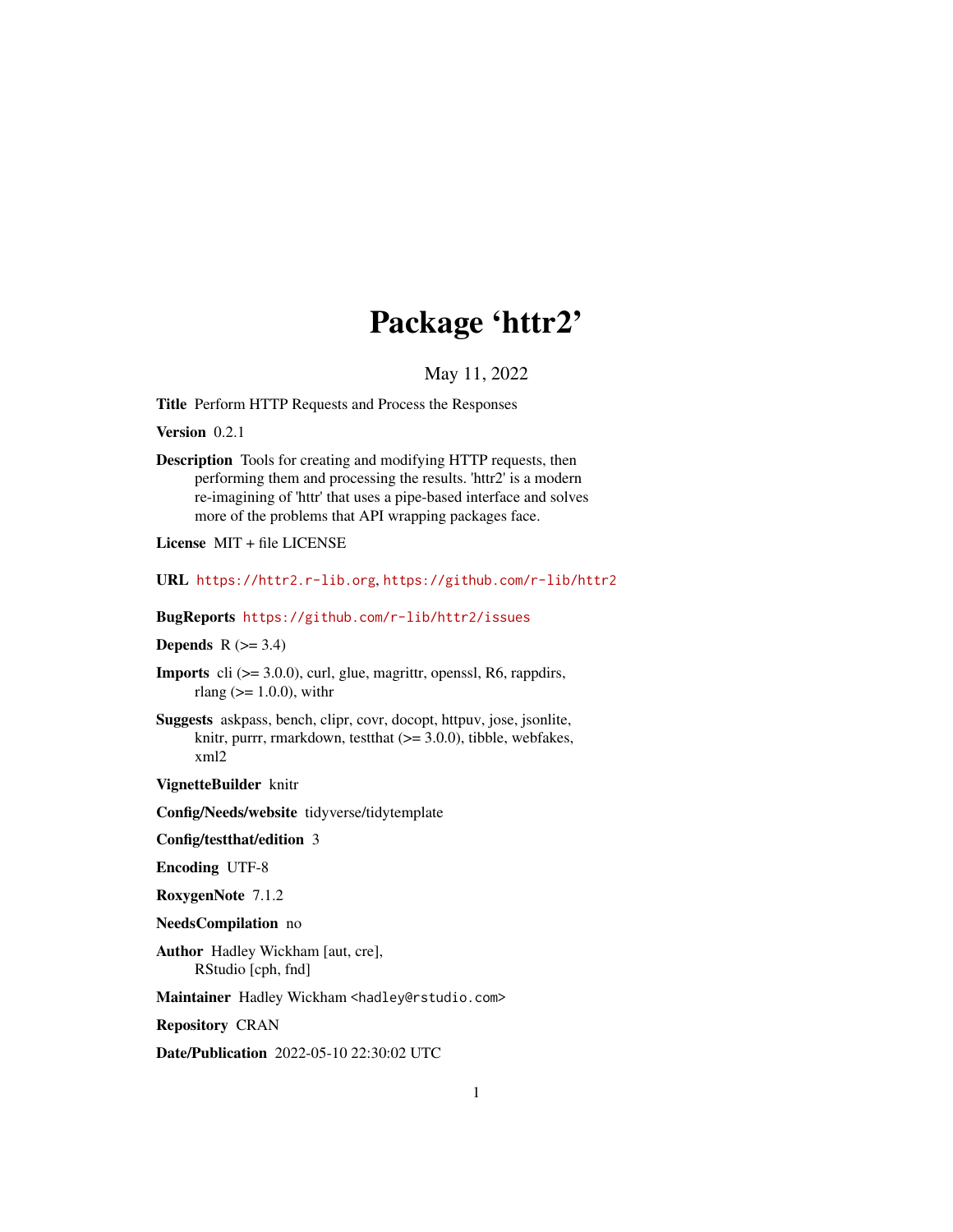# R topics documented:

|                                                                                                               | 3              |
|---------------------------------------------------------------------------------------------------------------|----------------|
|                                                                                                               | 3              |
|                                                                                                               | 5              |
|                                                                                                               | 5              |
|                                                                                                               | $\overline{7}$ |
|                                                                                                               | 8              |
|                                                                                                               | 9              |
|                                                                                                               | 10             |
|                                                                                                               | 11             |
|                                                                                                               | 12             |
| $req\_auth_bearer\_token \dots \dots \dots \dots \dots \dots \dots \dots \dots \dots \dots \dots \dots \dots$ | 13             |
|                                                                                                               | 13             |
|                                                                                                               | 15             |
|                                                                                                               | 16             |
|                                                                                                               | 17             |
|                                                                                                               | 18             |
|                                                                                                               | 19             |
|                                                                                                               | 20             |
|                                                                                                               | 22             |
|                                                                                                               | 23             |
|                                                                                                               | 23             |
|                                                                                                               | 24             |
|                                                                                                               | 25             |
|                                                                                                               | 27             |
|                                                                                                               | 28             |
|                                                                                                               | 29             |
|                                                                                                               | 31             |
|                                                                                                               | 31             |
|                                                                                                               | 32             |
|                                                                                                               | 33             |
|                                                                                                               | 34             |
|                                                                                                               | 35             |
|                                                                                                               | 36             |
| $resp\_body\_raw \dots \dots \dots \dots \dots \dots \dots \dots \dots \dots \dots \dots \dots \dots \dots$   | 37             |
| $resp\_content\_type \ldots \ldots \ldots \ldots \ldots \ldots \ldots \ldots \ldots \ldots \ldots \ldots$     | 38             |
|                                                                                                               | 39             |
|                                                                                                               | 40             |
|                                                                                                               |                |
|                                                                                                               | 42             |
|                                                                                                               | 42             |
|                                                                                                               | 43             |
|                                                                                                               | 44             |
|                                                                                                               |                |
| url_parse                                                                                                     | 46             |
| with_mock                                                                                                     | 46             |
|                                                                                                               | 47             |

**Index**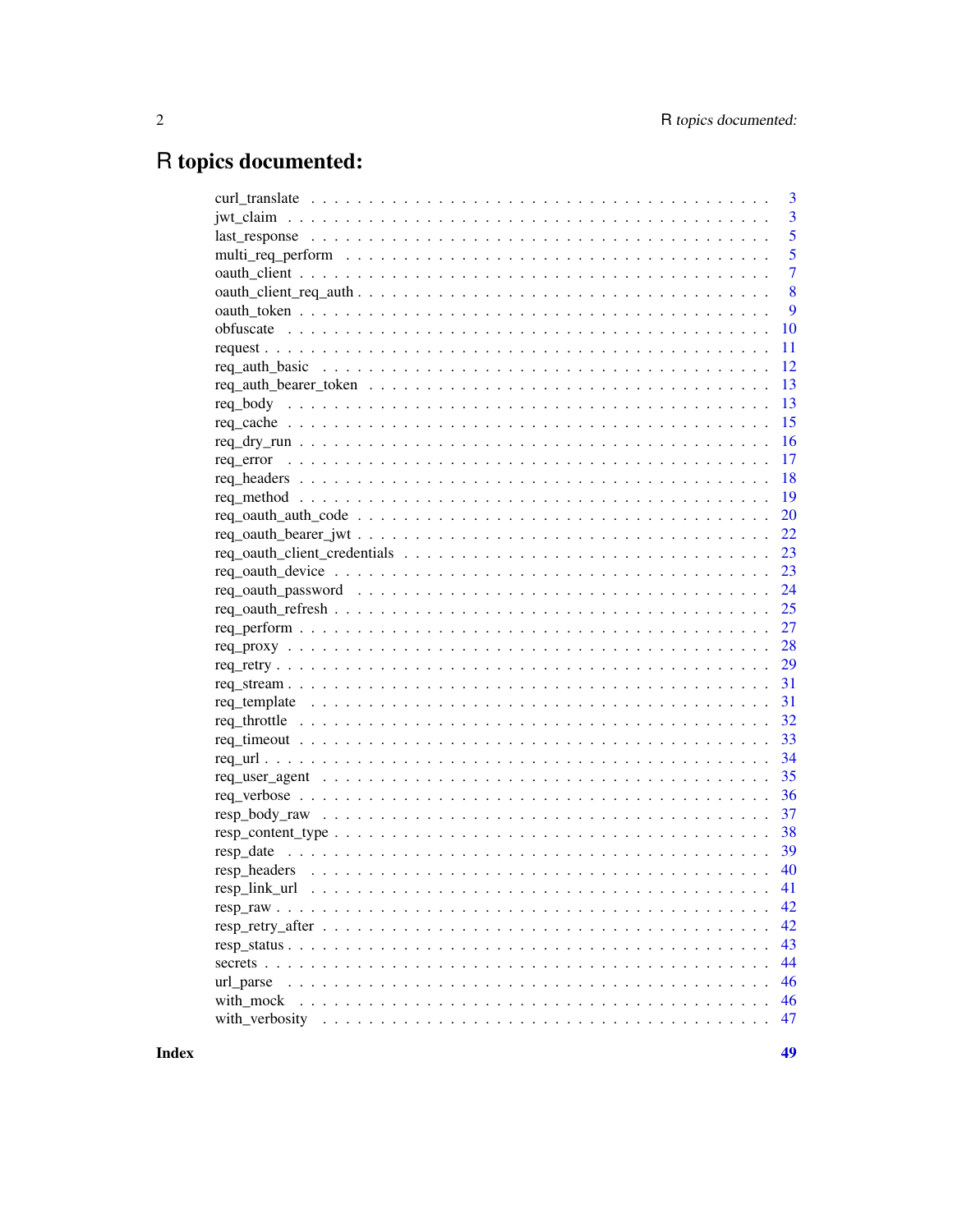<span id="page-2-0"></span>

The curl command line tool is commonly used to demonstrate HTTP APIs and can easily be generated from [browser developer tools.](https://everything.curl.dev/usingcurl/copyas) curl\_translate() saves you the pain of manually translating these calls by implementing a partial, but frequently used, subset of curl options. Use curl\_help() to see the supported options, and curl\_translate() to translate a curl invocation copy and pasted from elsewhere.

Inspired by [curlconverter](https://github.com/hrbrmstr/curlconverter) written by [Bob Rudis.](https://rud.is/b/)

#### Usage

curl\_translate(cmd)

curl\_help()

# Arguments

cmd Call to curl. If omitted and the clipr package is installed, will be retrieved from the clipboard.

#### Value

A string containing the translated httr2 code. If the input was copied from the clipboard, the translation will be copied back to the clipboard.

# Examples

```
curl_translate("curl http://example.com")
curl_translate("curl http://example.com -X DELETE")
curl_translate("curl http://example.com --header A:1 --header B:2")
curl_translate("curl http://example.com --verbose")
```
<span id="page-2-1"></span>jwt\_claim *Create and encode a JWT*

#### <span id="page-2-2"></span>Description

jwt\_claim() is a wrapper around [jose::jwt\\_claim\(\)](#page-0-0) that creates a JWT claim set with a few extra default values. jwt\_encode\_sig() and jwt\_encode\_hmac() are thin wrappers around [jose::jwt\\_encode\\_sig\(\)](#page-0-0) and [jose::jwt\\_encode\\_hmac\(\)](#page-0-0) that exist primarily to make specification in other functions a little simpler.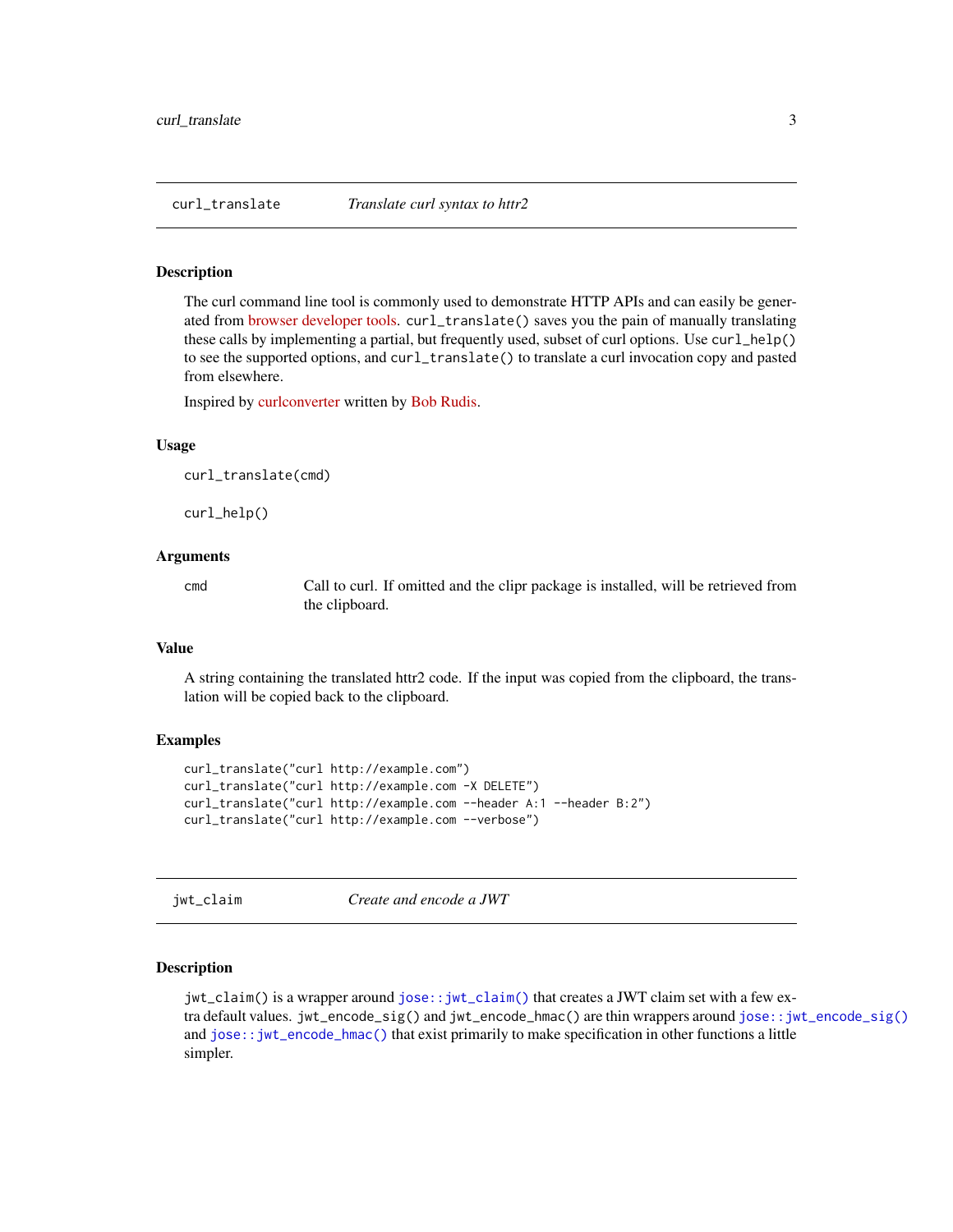# Usage

```
jwt_claim(
 iss = NULL,sub = NULL,aud = NULL,exp = unix_time() + 5L * 60L,nbf = unix_time(),iat = unix_time(),jti = NULL,
  ...
\mathcal{L}jwt_encode_sig(claim, key, size = 256, header = list())
```

```
jwt_encode_hmac(claim, secret, size = size, header = list())
```
# Arguments

| iss      | Issuer claim. Identifies the principal that issued the JWT.                                                                                                |
|----------|------------------------------------------------------------------------------------------------------------------------------------------------------------|
| sub      | Subject claim. Identifies the principal that is the subject of the JWT (i.e. the<br>entity that the claims apply to).                                      |
| aud      | Audience claim. Identifies the recipients that the JWT is intended. Each princi-<br>ple intended to process the JWT must be identifid with a unique value. |
| exp      | Expiration claim. Identifies the expiration time on or after which the JWT<br>MUST NOT be accepted for processing. Defaults to 5 minutes.                  |
| nbf      | Not before claim. Identifies the time before which the JWT MUST NOT be<br>accepted for processing. Defaults to current time.                               |
| iat      | Issued at claim. Identifies the time at which the JWT was issued. Defaults to<br>current time.                                                             |
| jti      | JWT ID claim. Provides a unique identifier for the JWT. If omitted, uses a<br>random 32-byte sequence encoded with base64url.                              |
| $\ddots$ | Any additional claims to include in the claim set.                                                                                                         |
| claim    | Claim set produced by jwt_claim().                                                                                                                         |
| key      | RSA or EC private key either specified as a path to a file, a connection, or a<br>string (PEM/SSH format), or a raw vector (DER format).                   |
| size     | Size, in bits, of sha2 signature, i.e. 256, 384 or 512. Only for HMAC/RSA, not<br>applicable for ECDSA keys.                                               |
| header   | A named list giving additional fields to include in the JWT header.                                                                                        |
| secret   | String or raw vector with a secret passphrase.                                                                                                             |

# Value

An S3 list with class jwt\_claim.

<span id="page-3-0"></span>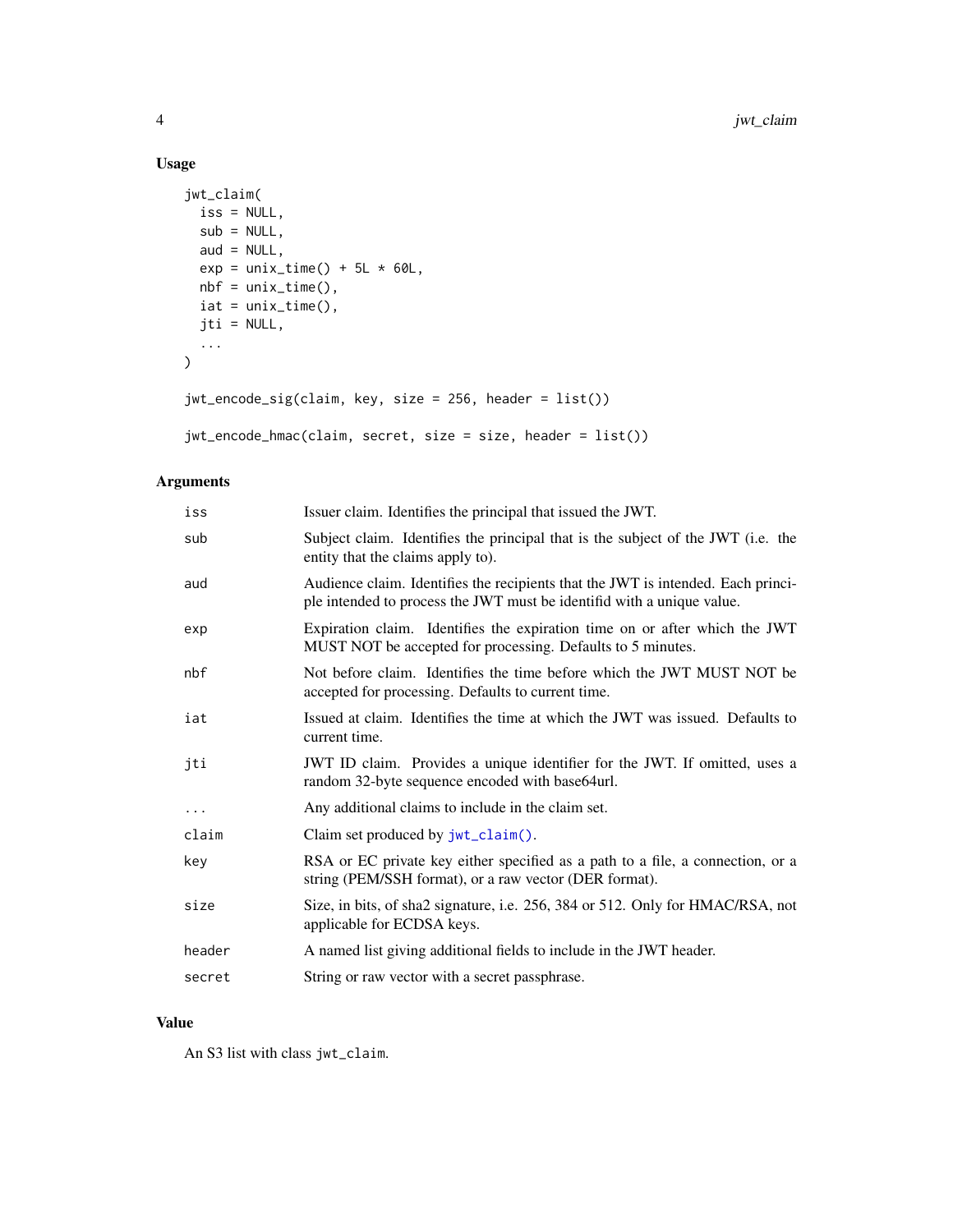# <span id="page-4-0"></span>last\_response 5

#### Examples

```
claim <- jwt_claim()
str(claim)
```
last\_response *Retrieve most recent request/response*

# **Description**

These functions retrieve the most recent request made by httr2 and the response it received, to facilitate debugging problems *after* they occur. If the request did not succeed (or no requests have been made) last\_response() will be NULL.

# Usage

last\_response()

last\_request()

# Value

An HTTP [response](#page-0-0)[/request.](#page-10-1)

#### Examples

```
invisible(request("http://httr2.r-lib.org") %>% req_perform())
last_request()
last_response()
```
multi\_req\_perform *Perform multiple requests in parallel*

# Description

This variation on [req\\_perform\(\)](#page-26-1) performs multiple requests in parallel. Unlike req\_perform() it always succeeds; it will never throw an error. Instead it will return error objects, which are your responsibility to handle.

Exercise caution when using this function; it's easy to pummel a server with many simultaneous requests. Only use it with hosts designed to serve many files at once.

#### Usage

```
multi_req_perform(reqs, paths = NULL, pool = NULL, cancel_on_error = FALSE)
```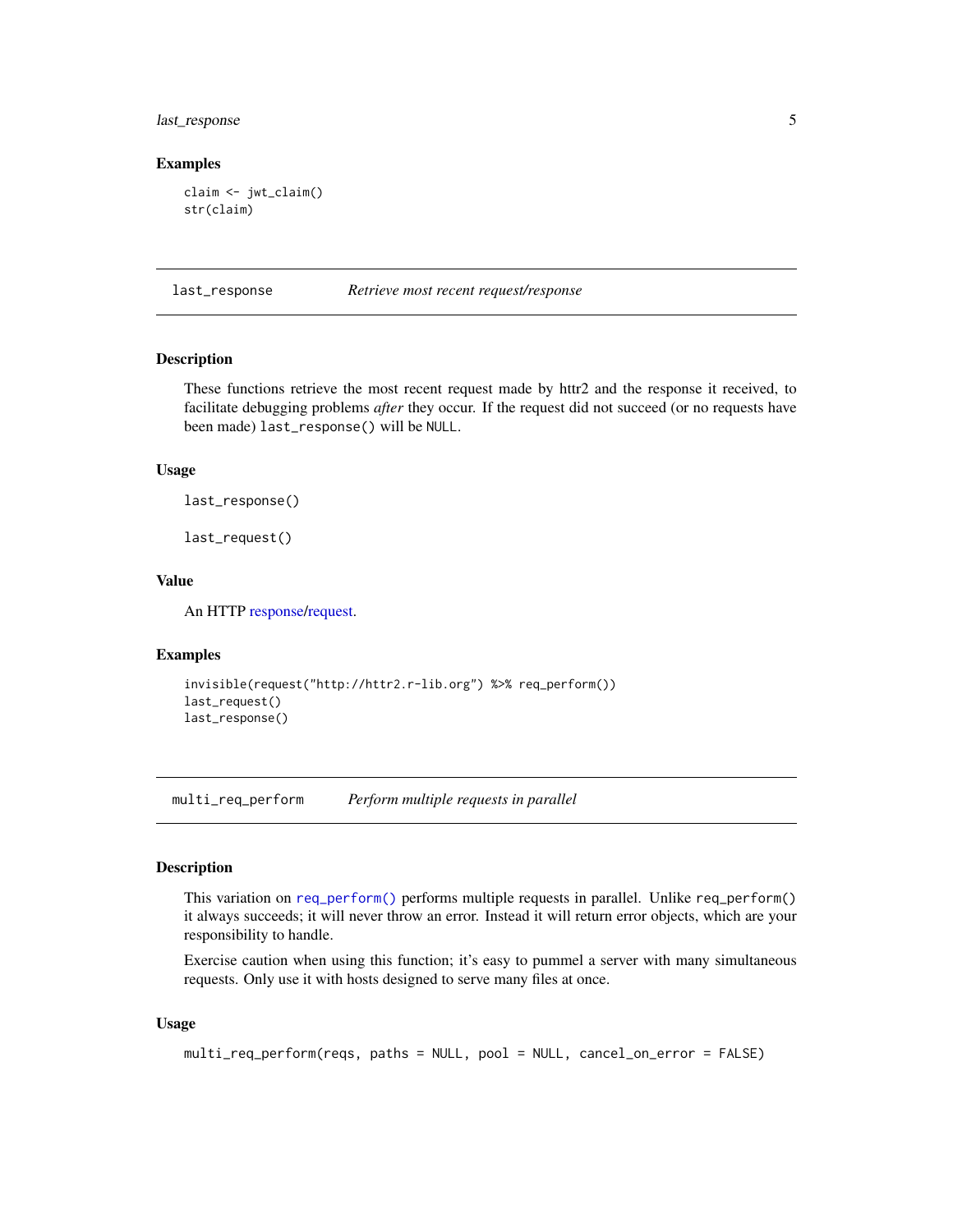#### <span id="page-5-0"></span>**Arguments**

| regs            | A list of requests.                                                                                                                                                                                                         |
|-----------------|-----------------------------------------------------------------------------------------------------------------------------------------------------------------------------------------------------------------------------|
| paths           | An optional list of paths, if you want to download the request bodies to disks. If<br>supplied, must be the same length as reqs.                                                                                            |
| pool            | Optionally, a curl pool made by $curl$ : new_pool(). Supply this if you want to<br>override the defaults for total concurrent connections (100) or concurrent con-<br>nections per host $(6)$ .                             |
| cancel_on_error |                                                                                                                                                                                                                             |
|                 | Should all pending requests be cancelled when you hit an error. Set this to<br>TRUE to stop all requests as soon as you hit an error. Responses that were never<br>performed will have class httr2_cancelled in the result. |

#### Value

A list the same length as reqs where each element is either a [response](#page-0-0) or an error.

#### Limitations

- Will not retrieve a new OAuth token if it expires part way through the requests.
- Does not perform throttling with [req\\_throttle\(\)](#page-31-1).
- Does not attempt retries as described by [req\\_retry\(\)](#page-28-1).
- Consults the cache set by [req\\_cache\(\)](#page-14-1) before/after all requests.

In general, where [req\\_perform\(\)](#page-26-1) might make multiple requests due to retries or OAuth failures, multi\_req\_perform() will make only make 1.

```
# Requesting these 4 pages one at a time would take four seconds:
reqs <- list(
 request("https://httpbin.org/delay/1"),
 request("https://httpbin.org/delay/1"),
 request("https://httpbin.org/delay/1"),
 request("https://httpbin.org/delay/1")
)
# But it's much faster if you request in parallel
system.time(resps <- multi_req_perform(reqs))
reqs <- list(
 request("https://httpbin.org/status/200"),
 request("https://httpbin.org/status/400"),
 request("FAILURE")
)
# multi_req_perform() will always succeed
resps <- multi_req_perform(reqs)
# you'll need to inspect the results to figure out which requests fails
fail <- vapply(resps, inherits, "error", FUN.VALUE = logical(1))
resps[fail]
```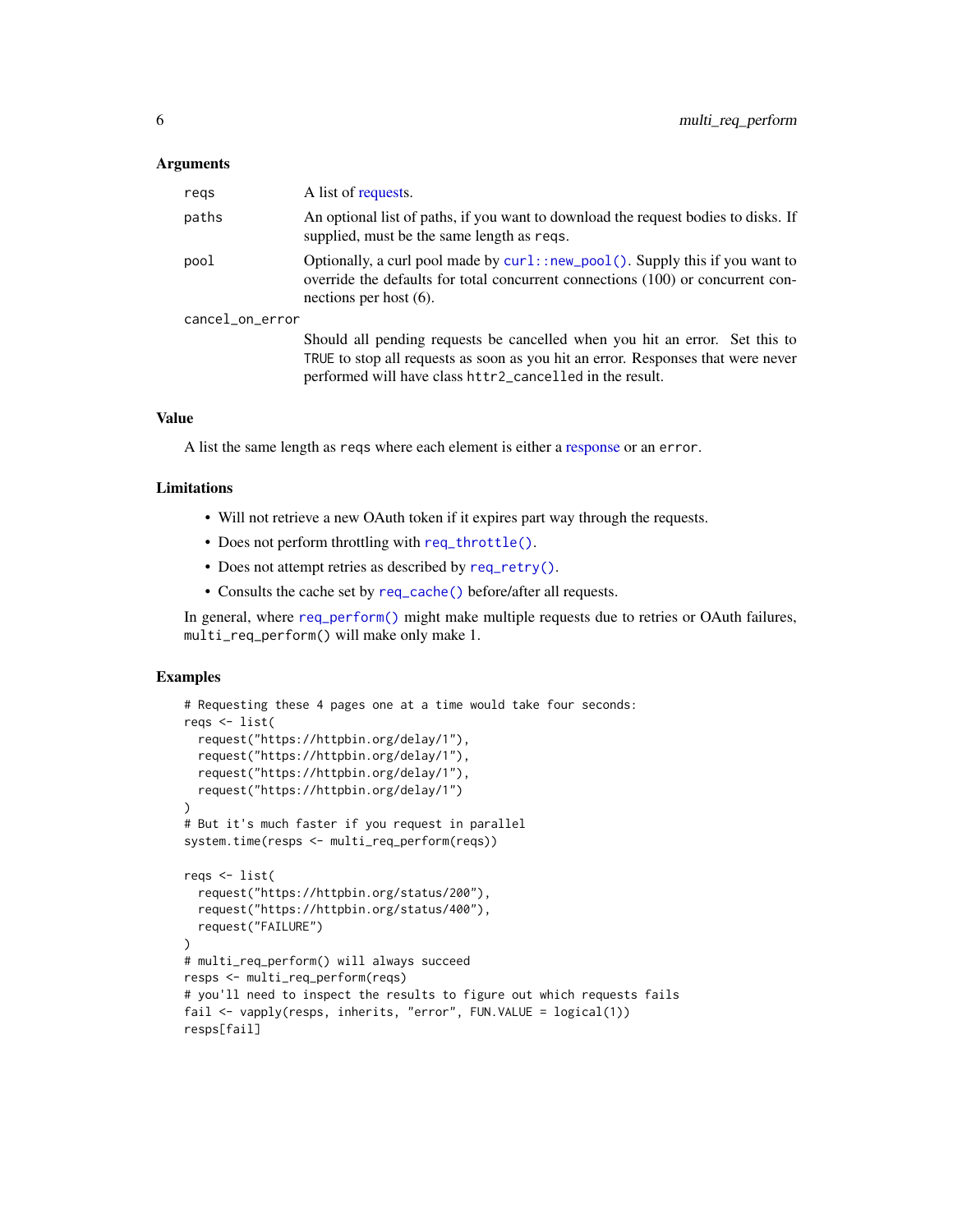<span id="page-6-1"></span><span id="page-6-0"></span>

An OAuth app is the combination of a client, a set of endpoints (i.e. urls where various requests should be sent), and an authentication mechanism. A client consists of at least a client\_id, and also often a client\_secret. You'll get these values when you create the client on the API's website.

#### Usage

```
oauth_client(
  id,
  token_url,
  secret = NULL,
  key = NULL,
  auth = c("body", "header", "jwt_sig"),
  auth_params = list(),
  name = hash(id))
```
#### Arguments

| id          | Client identifier.                                                                                                                                                                                                                                                                                                                                                                              |
|-------------|-------------------------------------------------------------------------------------------------------------------------------------------------------------------------------------------------------------------------------------------------------------------------------------------------------------------------------------------------------------------------------------------------|
| token_url   | Url to retrieve an access token.                                                                                                                                                                                                                                                                                                                                                                |
| secret      | Client secret. For most apps, this is technically confidential so in principle you<br>should avoid storing it in source code. However, many APIs require it in order<br>to provide a user friendly authentication experience, and the risks of including it<br>are usually low. To make things a little safer, I recommend using obfuscate()<br>when recorded the client secret in public code. |
| key         | Client key. As an alternative to using a secret, you can instead supply a confi-<br>dential private key. This should never be included in a package.                                                                                                                                                                                                                                            |
| auth        | Authentication mechanism used by the client to prove itself to the API. Can be<br>one of three built-in methods ("body", "header", or "jwt"), or a function that will<br>be called with arguments req, client, and the contents of auth_params.                                                                                                                                                 |
|             | The most common mechanism in the wild is "body" where the client_id<br>and (optionally) client_secret are added to the body. "header" sends in<br>client_id and client_secret in HTTP Authorization header. "jwt_sig"<br>will generate a JWT, and include it in a client_assertion field in the body.                                                                                           |
|             | See oauth_client_req_auth() for more details.                                                                                                                                                                                                                                                                                                                                                   |
| auth_params | Additional parameters passed to the function specified by auth.                                                                                                                                                                                                                                                                                                                                 |
| name        | Optional name for the client. Used when generating cache directory. If NULL,<br>generated from hash of client_id. If you're defining a package for use in a<br>package, I recommend that you use the package name.                                                                                                                                                                              |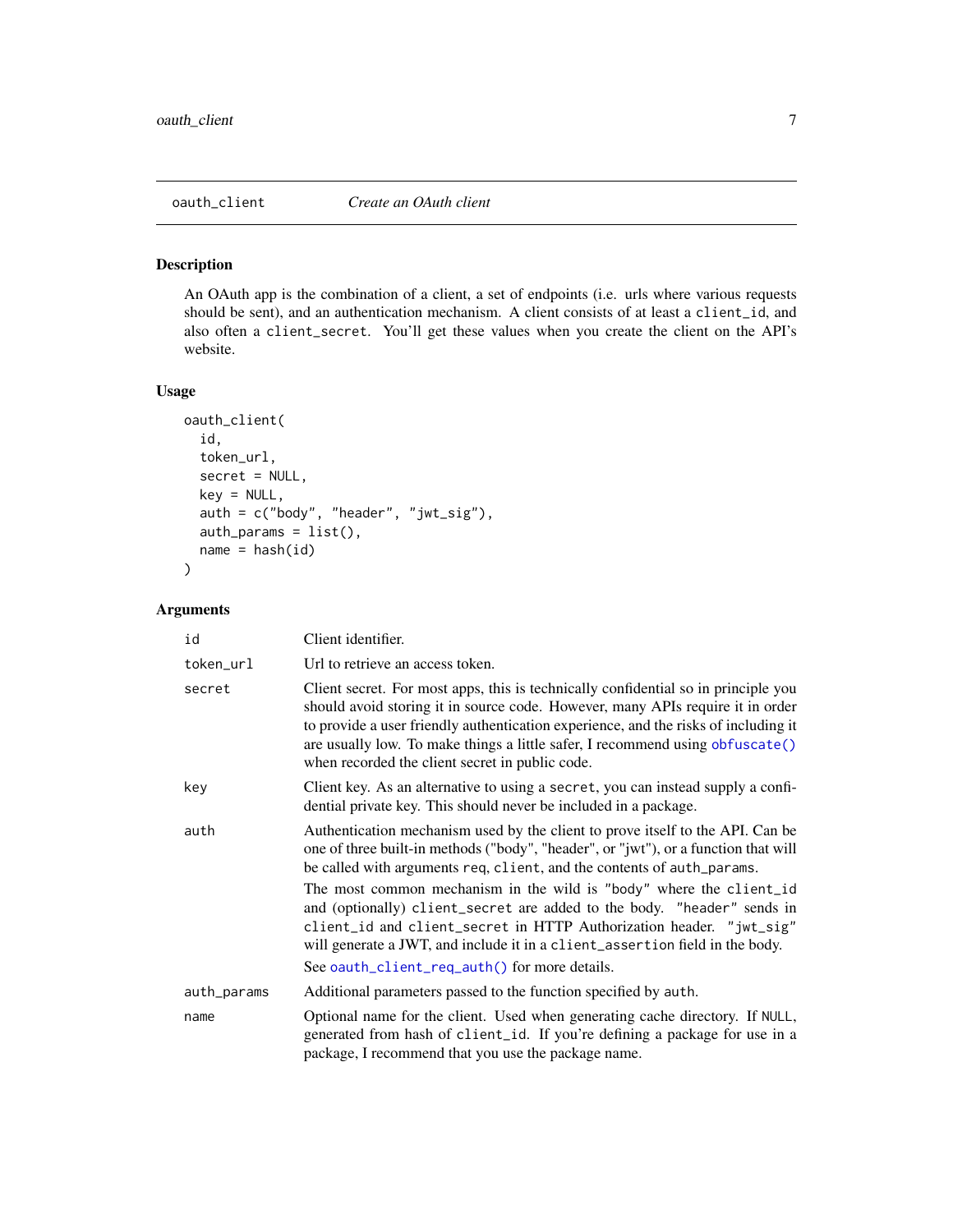# <span id="page-7-0"></span>Value

An OAuth client: An S3 list with class httr2\_oauth\_client.

# Examples

```
oauth_client("myclient", "http://example.com/token_url", secret = "DONTLOOK")
```
<span id="page-7-1"></span>oauth\_client\_req\_auth *OAuth client authentication*

#### Description

oauth\_client\_req\_auth() authenticates a request using the authentication strategy defined by the auth and auth\_param arguments to [oauth\\_client\(\)](#page-6-1). This used to authenticate the client as part of the OAuth flow, not to authenticate a request on behalf of a user.

There are three built-in strategies:

- oauth\_client\_req\_body() adds the client id and (optionally) the secret to the request body, as described in [rfc6749,](https://datatracker.ietf.org/doc/html/rfc6749#section-2.3.1) Section 2.3.1.
- oauth\_client\_req\_header() adds the client id and secret using HTTP basic authentication with the Authorization header, as described in [rfc6749,](https://datatracker.ietf.org/doc/html/rfc6749#section-2.3.1) Section 2.3.1.
- oauth\_client\_jwt\_rs256() adds a client assertion to the body using a JWT signed with jwt\_sign\_rs256() using a private key, as described in [rfc7523,](https://datatracker.ietf.org/doc/html/rfc7523#section-2.2) Section 2.2.

You will generally not call these functions directly but will instead specify them through the auth argument to [oauth\\_client\(\)](#page-6-1). The req and client parameters are automatically filled in; other parameters come from the auth\_params argument.

#### Usage

```
oauth_client_req_auth(req, client)
```
oauth\_client\_req\_auth\_header(req, client)

oauth\_client\_req\_auth\_body(req, client)

oauth\_client\_req\_auth\_jwt\_sig(req, client, claim, size = 256, header = list())

#### **Arguments**

| reg    | A request.                                                                                                   |
|--------|--------------------------------------------------------------------------------------------------------------|
| client | An oauth client.                                                                                             |
| claim  | Claim set produced by $jwt$ _claim().                                                                        |
| size   | Size, in bits, of sha2 signature, i.e. 256, 384 or 512. Only for HMAC/RSA, not<br>applicable for ECDSA keys. |
| header | A named list giving additional fields to include in the JWT header.                                          |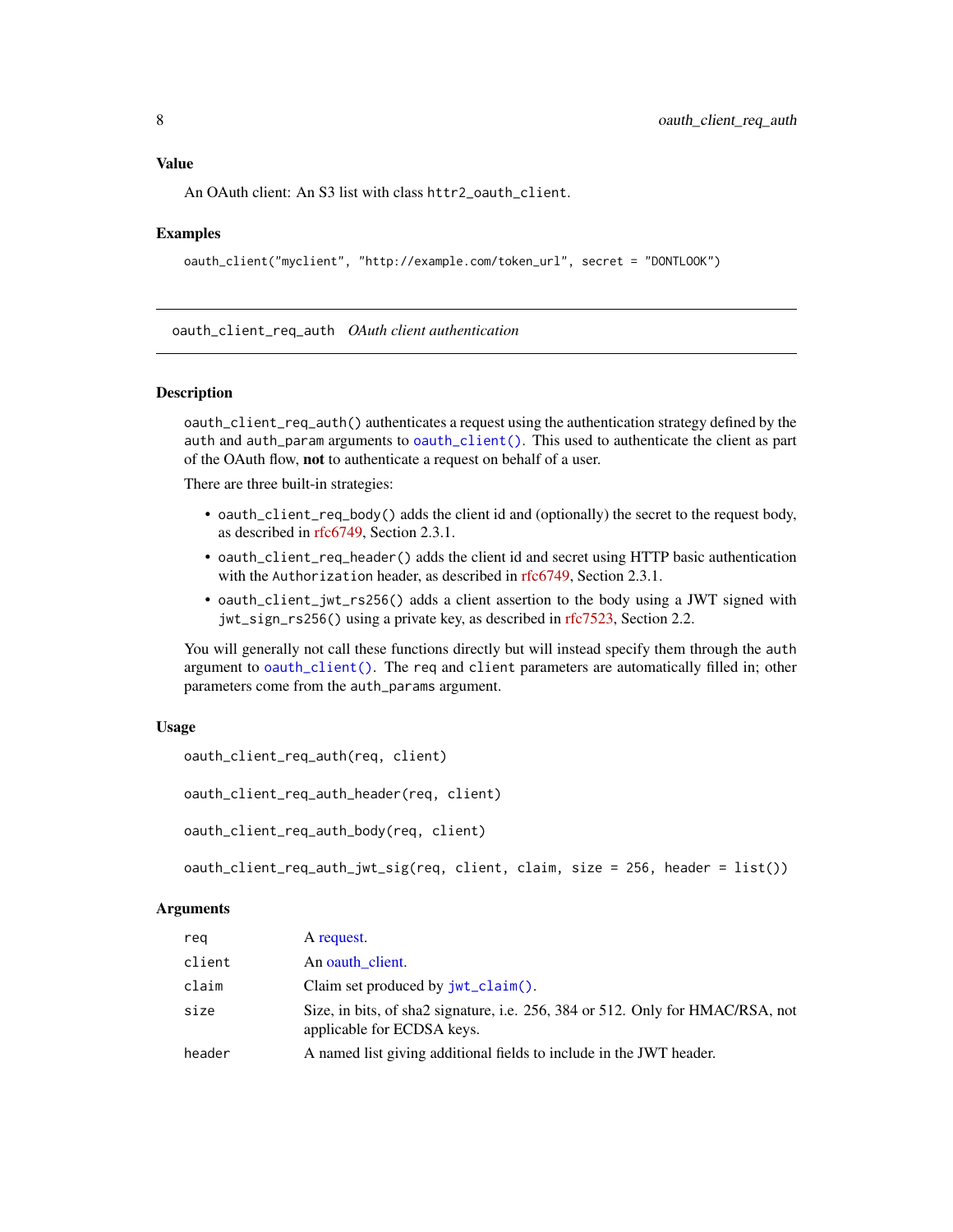# <span id="page-8-0"></span>oauth\_token 9

# Value

A modified HTTP [request.](#page-10-1)

# Examples

```
# Show what the various forms of client authentication look like
req <- request("https://example.com/whoami")
```

```
client1 <- oauth_client(
  id = "12345",secret = "56789",
  token_url = "https://example.com/oauth/access_token",
 name = "oauth-example",
  auth = "body" # the default
\lambda# calls oauth_client_req_auth_body()
req_dry_run(oauth_client_req_auth(req, client1))
client2 <- oauth_client(
  id = "12345",secret = "56789",
  token_url = "https://example.com/oauth/access_token",
  name = "oauth-example",
  auth = "header"
)
# calls oauth_client_req_auth_header()
req_dry_run(oauth_client_req_auth(req, client2))
client3 <- oauth_client(
  id = "12345",key = openssl::rsa_keygen(),
  token_url = "https://example.com/oauth/access_token",
  name = "oauth-example",
  auth = "jwt_size",auth\_params = list(claim = jwt_claim()))
# calls oauth_client_req_auth_header_jwt_sig()
req_dry_run(oauth_client_req_auth(req, client3))
```
oauth\_token *Create an OAuth token*

#### Description

Creates a S3 object of class <httr2\_token> representing an OAuth token returned from the access token endpoint.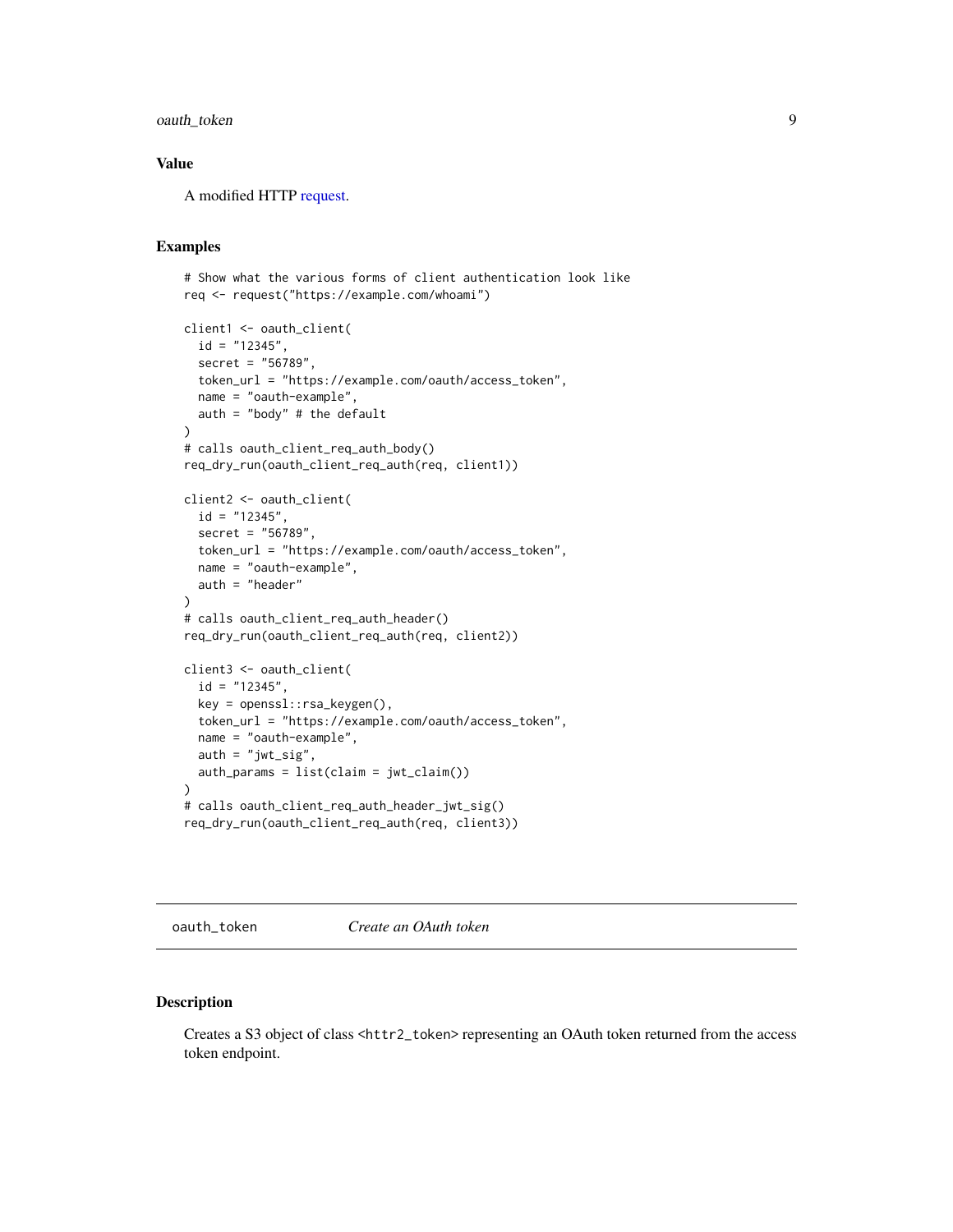# Usage

```
oauth_token(
  access_token,
  token_type = "bearer",
  expires_in = NULL,
  refresh_token = NULL,
  ...,
  .date = Sys.time()
\lambda
```
#### Arguments

| access_token  | The access token used to authenticate request                                                                     |
|---------------|-------------------------------------------------------------------------------------------------------------------|
| token_type    | Type of token; only "bearer" is currently supported.                                                              |
| expires_in    | Number of seconds until token expires.                                                                            |
| refresh_token | Optional refresh token; if supplied, this can be used to cheaply get a new access<br>token when this one expires. |
| $\cdot$       | Additional components returned by the endpoint                                                                    |
| .date         | Date the request was made; used to convert the relative expires in to an abso-<br>lute expires_at.                |

# Value

An OAuth token: an S3 list with class httr2\_token.

# Examples

```
oauth_token("abcdef")
oauth_token("abcdef", expires_in = Sys.time() + 3600)
oauth_token("abcdef", refresh_token = "ghijkl")
```
<span id="page-9-1"></span>obfuscate *Obfuscate mildly secret information*

#### Description

This pair of functions provides a way to obfuscate mildly confidential information, like OAuth client secrets. The secret can not be revealed from your source code, but a good R programmer could still figure it out with a little effort. The main goal is to protect against scraping; there's no way for an automated tool to grab your obfuscated secrets.

Because un-obfuscation happens at the last possible instant, obfuscated() only works in limited locations:

- The secret argument to [oauth\\_client\(\)](#page-6-1)
- Elements of the data argument to [req\\_body\\_form\(\)](#page-12-1), req\_body\_json(), and req\_body\_multipart().

<span id="page-9-0"></span>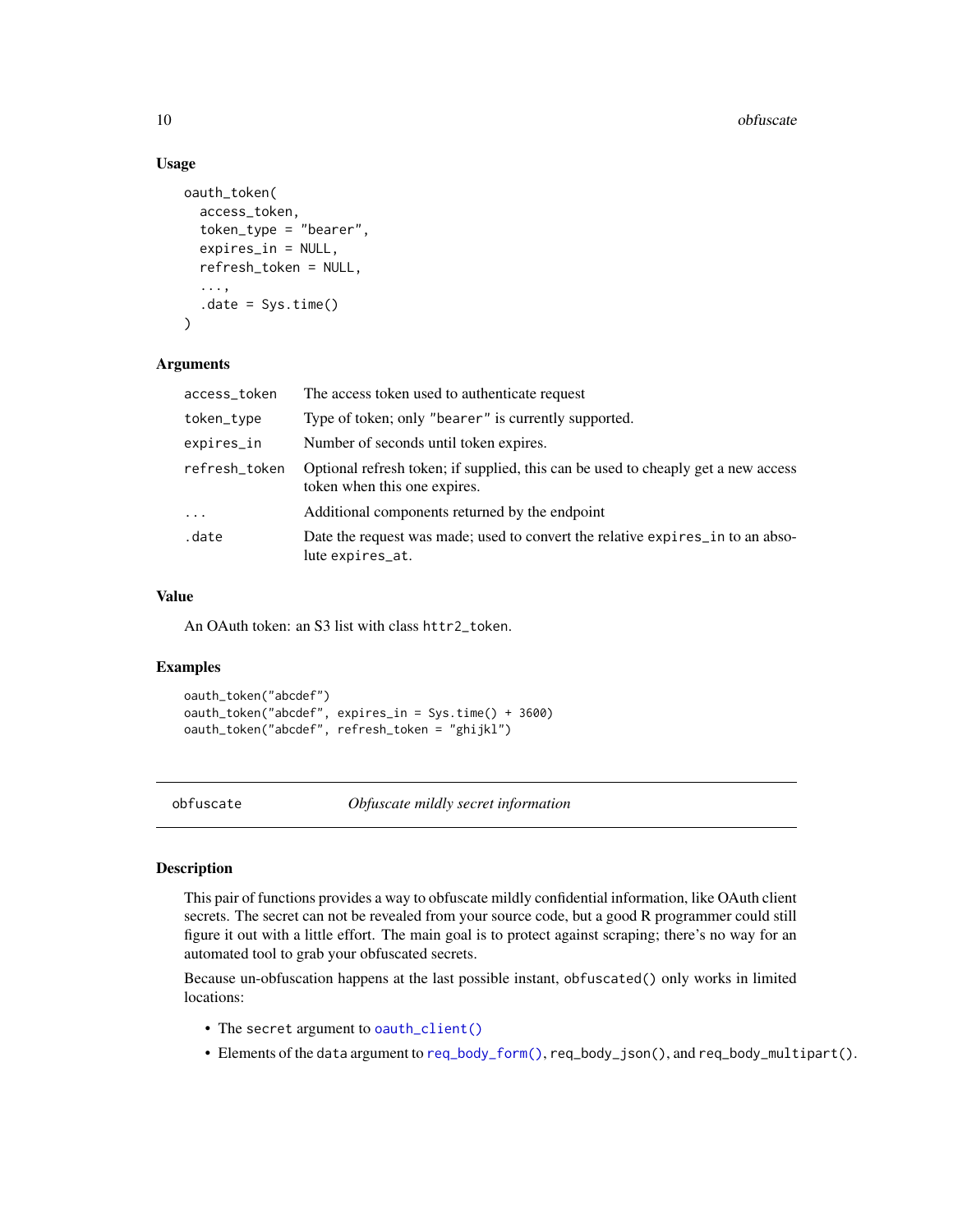#### <span id="page-10-0"></span>request that the contract of the contract of the contract of the contract of the contract of the contract of the contract of the contract of the contract of the contract of the contract of the contract of the contract of t

# Usage

obfuscate(x)

obfuscated(x)

# Arguments

x A string to obfuscate, or mark as obfuscated.

# Value

obfuscate() prints the obfuscated() call to include in your code. obfuscated() returns an S3 class marking the string as obfuscated so it can be unobfuscated when needed.

# Examples

obfuscate("good morning")

```
# Every time you obfuscate you'll get a different value because it
# includes 16 bytes of random data which protects against certain types of
# brute force attack
obfuscate("good morning")
```
<span id="page-10-1"></span>request *Create a new HTTP request*

# Description

To perform a HTTP request, first create a request object with request(), then define its behaviour with req<sub>-</sub> functions, then perform the request and fetch the response with req-perform().

#### Usage

request(base\_url)

#### Arguments

base\_url Base URL for request.

# Value

An HTTP response: an S3 list with class httr2\_request.

#### Examples

request("http://r-project.org")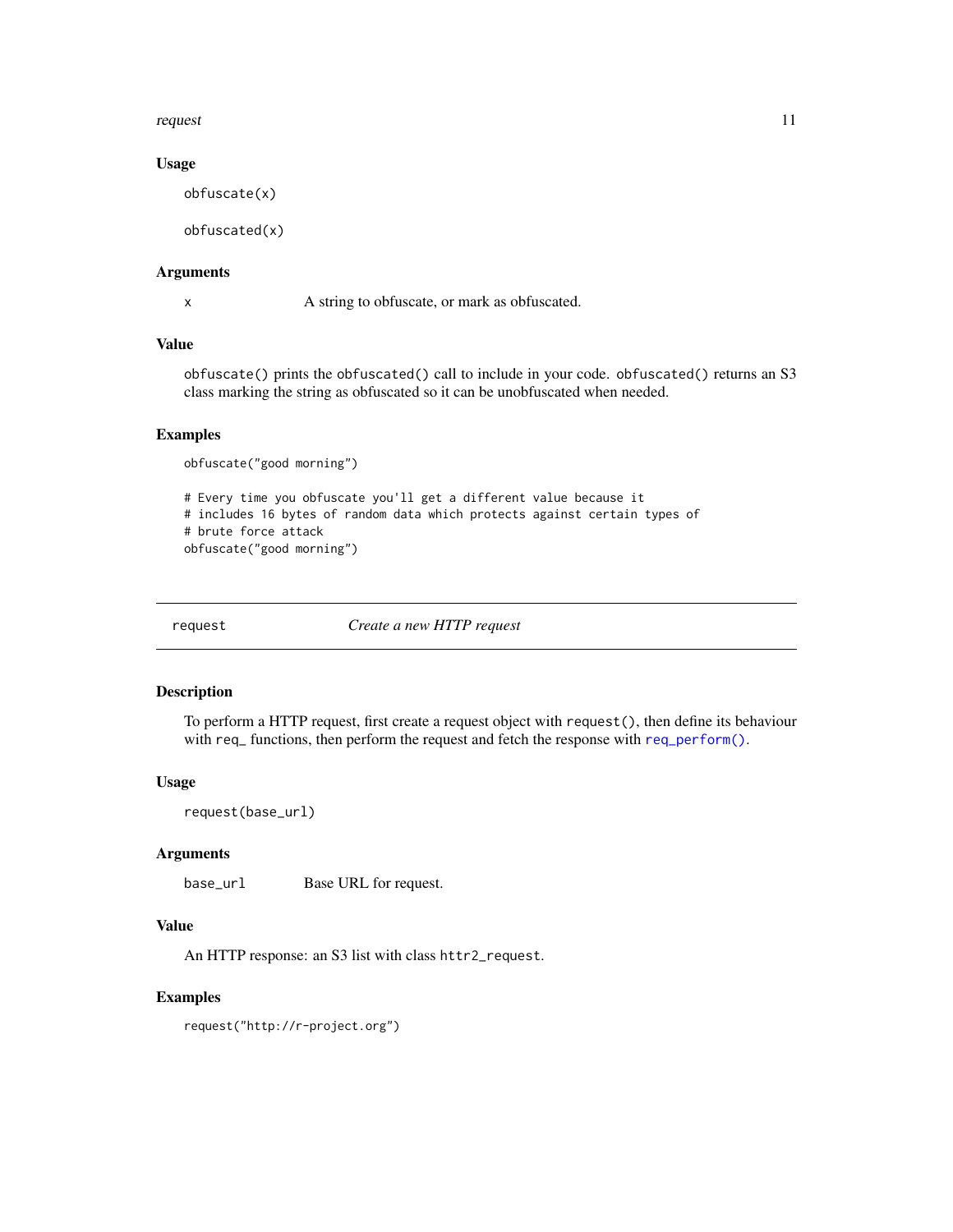<span id="page-11-0"></span>

This sets the Authorization header. See details at [https://developer.mozilla.org/en-US/](https://developer.mozilla.org/en-US/docs/Web/HTTP/Headers/Authorization) [docs/Web/HTTP/Headers/Authorization](https://developer.mozilla.org/en-US/docs/Web/HTTP/Headers/Authorization).

#### Usage

```
req_auth_basic(req, username, password = NULL)
```
# Arguments

| reg      | A request.                                                                                                                                                                                                        |
|----------|-------------------------------------------------------------------------------------------------------------------------------------------------------------------------------------------------------------------|
| username | User name.                                                                                                                                                                                                        |
| password | Password. You avoid entering the password directly when calling this function<br>as it will be captured by . Rhistory. Instead, leave it unset and the default<br>behaviour will prompt you for it interactively. |

#### Value

A modified HTTP [request.](#page-10-1)

```
req <- request("http://example.com") %>% req_auth_basic("hadley", "SECRET")
req
req %>% req_dry_run()
# httr2 does its best to redact the Authorization header so that you don't
# accidentally reveal confidential data. Use `redact_headers` to reveal it:
print(req, redact_headers = FALSE)
req %>% req_dry_run(redact_headers = FALSE)
# We do this because the authorization header is not encrypted and the
# so password can easily be discovered:
```

```
rawToChar(jsonlite::base64_dec("aGFkbGV5OlNFQ1JFVA=="))
```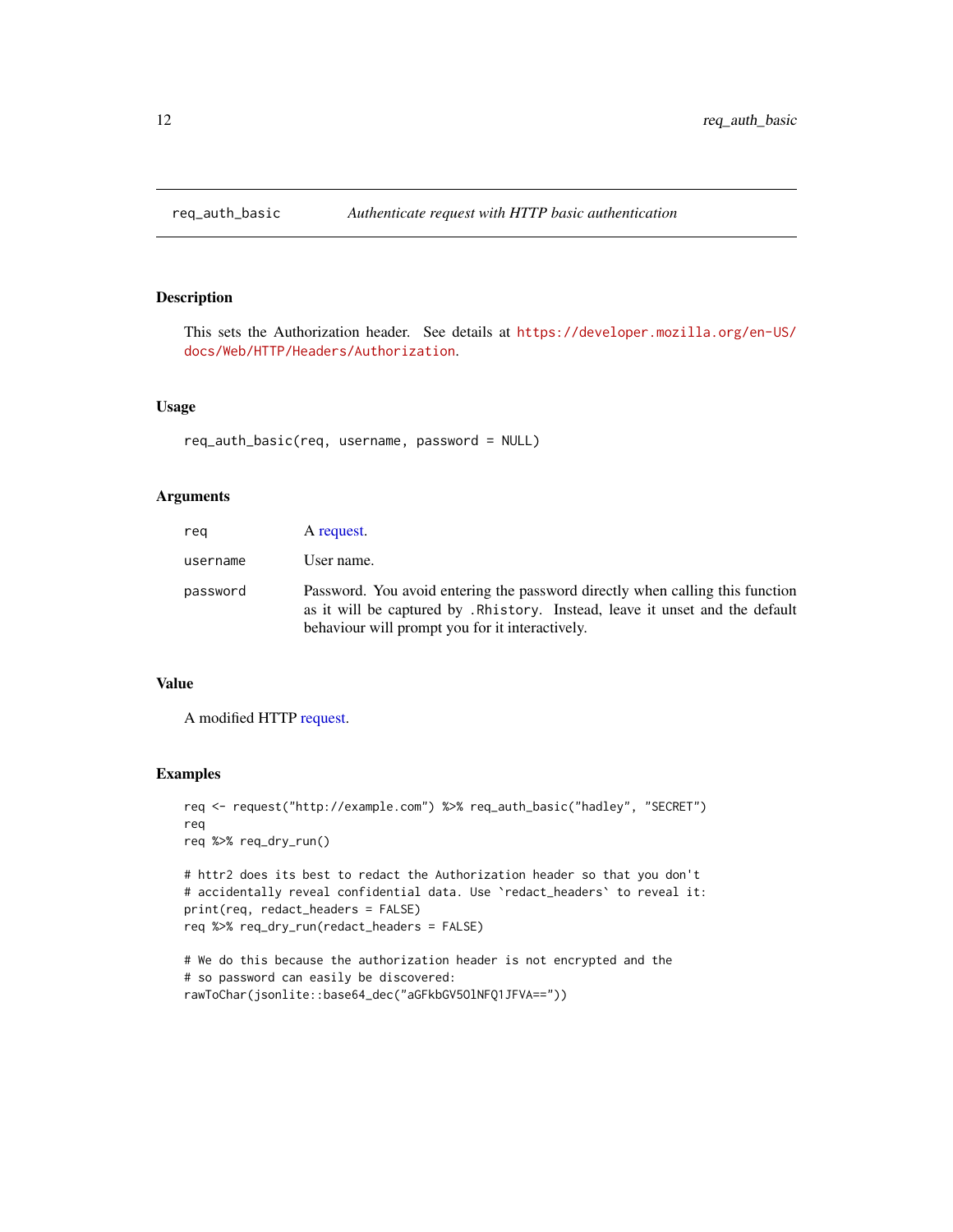<span id="page-12-2"></span><span id="page-12-0"></span>req\_auth\_bearer\_token *Authenticate request with bearer token*

#### Description

A bearer token gives the bearer access to confidential resources (so you should keep them secure like you would with a user name and password). They are usually produced by some large authentication scheme (like the various OAuth 2.0 flows), but you are sometimes given then directly.

#### Usage

req\_auth\_bearer\_token(req, token)

#### Arguments

| reg   | A request.     |
|-------|----------------|
| token | A bearer token |

# Value

A modified HTTP [request.](#page-10-1)

# See Also

[RFC750](https://datatracker.ietf.org/doc/html/rfc6750) The OAuth 2.0 Authorization Framework: Bearer Token Usage

#### Examples

```
req <- request("http://example.com") %>% req_auth_bearer_token("sdaljsdf093lkfs")
req
```

```
# httr2 does its best to redact the Authorization header so that you don't
# accidentally reveal confidential data. Use `redact_headers` to reveal it:
print(req, redact_headers = FALSE)
```
req\_body *Send data in request body*

# <span id="page-12-1"></span>Description

- req\_body\_file() sends a local file.
- req\_body\_raw() sends a string or raw vector.
- req\_body\_json() sends JSON encoded data.
- req\_body\_form() sends form encoded data.
- req\_body\_multipart() creates a multi-part body.

Adding a body to a request will automatically switch the method to POST.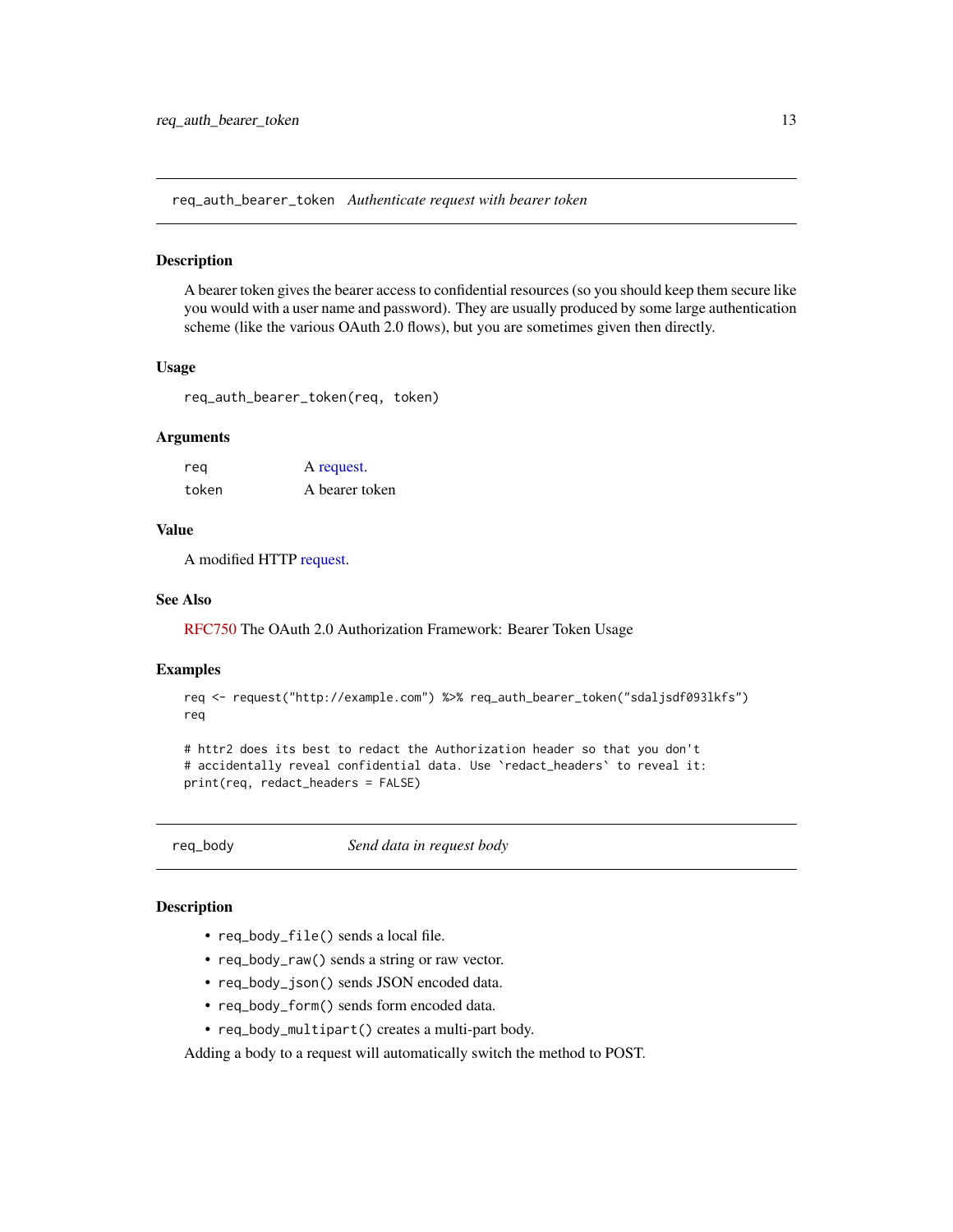# <span id="page-13-0"></span>Usage

```
req_body_raw(req, body, type = NULL)
req_body_file(req, path, type = NULL)
req\_body\_json(req, data, auto\_unbox = TRUE, digits = 22, null = "null", ...)req_body_form(.req, ...)
req_body_multipart(.req, ...)
```
#### Arguments

| reg        | A request.                                                                                                                                                                                                                                              |
|------------|---------------------------------------------------------------------------------------------------------------------------------------------------------------------------------------------------------------------------------------------------------|
| body       | A literal string or raw vector to send as body.                                                                                                                                                                                                         |
| type       | Content type. For req_body_file(), the default will will attempt to guess from<br>the extension of path.                                                                                                                                                |
| path       | Path to file to upload.                                                                                                                                                                                                                                 |
| data       | Data to include in body.                                                                                                                                                                                                                                |
| auto_unbox | Should length-1 vectors be automatically "unboxed" to JSON scalars?                                                                                                                                                                                     |
| digits     | How many digits of precision should numbers use in JSON?                                                                                                                                                                                                |
| null       | Should NULL be translated to JSON's null ("null") or an empty list ("list").                                                                                                                                                                            |
| $\cdots$   | Name-data pairs used send data in the body. For req_body_form(), the values<br>must be strings (or things easily coerced to string); for req_body_multipart()<br>the values must be strings or objects produced by curl::form_file()/curl::form_data(). |
|            | For req_body_json(), additional arguments passed on to json lite:: $to$ JSON().                                                                                                                                                                         |
| .req       | A request.                                                                                                                                                                                                                                              |

# Value

A modified HTTP [request.](#page-10-1)

```
req <- request("http://httpbin.org/post")
```

```
# Most APIs expect small amounts of data in either form or json encoded:
req %>%
  req_body_form(x = "A simple text string") %>%
  req_dry_run()
req %>%
  req\_body\_json(list(x = "A simple text string")) %>%
  req_dry_run()
# For total control over the body, send a string or raw vector
req %>%
```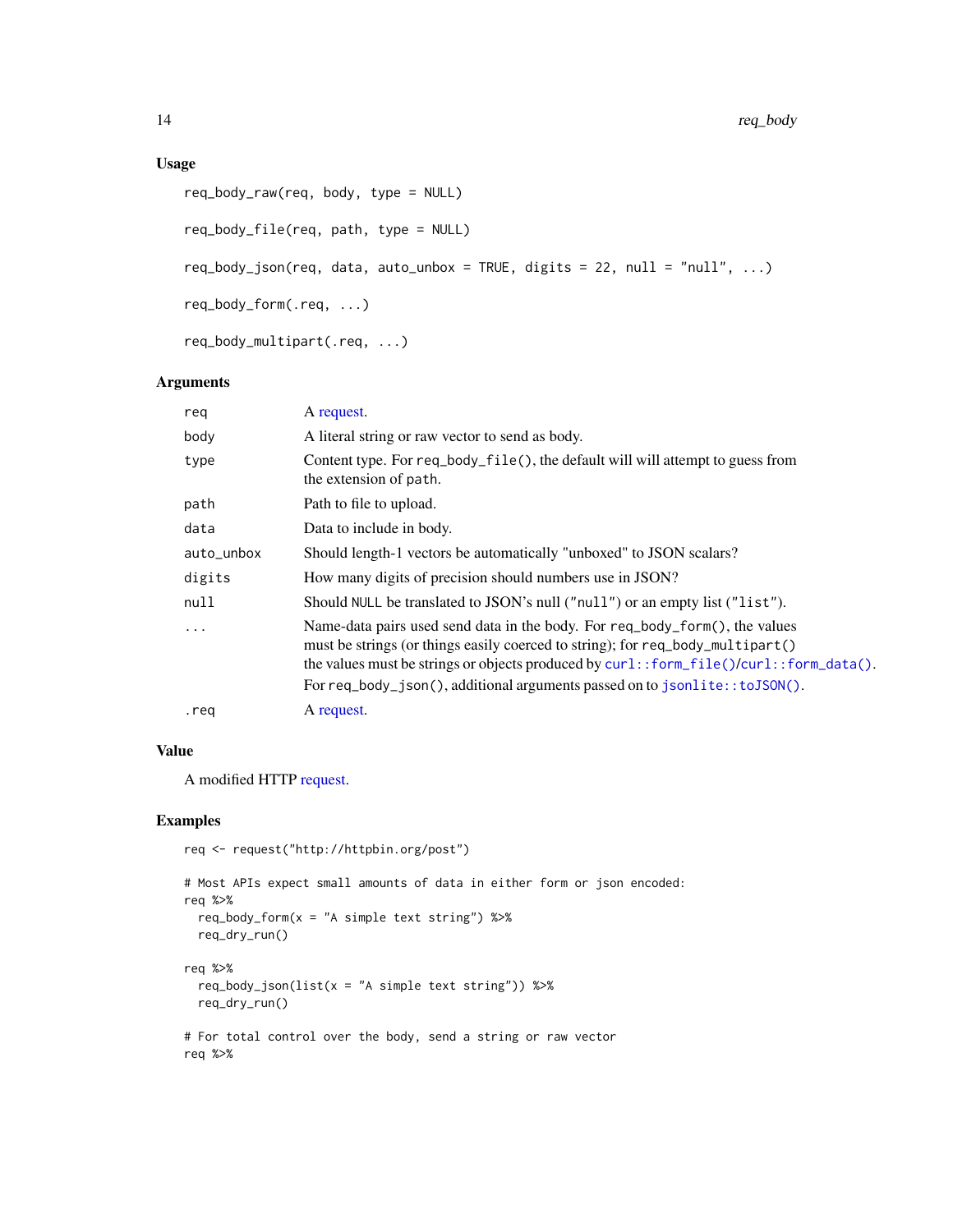#### <span id="page-14-0"></span>req\_cache 15

```
req_body_raw("A simple text string") %>%
 req_dry_run()
# There are two main ways that APIs expect entire files
path <- tempfile()
writeLines(letters[1:6], path)
# You can send a single file as the body:
req %>%
 req_body_file(path) %>%
 req_dry_run()
# You can send multiple files, or a mix of files and data
# with multipart encoding
req %>%
 req_body_multipart(a = curl::form_file(path), b = "some data") %>%
 req_dry_run()
```
<span id="page-14-1"></span>req\_cache *Automatically cache requests*

# Description

Use req\_perform() to automatically cache HTTP requests. Most API requests are not cacheable, but static files often are.

req\_cache() caches responses to GET requests that have status code 200 and at least one of the standard caching headers (e.g. Expires, Etag, Last-Modified, Cache-Control), unless caching has been expressly prohibited with Cache-Control: no-store. Typically, a request will still be sent to the server to check that the cached value is still up-to-date, but it will not need to re-download the body value.

To learn more about HTTP caching, I recommend the MDN article [HTTP caching.](https://developer.mozilla.org/en-US/docs/Web/HTTP/Caching)

#### Usage

```
req_cache(req, path, use_on_error = FALSE, debug = FALSE)
```
#### Arguments

| rea          | A request.                                                                                                                                                                                  |
|--------------|---------------------------------------------------------------------------------------------------------------------------------------------------------------------------------------------|
| path         | Path to cache directory                                                                                                                                                                     |
| use_on_error | If the request errors, and there's a cache response, should req_perform() return<br>that instead of generating an error?                                                                    |
| debug        | When TRUE will emit useful messages telling you about cache hits and misses.<br>This can be helpful to understand whether or not caching is actually doing any-<br>thing for your use case. |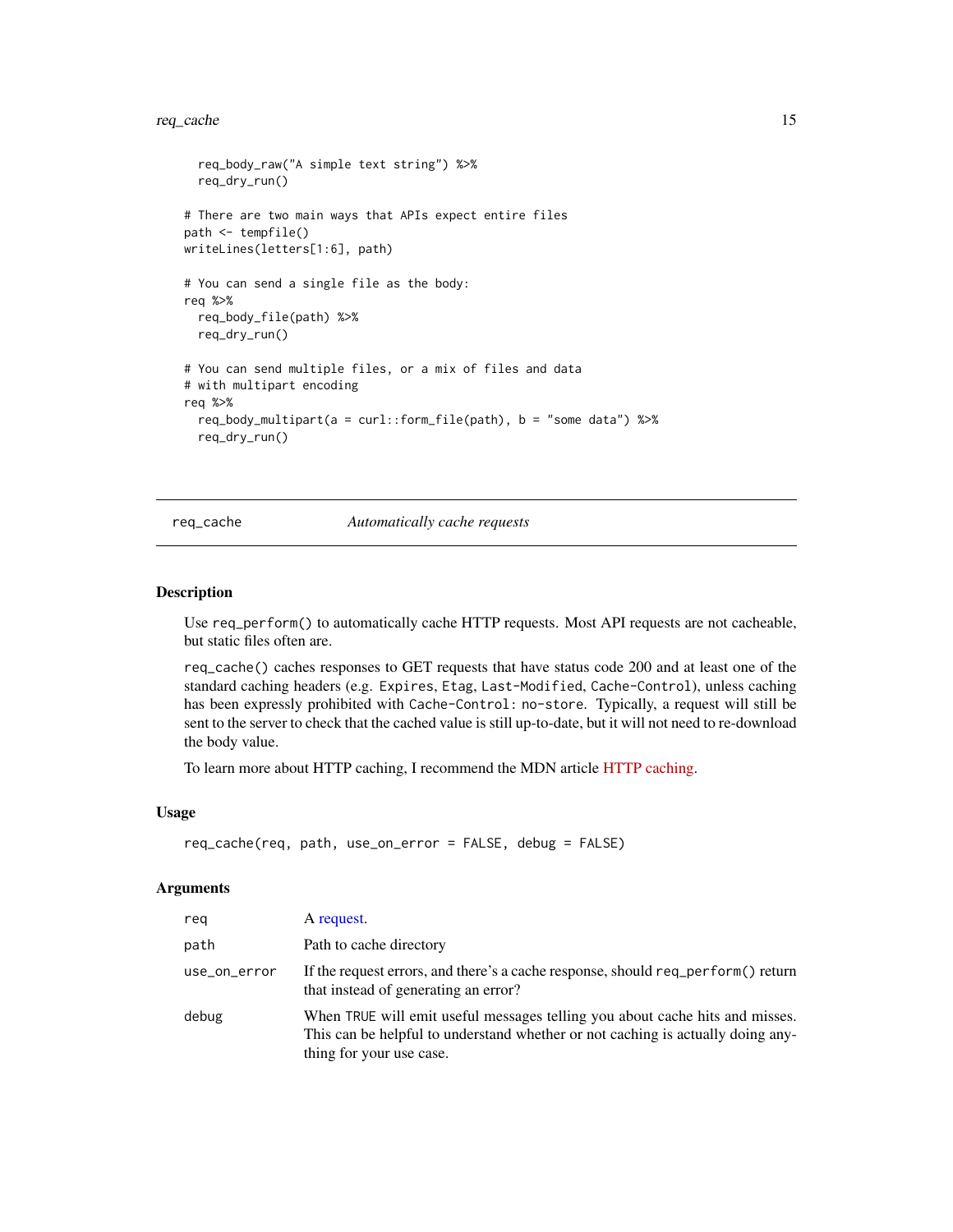# <span id="page-15-0"></span>Value

A modified HTTP [request.](#page-10-1)

# Examples

```
# GitHub uses HTTP caching for all raw files.
url <- paste0(
  "https://raw.githubusercontent.com/allisonhorst/palmerpenguins/",
  "master/inst/extdata/penguins.csv"
)
# Here I set debug = TRUE so you can see what's happening
req <- request(url) %>% req_cache(tempdir(), debug = TRUE)
# First request downloads the data
resp <- req %>% req_perform()
# Second request retrieves it from the cache
resp <- req %>% req_perform()
```
req\_dry\_run *Perform a dry run*

# Description

This shows you exactly what httr2 will send to the server, without actually sending anything. It requires the httpuv package because it works by sending the real HTTP request to a local webserver, thanks to the magic of  $curl::curl\_echo()$ .

### Usage

req\_dry\_run(req, quiet = FALSE, redact\_headers = TRUE)

#### Arguments

| reg   | A request.                                                                                                                                                                                              |
|-------|---------------------------------------------------------------------------------------------------------------------------------------------------------------------------------------------------------|
| quiet | If TRUE doesn't print anything.                                                                                                                                                                         |
|       | redact_headers Redact confidential data in the headers? Currently redacts the contents of the<br>Authorization header to prevent you from accidentally leaking credentials when<br>debugging/reprexing. |

#### Value

Invisibly, a list containing information about the request, including method, path, and headers.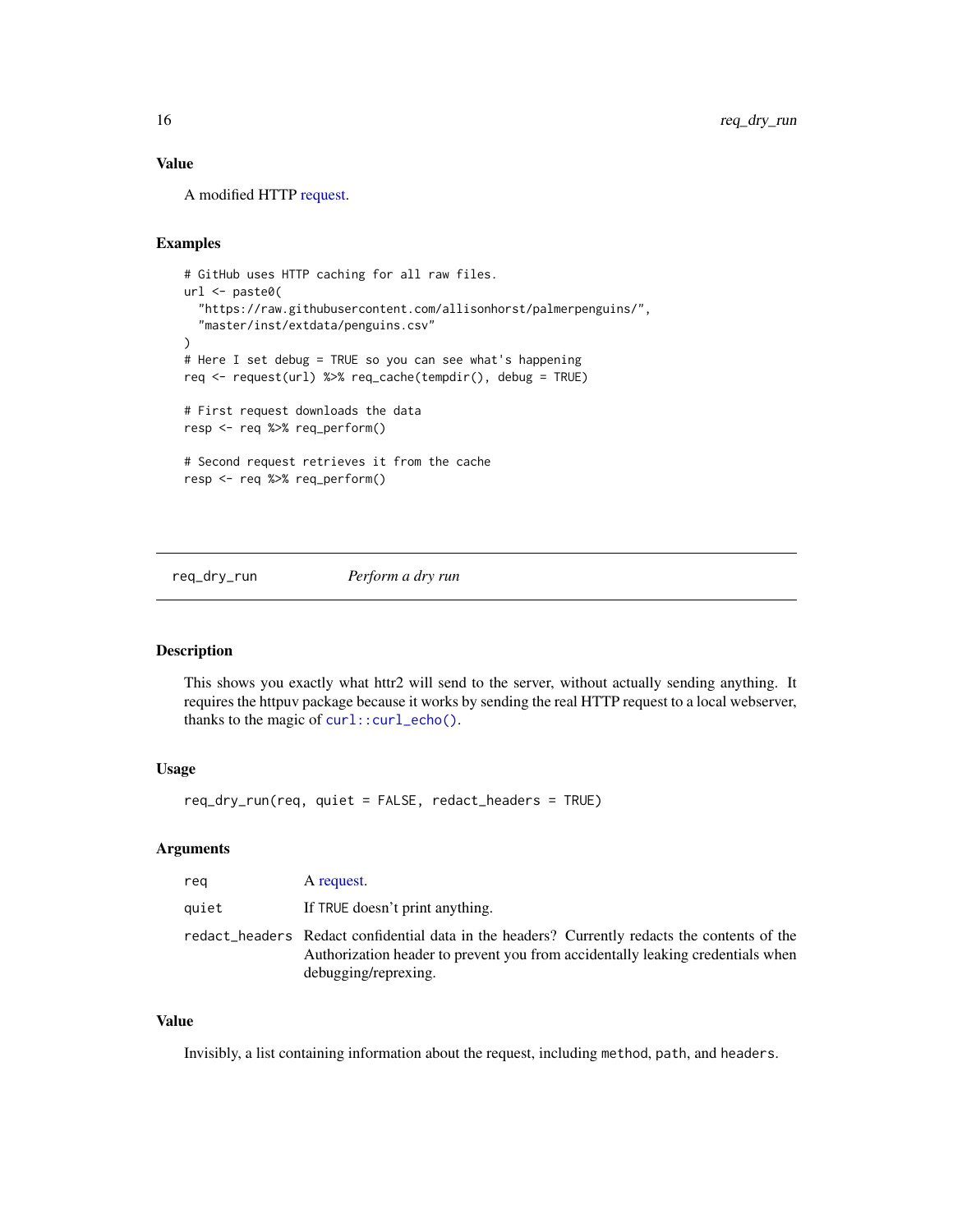#### <span id="page-16-0"></span>req\_error 17

# Examples

```
# httr2 adds default User-Agent, Accept, and Accept-Encoding headers
request("http://example.com") %>% req_dry_run()
# the Authorization header is automatically redacted to avoid leaking
# credentials on the console
req <- request("http://example.com") %>% req_auth_basic("user", "password")
req %>% req_dry_run()
# if you need to see it, use redact_headers = FALSE
req %>% req_dry_run(redact_headers = FALSE)
```
<span id="page-16-1"></span>req\_error *Control handling of HTTP errors*

#### Description

req\_perform() will automatically convert HTTP errors (i.e. any 4xx or 5xx status code) into R errors. Use req\_error() to either override the defaults, or extract additional information from the response that would be useful to expose to the user.

#### Usage

req\_error(req, is\_error = NULL, body = NULL)

# Arguments

| reg      | A request.                                                                                                                                                                                                                                                                                     |
|----------|------------------------------------------------------------------------------------------------------------------------------------------------------------------------------------------------------------------------------------------------------------------------------------------------|
| is_error | A predicate function that takes a single argument (the response) and returns TRUE<br>or FALSE indicating whether or not an R error should signalled.                                                                                                                                           |
| body     | A callback function that takes a single argument (the response) and returns a<br>character vector of additional information to include in the body of the error.<br>This vector is passed along to the message argument of $rlang::abort()$ so<br>you can use any formatting that it supports. |

#### Value

A modified HTTP [request.](#page-10-1)

# See Also

[req\\_retry\(\)](#page-28-1) to control when errors are automatically retried.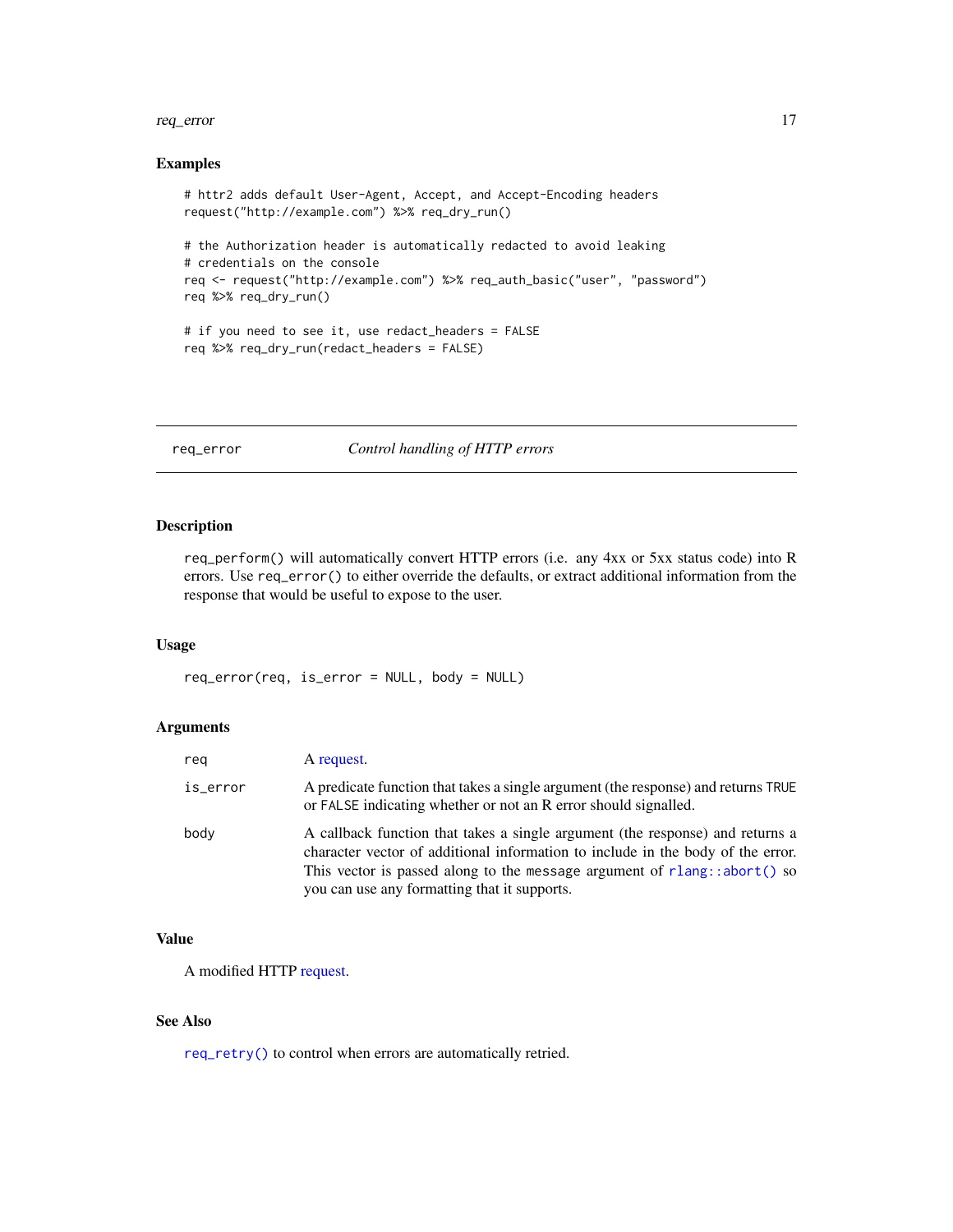# <span id="page-17-0"></span>Examples

```
# Performing this request usually generates an error because httr2
# converts HTTP errors into R errors:
req <- request("http://httpbin.org/404")
try(req %>% req_perform())
# You can still retrieve it with last_response()
last_response()
# But you might want to suppress this behaviour:
resp <- req %>%
  req_error(is_error = function(resp) FALSE) %>%
  req_perform()
resp
# Or perhaps you're working with a server that routinely uses the
# wrong HTTP error codes only 500s are really errors
request("http://example.com") %>%
  req_error(is_error = function(resp) resp_status(resp) == 500)
# Most typically you'll use req_error() to add additional information
# extracted from the response body (or sometimes header):
error_body <- function(resp) {
  resp_body_json(resp)$error
}
request("http://example.com") %>%
  req_error(body = error_body)
# Learn more in https://httr2.r-lib.org/articles/wrapping-apis.html
```
req\_headers *Modify request headers*

#### Description

req\_headers() allows you to set the value of any header.

#### Usage

```
req_headers(.req, ...)
```
#### Arguments

| .req | A request. |
|------|------------|
|------|------------|

... Name-value pairs of headers and their values.

- Use NULL to reset a value to httr's default
- Use "" to remove a header
- Use a character vector to repeat a header.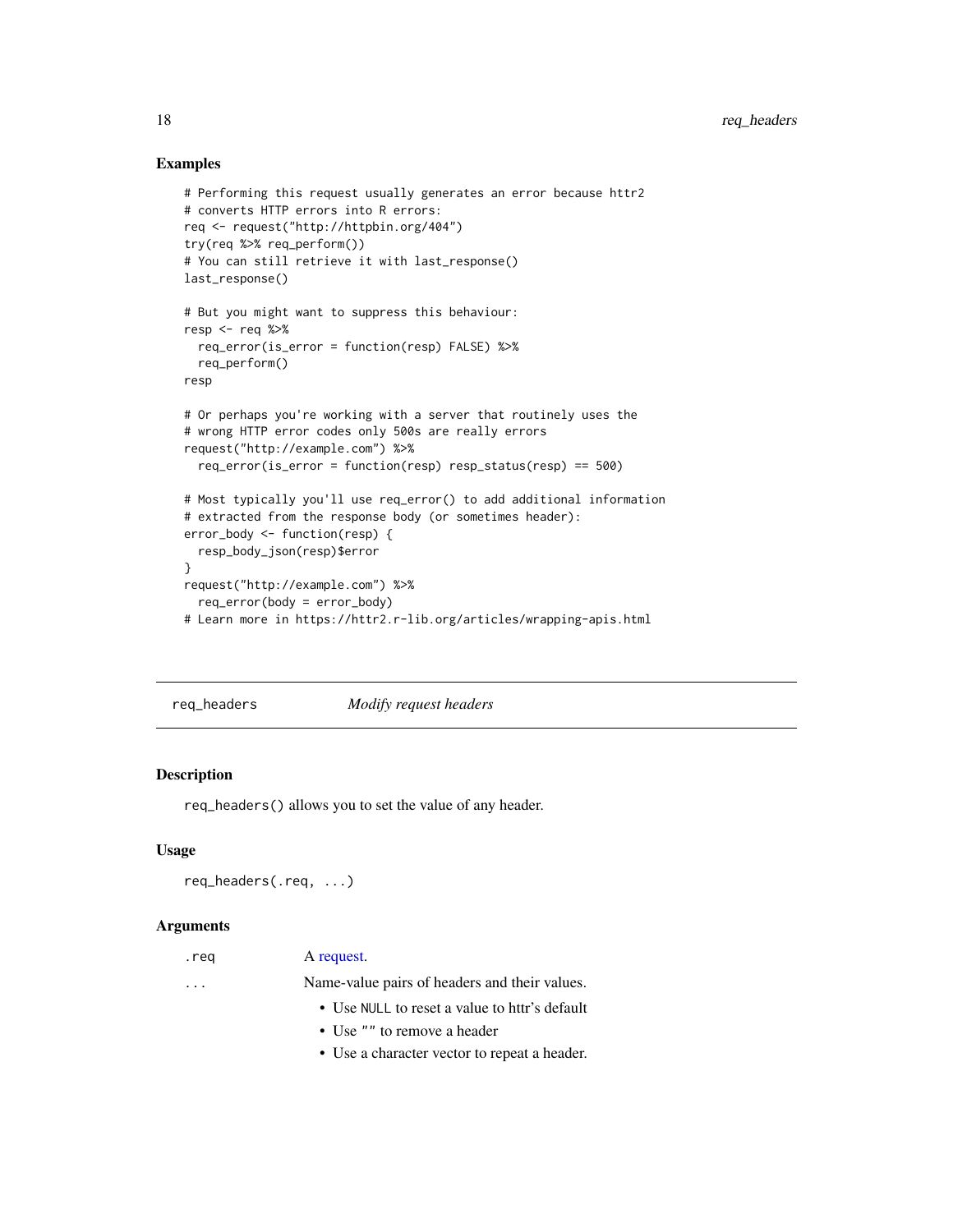# <span id="page-18-0"></span>req\_method 19

### Value

A modified HTTP [request.](#page-10-1)

#### Examples

```
req <- request("http://example.com")
# Use req_headers() to add arbitrary additional headers to the request
req %>%
 req_headers(MyHeader = "MyValue") %>%
 req_dry_run()
# Repeated use overrides the previous value:
req %>%
 req_headers(MyHeader = "Old value") %>%
 req_headers(MyHeader = "New value") %>%
 req_dry_run()
# Setting Accept to NULL uses curl's default:
req %>%
 req_headers(Accept = NULL) %>%
 req_dry_run()
# Setting it to "" removes it:
req %>%
 req_headers(Accept = "") %>%
 req_dry_run()
# If you need to repeat a header, provide a vector of values
# (this is rarely needed, but is important in a handful of cases)
req %>%
 req_headers(HeaderName = c("Value 1", "Value 2", "Value 3")) %>%
 req_dry_run()
```
<span id="page-18-1"></span>req\_method *Set HTTP method in request*

#### Description

Use this function to use a custom HTTP method like HEAD, DELETE, PATCH, UPDATE, or OPTIONS. The default method is GET for requests without a body, and POST for requests with a body.

# Usage

req\_method(req, method)

# Arguments

| reg    | A request.         |
|--------|--------------------|
| method | Custom HTTP method |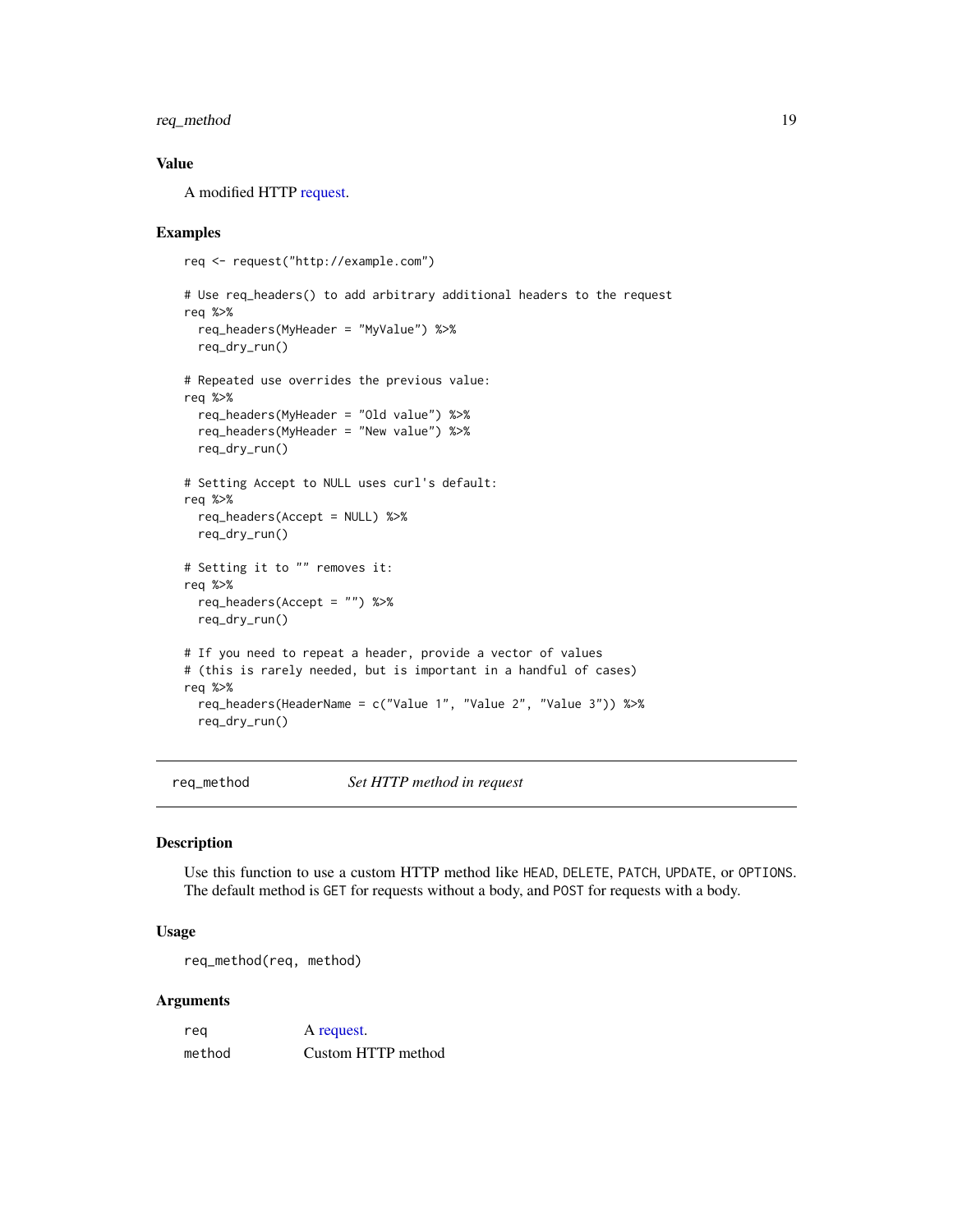# <span id="page-19-0"></span>Value

A modified HTTP [request.](#page-10-1)

#### Examples

```
request("http://httpbin.org") %>% req_method("PATCH")
request("http://httpbin.org") %>% req_method("PUT")
request("http://httpbin.org") %>% req_method("HEAD")
```
req\_oauth\_auth\_code *OAuth authentication with authorization code*

# Description

This uses [oauth\\_flow\\_auth\\_code\(\)](#page-0-0) to generate an access token, which is then used to authentication the request with [req\\_auth\\_bearer\\_token\(\)](#page-12-2). The token is automatically cached (either in memory or on disk) to minimise the number of times the flow is performed.

# Usage

```
req_oauth_auth_code(
  req,
  client,
  auth_url,
  cache_disk = FALSE,
  cache_key = NULL,
  scope = NULL,pkce = TRUE,
  auth\_params = list(),
  token_params = list(),
  host_name = "localhost",
 host\_ip = "127.0.0.1",port = httpuv::randomPort()
)
```
#### **Arguments**

| reg        | A request.                                                                                                                                                                                                                                          |
|------------|-----------------------------------------------------------------------------------------------------------------------------------------------------------------------------------------------------------------------------------------------------|
| client     | An oauth_client().                                                                                                                                                                                                                                  |
| auth_url   | Authorization url; you'll need to discover this by reading the documentation.                                                                                                                                                                       |
| cache_disk | Should the access token be cached on disk? This reduces the number of times<br>that you need to re-authenticate at the cost of storing access credentials on disk.<br>Cached tokens are encrypted and automatically deleted 30 days after creation. |
| cache_key  | If you want to cache multiple tokens per app, use this key to disambiguate them.                                                                                                                                                                    |
| scope      | Scopes to be requested from the resource owner.                                                                                                                                                                                                     |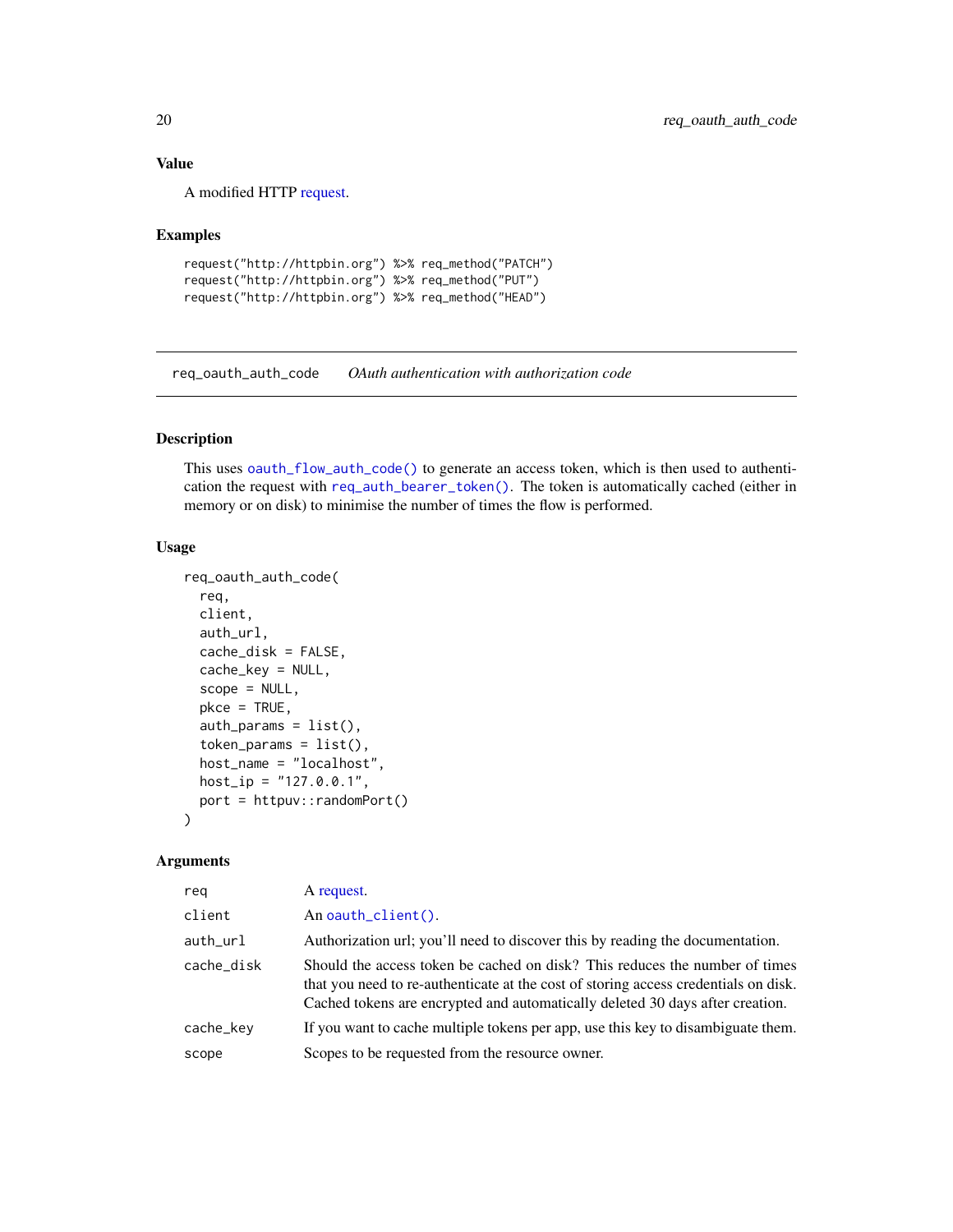| pkce         | Use "Proof Key for Code Exchange"? This adds an extra layer of security and<br>should always be used if supported by the server.                                                                                                             |
|--------------|----------------------------------------------------------------------------------------------------------------------------------------------------------------------------------------------------------------------------------------------|
| auth_params  | List containing additional parameters passed to oauth_flow_auth_code_url()                                                                                                                                                                   |
| token_params | List containing additional parameters passed to the token_url.                                                                                                                                                                               |
| host_name    | Host name used to generate redirect_uri                                                                                                                                                                                                      |
| host_ip      | IP address web server will be bound to.                                                                                                                                                                                                      |
| port         | Port to bind web server to. By default, this uses a random port. You may need<br>to set it to a fixed port if the API requires that the redirect_uri specified in the<br>client exactly matches the redirect_uri generated by this function. |

#### Value

A modified HTTP [request.](#page-10-1)

#### Security considerations

The authorization code flow is used for both web applications and native applications (which are equivalent to R packages). [rfc8252](https://datatracker.ietf.org/doc/html/rfc8252) spells out important considerations for native apps. Most importantly there's no way for native apps to keep secrets from their users. This means that the server should either not require a client\_secret (i.e. a public client not an confidential client) or ensure that possession of the client\_secret doesn't bestow any meaningful rights.

Only modern APIs from the bigger players (Azure, Google, etc) explicitly native apps. However, in most cases, even for older APIs, possessing the client\_secret gives you no ability to do anything harmful, so our general principle is that it's fine to include it in an R package, as long as it's mildly obfuscated to protect it from credential scraping. There's no incentive to steal your client credentials if it takes less time to create a new client than find your client secret.

```
client <- oauth_client(
  id = "28acfec0674bb3da9f38",
  secret = obfuscated(paste0(
     "J9iiGmyelHltyxqrHXW41ZZPZamyUNxSX1_uKnv",
     "PeinhhxET_7FfUs2X0LLKotXY2bpgOMoHRCo"
  )),
  token_url = "https://github.com/login/oauth/access_token",
  name = "hadley-oauth-test"
)
request("https://api.github.com/user") %>%
  req_oauth_auth_code(client, auth_url = "https://github.com/login/oauth/authorize")
```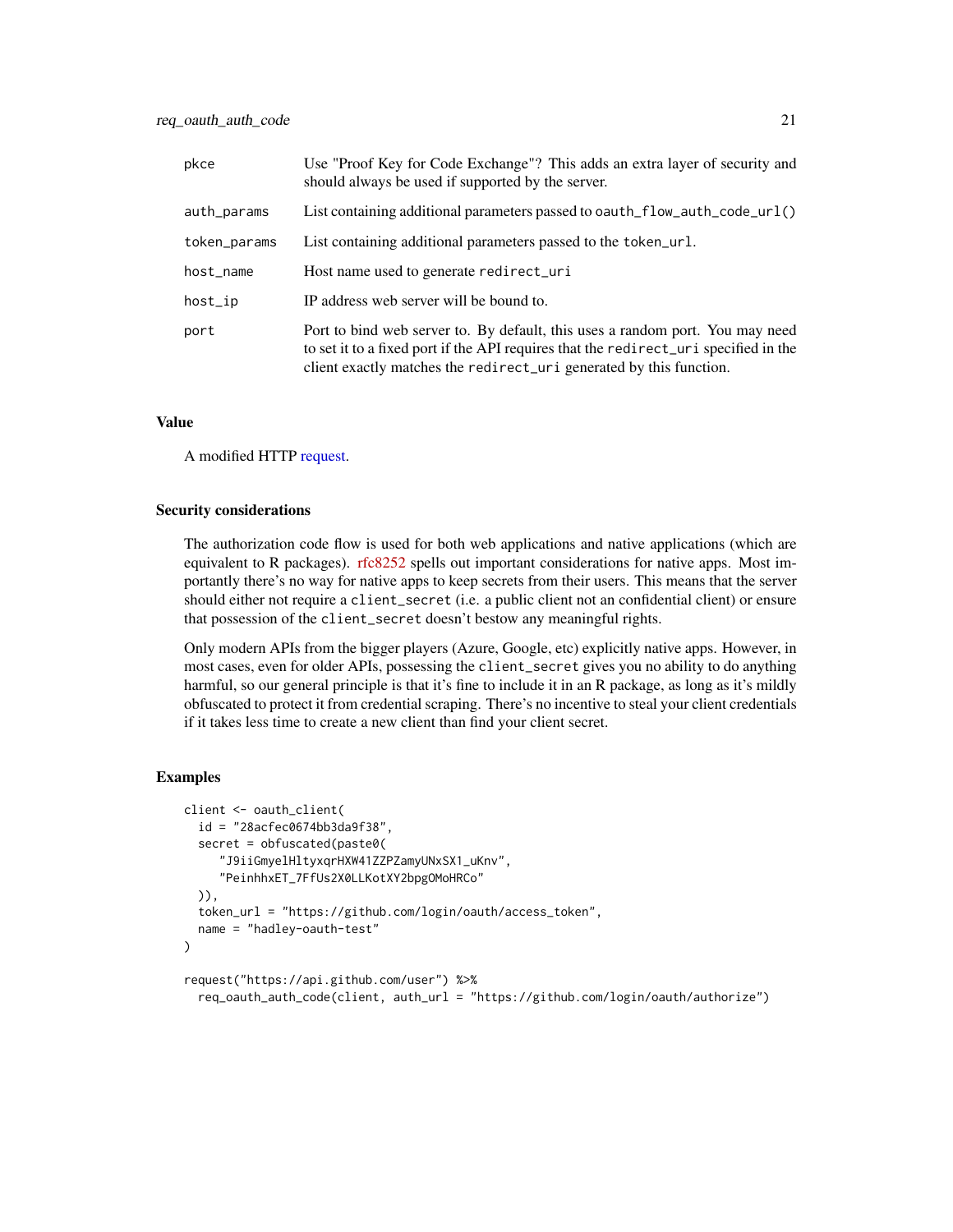<span id="page-21-0"></span>req\_oauth\_bearer\_jwt *OAuth authentication with a bearer JWT*

# Description

This uses [oauth\\_flow\\_bearer\\_jwt\(\)](#page-0-0) to generate an access token which is then used to authenticate the request with [req\\_auth\\_bearer\\_token\(\)](#page-12-2). The token is cached in memory.

#### Usage

```
req_oauth_bearer_jwt(
  req,
 client,
 claim,
  signature = "jwt_encode_sig",
  signature_params = list(),
  scope = NULL,token_params = list()
)
```
# Arguments

| reg              | A request.                                                                                                                                                                                                                                                                                                                              |
|------------------|-----------------------------------------------------------------------------------------------------------------------------------------------------------------------------------------------------------------------------------------------------------------------------------------------------------------------------------------|
| client           | An oauth_client().                                                                                                                                                                                                                                                                                                                      |
| claim            | A list of claims. If all elements of the claim set are static apart from iat, nbf,<br>exp, or jti, provide a list and $jwt$ <sub>claim</sub> $()$ will automatically fill in the dy-<br>namic components. If other components need to vary, you can instead provide a<br>zero-argument callback function which should call jwt_claim(). |
| signature        | Function use to sign claim, e.g. $jwt$ encode $sig()$ .                                                                                                                                                                                                                                                                                 |
| signature_params |                                                                                                                                                                                                                                                                                                                                         |
|                  | Additional arguments passed to signature, e.g. size, header.                                                                                                                                                                                                                                                                            |
| scope            | Scopes to be requested from the resource owner.                                                                                                                                                                                                                                                                                         |
| token_params     | List containing additional parameters passed to the token_url.                                                                                                                                                                                                                                                                          |

# Value

A modified HTTP [request.](#page-10-1)

```
client <- oauth_client("example", "https://example.com/get_token")
claim <- jwt_claim()
req <- request("https://example.com")
```

```
req %>% req_oauth_bearer_jwt(client, claim)
```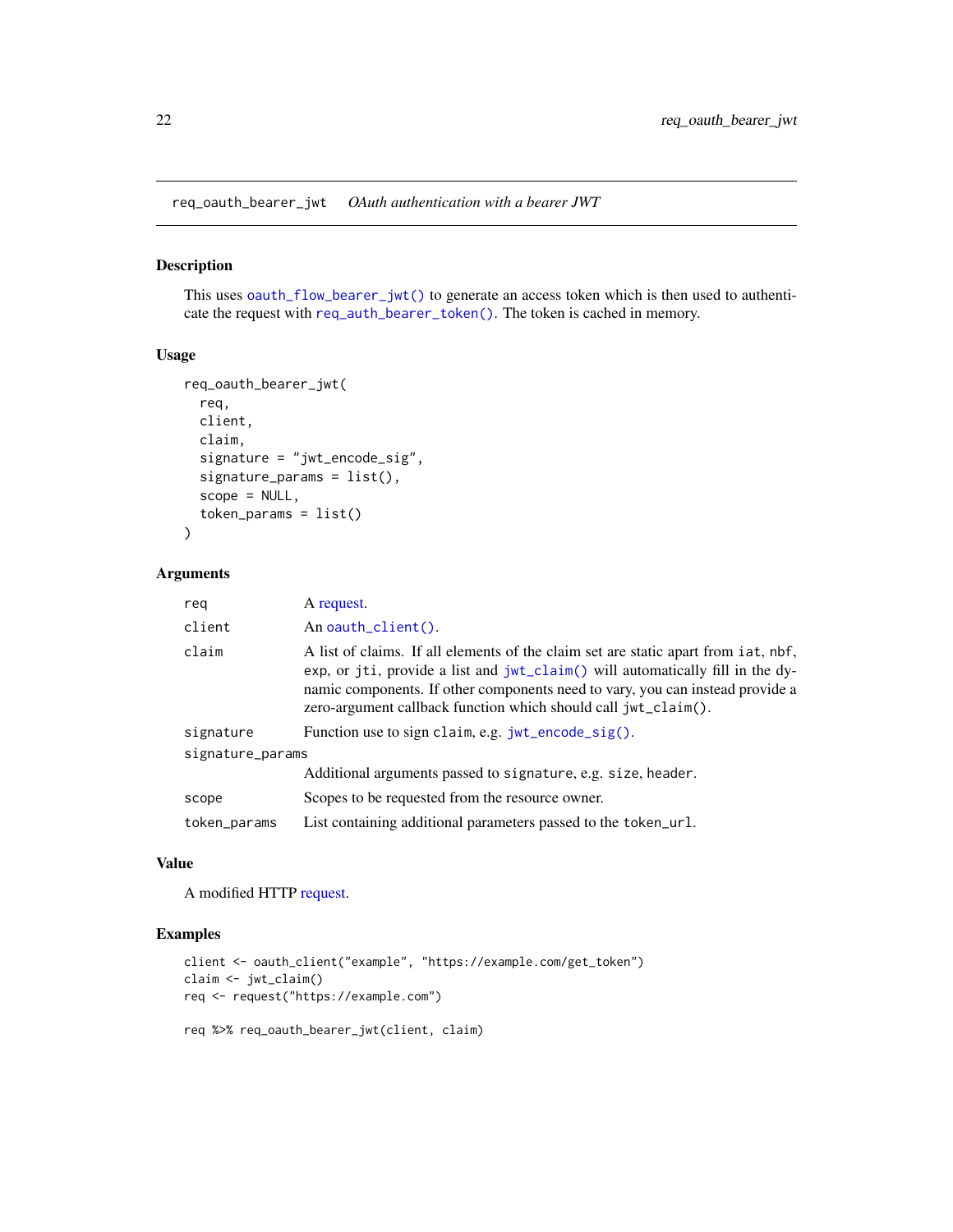<span id="page-22-0"></span>req\_oauth\_client\_credentials

*OAuth authentication with client credentials*

# Description

This uses [oauth\\_flow\\_client\\_credentials\(\)](#page-0-0) to generate an access token, which is then used to authentication the request with [req\\_auth\\_bearer\\_token\(\)](#page-12-2). The token is cached in memory.

# Usage

```
req_oauth_client_credentials(req, client, scope = NULL, token_params = list())
```
## Arguments

| reg          | A request.                                                     |
|--------------|----------------------------------------------------------------|
| client       | An oauth $client()$ .                                          |
| scope        | Scopes to be requested from the resource owner.                |
| token_params | List containing additional parameters passed to the token_ur1. |

# Value

A modified HTTP [request.](#page-10-1)

# Examples

```
client <- oauth_client("example", "https://example.com/get_token")
req <- request("https://example.com")
req %>% req_oauth_client_credentials(client)
```
req\_oauth\_device *OAuth authentication with device flow*

# Description

This uses [oauth\\_flow\\_device\(\)](#page-0-0) to generate an access token, which is then used to authentication the request with [req\\_auth\\_bearer\\_token\(\)](#page-12-2). The token is automatically cached (either in memory or on disk) to minimise the number of times the flow is performed.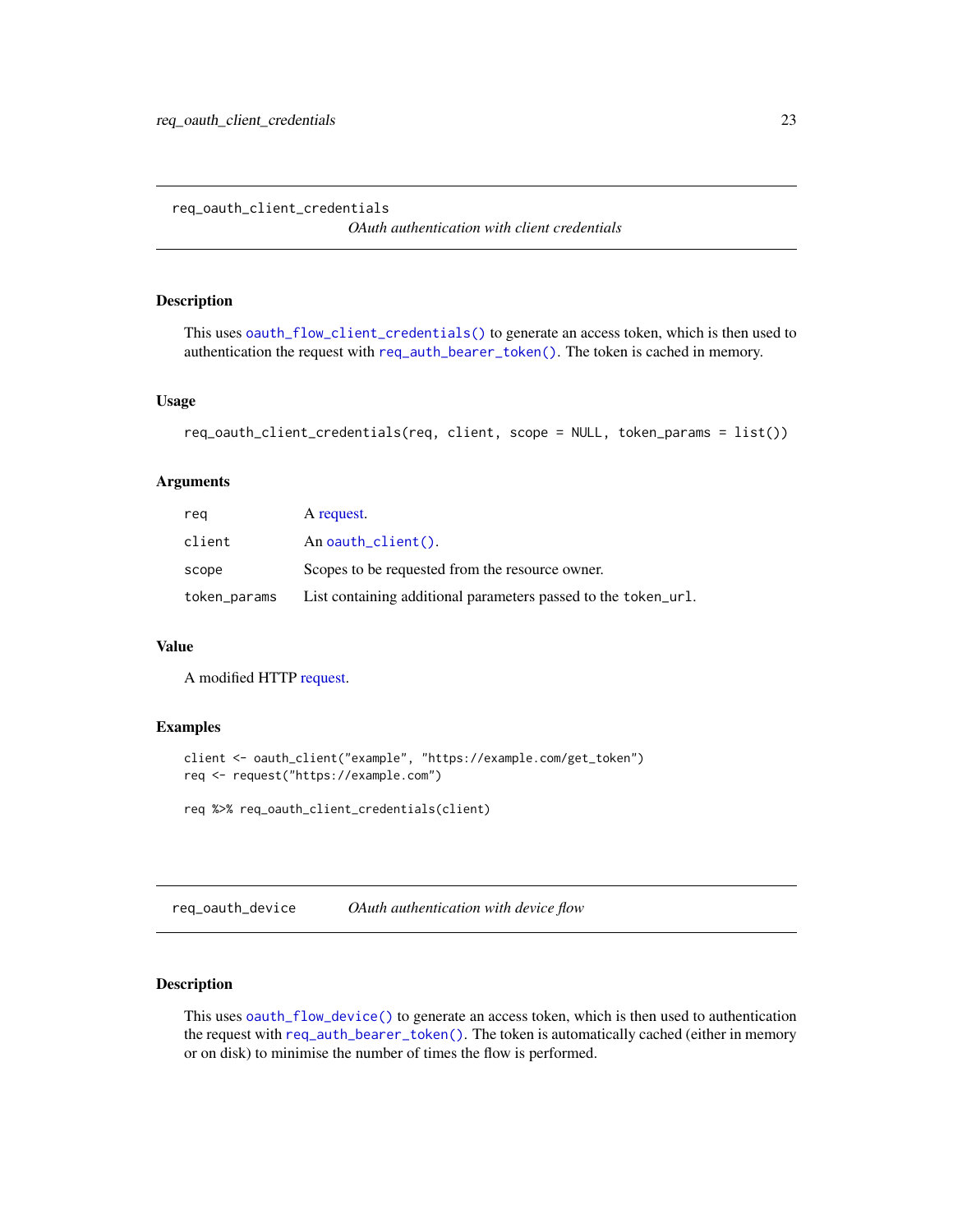# Usage

```
req_oauth_device(
  req,
  client,
  cache_disk = FALSE,
  cache_key = NULL,
  scope = NULL,auth_params = list(),
  token_params = list()
\mathcal{L}
```
# Arguments

| reg          | A request.                                                                                                                                                                                                                                          |
|--------------|-----------------------------------------------------------------------------------------------------------------------------------------------------------------------------------------------------------------------------------------------------|
| client       | An oauth_client().                                                                                                                                                                                                                                  |
| cache_disk   | Should the access token be cached on disk? This reduces the number of times<br>that you need to re-authenticate at the cost of storing access credentials on disk.<br>Cached tokens are encrypted and automatically deleted 30 days after creation. |
| cache_key    | If you want to cache multiple tokens per app, use this key to disambiguate them.                                                                                                                                                                    |
| scope        | Scopes to be requested from the resource owner.                                                                                                                                                                                                     |
| auth_params  | List containing additional parameters passed to oauth_flow_auth_code_url()                                                                                                                                                                          |
| token_params | List containing additional parameters passed to the token_url.                                                                                                                                                                                      |

#### Value

A modified HTTP [request.](#page-10-1)

## Examples

```
client <- oauth_client("example", "https://example.com/get_token")
req <- request("https://example.com")
req %>% req_oauth_device(client)
```
req\_oauth\_password *OAuth authentication with username and password*

# Description

This uses [oauth\\_flow\\_password\(\)](#page-0-0) to generate an access token, which is then used to authentication the request with [req\\_auth\\_bearer\\_token\(\)](#page-12-2). The token, not the password is automatically cached (either in memory or on disk); the password is used once to get the token and is then discarded.

<span id="page-23-0"></span>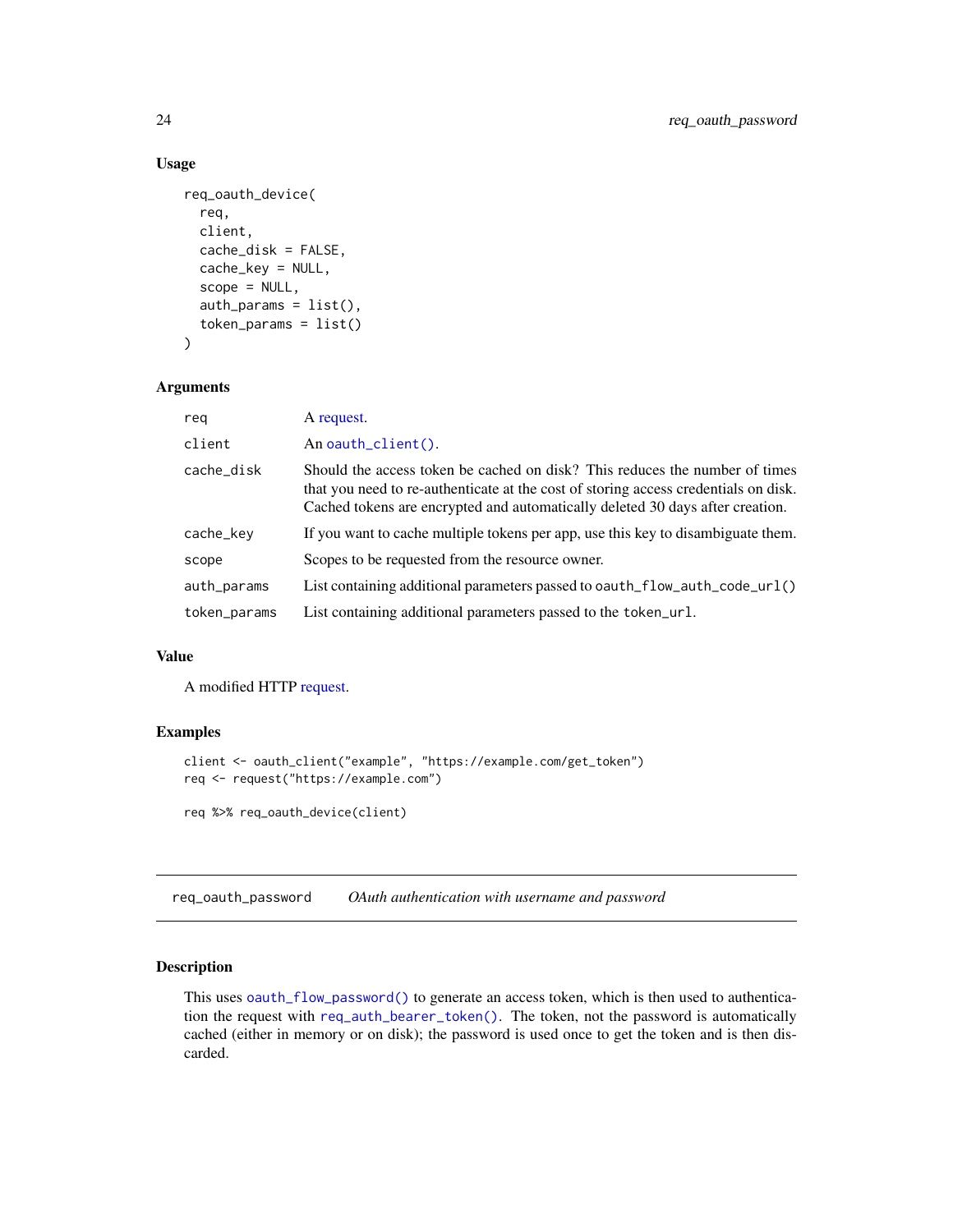<span id="page-24-0"></span>req\_oauth\_refresh 25

# Usage

```
req_oauth_password(
  req,
  client,
  username,
  password = NULL,
  cache_disk = FALSE,
  scope = NULL,
  token_params = list()
\mathcal{L}
```
# Arguments

| rea          | A request.                                                                                                                                                                                                                                          |
|--------------|-----------------------------------------------------------------------------------------------------------------------------------------------------------------------------------------------------------------------------------------------------|
| client       | An oauth_client().                                                                                                                                                                                                                                  |
| username     | User name.                                                                                                                                                                                                                                          |
| password     | Password. You avoid entering the password directly when calling this function<br>as it will be captured by . Rhistory. Instead, leave it unset and the default<br>behaviour will prompt you for it interactively.                                   |
| cache disk   | Should the access token be cached on disk? This reduces the number of times<br>that you need to re-authenticate at the cost of storing access credentials on disk.<br>Cached tokens are encrypted and automatically deleted 30 days after creation. |
| scope        | Scopes to be requested from the resource owner.                                                                                                                                                                                                     |
| token_params | List containing additional parameters passed to the token_url.                                                                                                                                                                                      |

# Value

A modified HTTP [request.](#page-10-1)

# Examples

```
client <- oauth_client("example", "https://example.com/get_token")
req <- request("https://example.com")
if (interactive()) {
  req %>% req_oauth_password(client, "username")
}
```
req\_oauth\_refresh *OAuth authentication with a refresh token*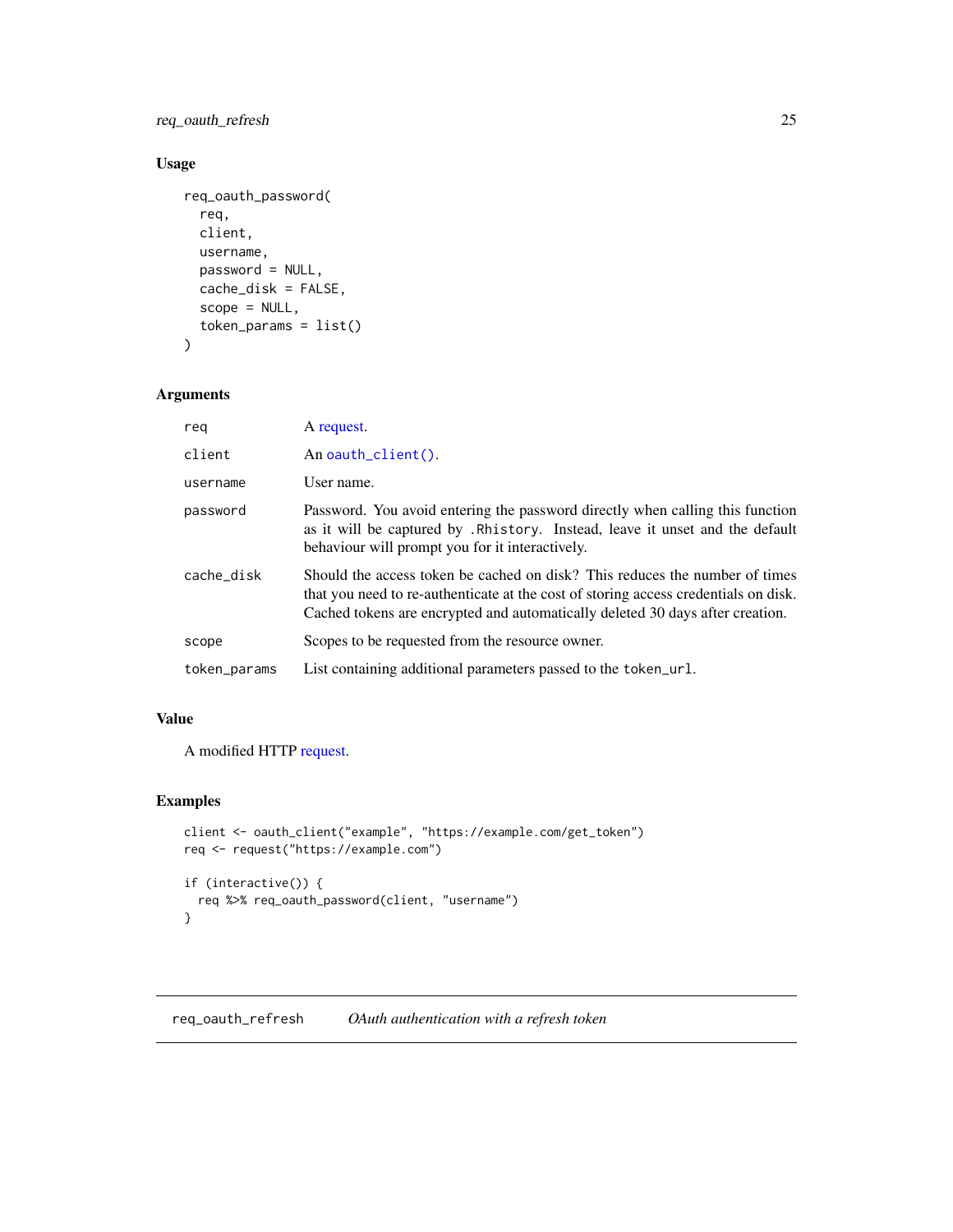This uses [oauth\\_flow\\_refresh\(\)](#page-0-0) to generate an access token, which is then used to authentication the request with [req\\_auth\\_bearer\\_token\(\)](#page-12-2). This is primarily useful for testing: you can manually execute another OAuth flow (e.g. by calling [oauth\\_flow\\_auth\\_code\(\)](#page-0-0) or [oauth\\_flow\\_device\(\)](#page-0-0)), extract the refresh token from the result, and then save in an environment variable for future use in automated tests.

When requesting an access token, the server may also return a new refresh token. If this happens, oauth\_flow\_refresh() will error, and you'll have to create a new refresh token following the same procedure you did to get the first token (so it's a good idea to document what you did the first time because you might need to do it again).

# Usage

```
req_oauth_refresh(
  req,
  client,
  refresh_token = Sys.getenv("HTTR_REFRESH_TOKEN"),
  scope = NULL,token_params = list()
\lambda
```
#### Arguments

| reg           | A request.                                                                                                                                                                                                                              |
|---------------|-----------------------------------------------------------------------------------------------------------------------------------------------------------------------------------------------------------------------------------------|
| client        | An oauth $client()$ .                                                                                                                                                                                                                   |
| refresh_token | A refresh token. This is equivalent to a password so shouldn't be typed into the<br>console or stored in a script. Instead, we recommend placing in an environment<br>variable; the default behaviour is to look in HTTR_REFRESH_TOKEN. |
| scope         | Scopes to be requested from the resource owner.                                                                                                                                                                                         |
| token_params  | List containing additional parameters passed to the token_url.                                                                                                                                                                          |

# Value

A modified HTTP [request.](#page-10-1)

```
client <- oauth_client("example", "https://example.com/get_token")
req <- request("https://example.com")
req %>% req_oauth_refresh(client)
```
<span id="page-25-0"></span>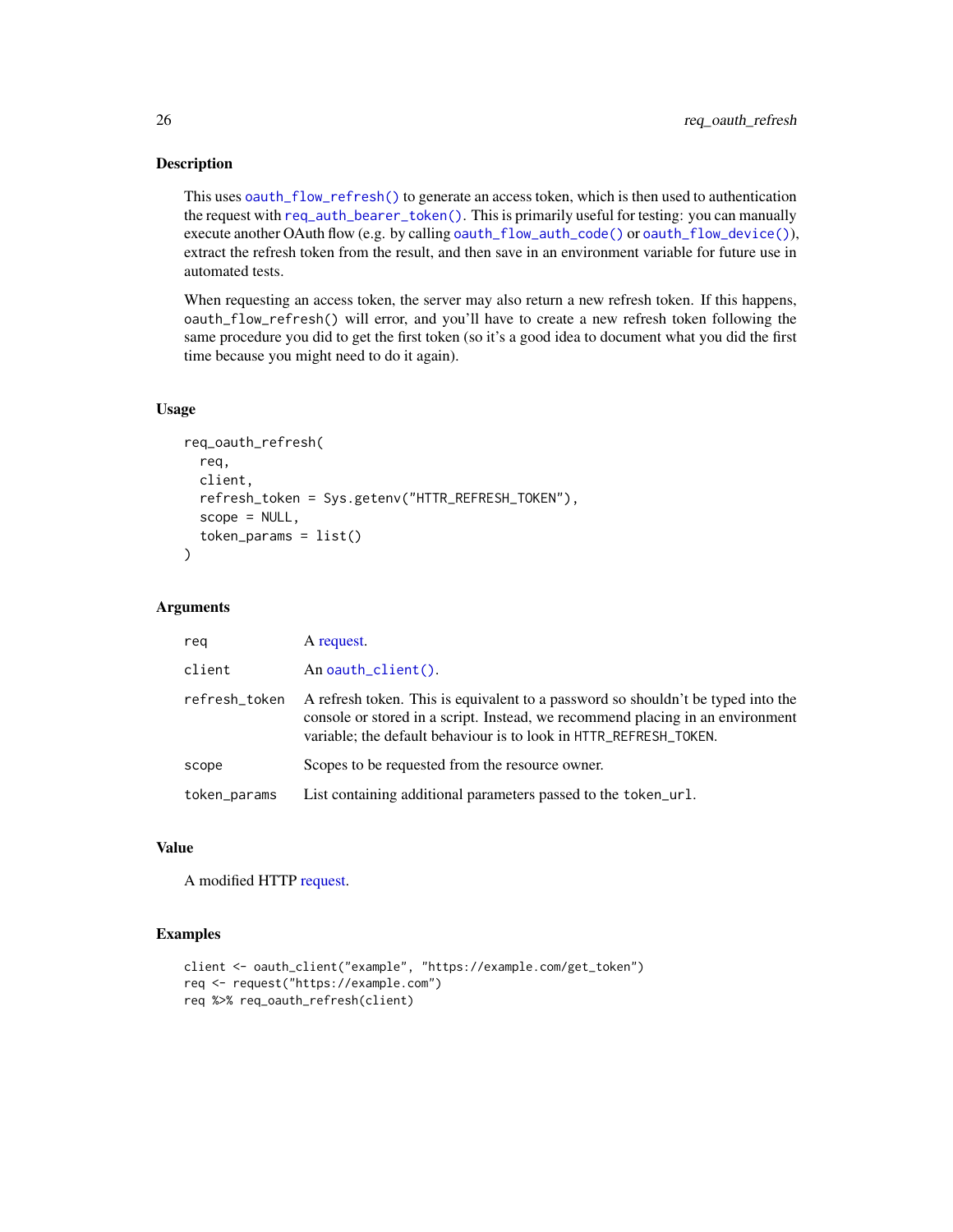<span id="page-26-1"></span><span id="page-26-0"></span>

After preparing a [request,](#page-10-1) call req\_perform() to perform it, fetching the results back to R as a [response.](#page-0-0)

The default HTTP method is GET unless a body (set by [req\\_body\\_json](#page-12-1) and friends) is present, in which case it will be POST. You can override these defaults with [req\\_method\(\)](#page-18-1).

# Usage

```
req_perform(
  req,
 path = NULL,
 verbosity = NULL,
 mock = getOption("httr2_mock", NULL)
\mathcal{L}
```
#### Arguments

| reg       | A request.                                                                                                                                                                                                                                  |
|-----------|---------------------------------------------------------------------------------------------------------------------------------------------------------------------------------------------------------------------------------------------|
| path      | Optionally, path to save body of request. This is useful for large responses since<br>it avoids storing the response in memory.                                                                                                             |
| verbosity | How much information to print? This is a wrapper around req_verbose() that<br>uses an integer to control verbosity:                                                                                                                         |
|           | $\bullet$ 0: no output                                                                                                                                                                                                                      |
|           | • 1: show headers                                                                                                                                                                                                                           |
|           | • 2: show headers and bodies                                                                                                                                                                                                                |
|           | • 3: show headers, bodies, and curl status messages.                                                                                                                                                                                        |
|           | Use with_verbosity() to control the verbosity of requests that you can't affect<br>directly.                                                                                                                                                |
| mock      | A mocking function. If supplied, this function is called with the request. It<br>should return either NULL (if it doesn't want to handle the request) or a response<br>(if it does). See with_mock( $)$ / local_mock( $)$ for more details. |

# Value

If request is successful (i.e. the request was successfully performed and a response with HTTP status code <400 was recieved), an HTTP [response;](#page-0-0) otherwise throws an error. Override this behaviour with [req\\_error\(\)](#page-16-1).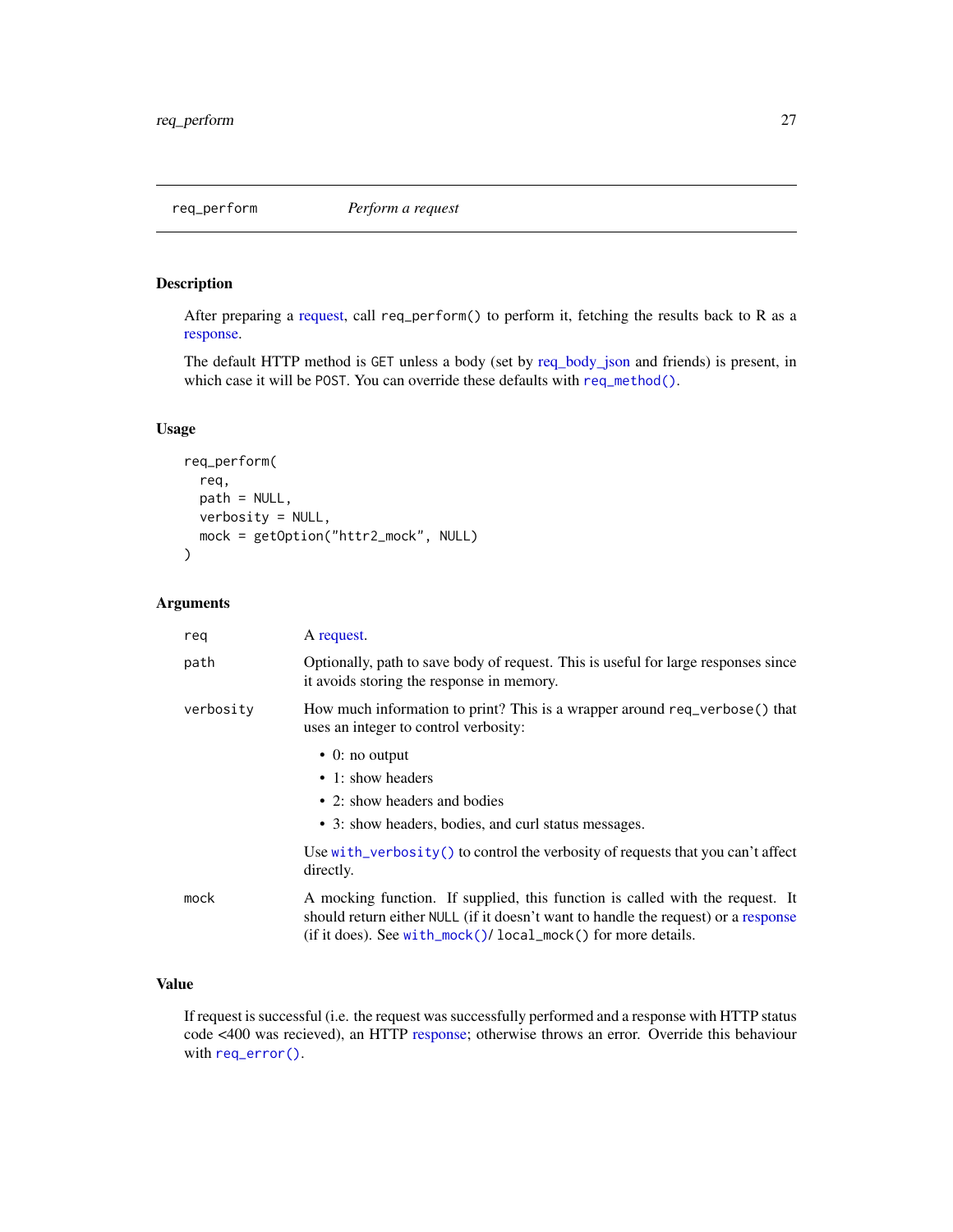# <span id="page-27-0"></span>Requests

Note that one call to req\_perform() may perform multiple HTTP requests:

- If the url is redirected with a 301, 302, 303, or 307, curl will automatically follow the Location header to the new location.
- If you have configured retries with [req\\_retry\(\)](#page-28-1) and the request fails with a transient problem, req\_perform() will try again after waiting a bit. See [req\\_retry\(\)](#page-28-1) for details.
- If you are using OAuth, and the cached token has expired, req\_perform() will get a new token either using the refresh token (if available) or by running the OAuth flow.

# Examples

```
request("https://google.com") %>%
 req_perform()
```
req\_proxy *Use a proxy for a request*

#### Description

Use a proxy for a request

# Usage

```
req_proxy(
  req,
  url,
  port = NULL,
 username = NULL,
 password = NULL,
  auth = "basic"
\mathcal{E}
```
## Arguments

| rea                | A request.                                                                                                                |
|--------------------|---------------------------------------------------------------------------------------------------------------------------|
| url.port           | Location of proxy.                                                                                                        |
| username, password |                                                                                                                           |
|                    | Login details for proxy, if needed.                                                                                       |
| auth               | Type of HTTP authentication to use. Should be one of the following: basic,<br>digest, digest_ie, gssnegotiate, ntlm, any. |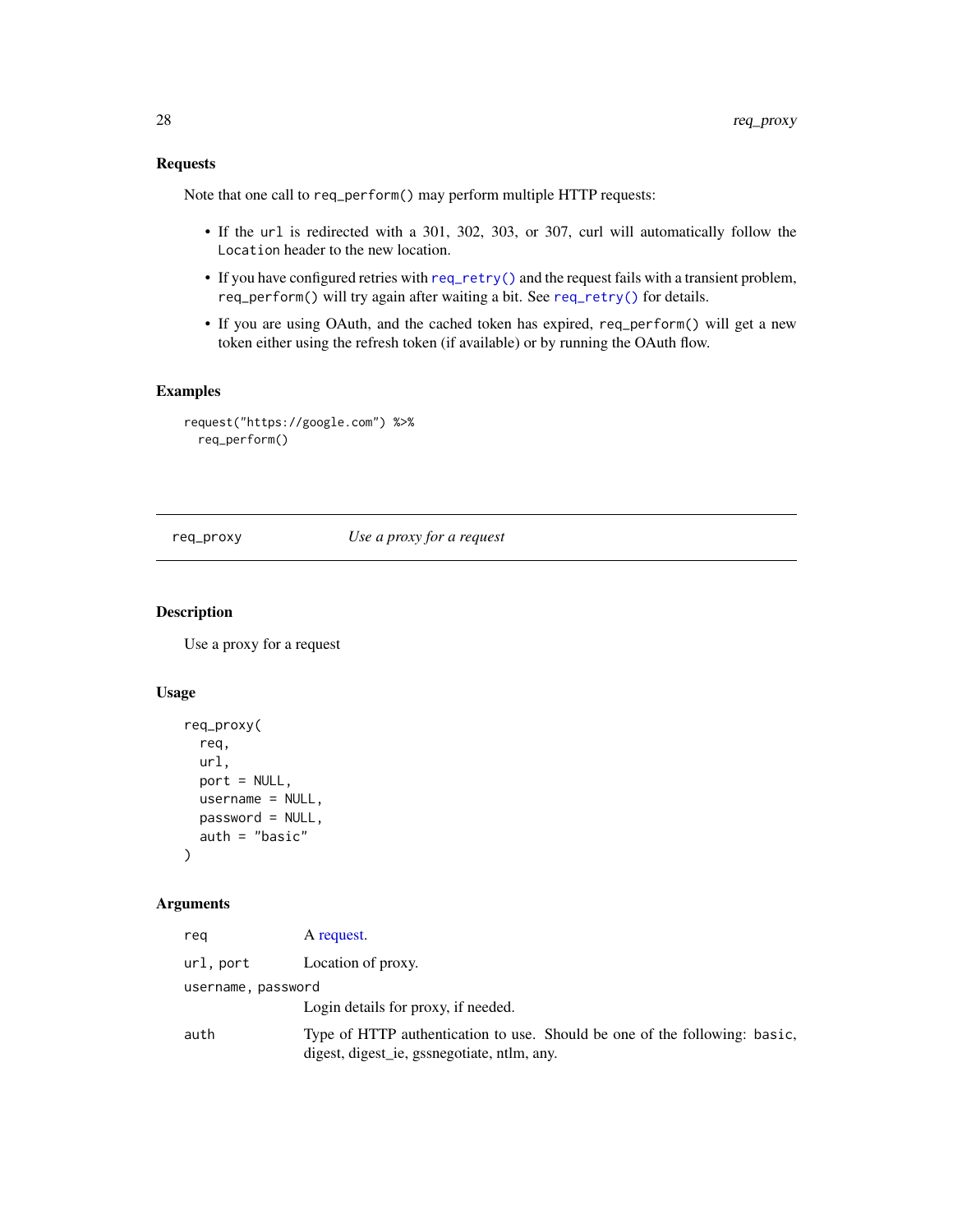#### <span id="page-28-0"></span>req\_retry 29

#### Examples

```
# Proxy from https://www.proxynova.com/proxy-server-list/
## Not run:
request("http://hadley.nz") %>%
 req_proxy("20.116.130.70", 3128) %>%
 req_perform()
```
## End(Not run)

<span id="page-28-1"></span>req\_retry *Control when a request will retry, and how long it will wait between tries*

#### **Description**

req\_retry() alters [req\\_perform\(\)](#page-26-1) so that it will automatically retry in the case of failure. To activate it, you must specify either the total number of requests to make with max\_tries or the total amount of time to spend with max\_seconds. Then req\_perform() will retry if:

- The either the HTTP request or HTTP response doesn't complete successfully leading to an error from curl, the lower-level library that httr uses to perform HTTP request. This occurs, for example, if your wifi is down.
- The error is "transient", i.e. it's an HTTP error that can be resolved by waiting. By default, 429 and 503 statuses are treated as transient, but if the API you are wrapping has other transient status codes (or conveys transient-ness with some other property of the response), you can override the default with is\_transient.

It's a bad idea to immediately retry a request, so req\_perform() will wait a little before trying again:

- If the response contains the Retry-After header, httr2 will wait the amount of time it specifies. If the API you are wrapping conveys this information with a different header (or other property of the response) you can override the default behaviour with retry\_after.
- Otherwise, httr2 will use "truncated exponential backoff with full jitter", i.e. it will wait a random amount of time between one second and  $2 \wedge$  tries seconds, capped to at most 60 seconds. In other words, it waits runif(1, 1, 2) seconds after the first failure, runif(1, 1, 4) after the second, runif(1, 1, 8) after the third, and so on. If you'd prefer a different strategy, you can override the default with backoff.

#### Usage

```
req_retry(
  req,
 max\_tries = NULL,max_seconds = NULL,
  is_transient = NULL,
 backoff = NULL,
  after = NULL
)
```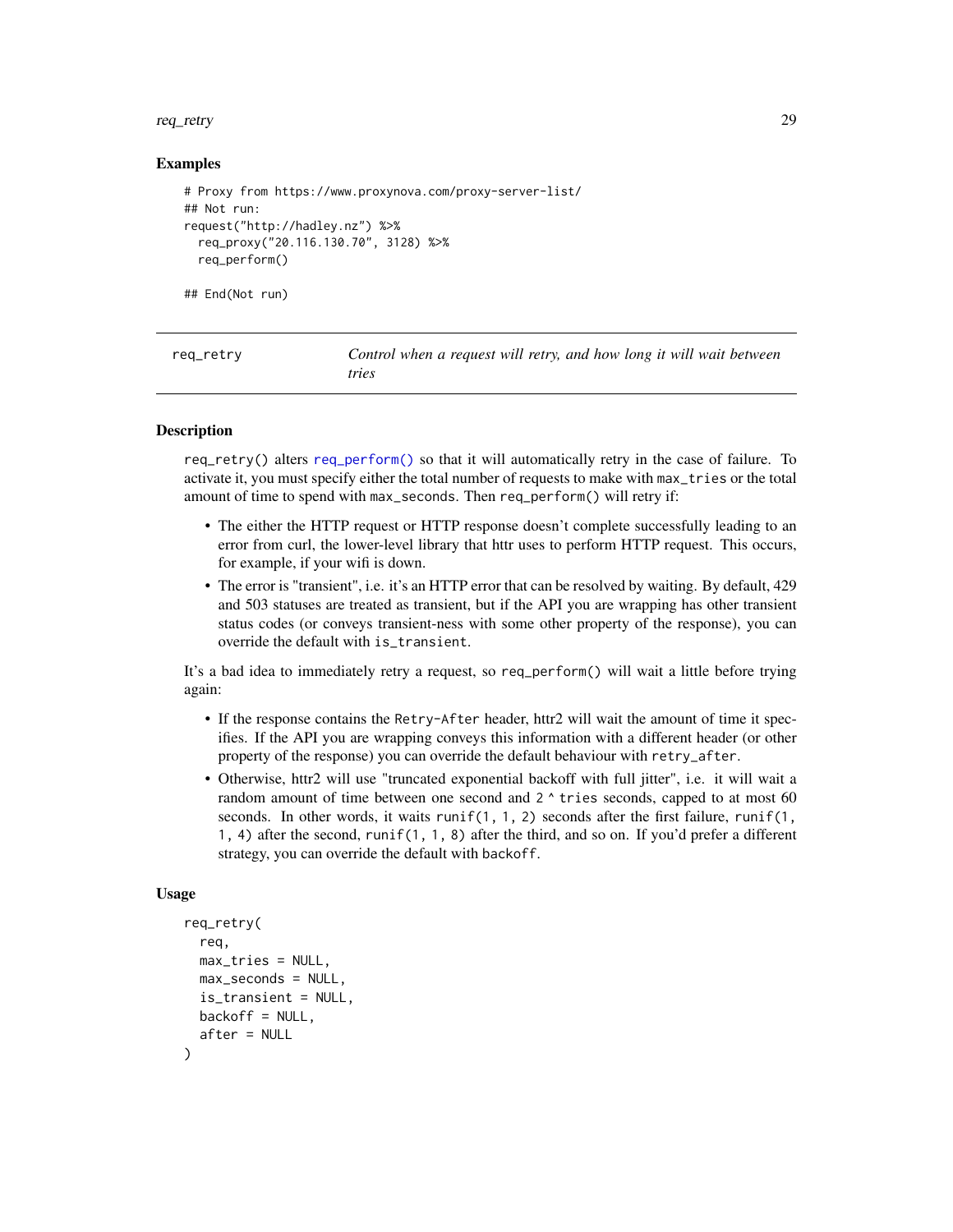#### <span id="page-29-0"></span>**Arguments**

| reg                    | A request.                                                                                                                                                                                                                        |
|------------------------|-----------------------------------------------------------------------------------------------------------------------------------------------------------------------------------------------------------------------------------|
| max_tries, max_seconds |                                                                                                                                                                                                                                   |
|                        | Cap the maximum number of attempts with max_tries or the total elapsed time<br>from the first request with max_seconds. If neither option is supplied (the de-<br>fault), req_perform() will not retry.                           |
| is_transient           | A predicate function that takes a single argument (the response) and returns TRUE<br>or FALSE specifying whether or not the response represents a transient error.                                                                |
| backoff                | A function that takes a single argument (the number of failed attempts so far)<br>and returns the number of seconds to wait.                                                                                                      |
| after                  | A function that takes a single argument (the response) and returns either a num-<br>ber of seconds to wait or NULL, which indicates that a precise wait time is not<br>available that the backoff strategy should be used instead |

#### Value

A modified HTTP [request.](#page-10-1)

# See Also

[req\\_throttle\(\)](#page-31-1) if the API has a rate-limit but doesn't expose the limits in the response.

```
# google APIs assume that a 500 is also a transient error
request("http://google.com") %>%
  req_retry(is_transient = \sim resp_status(.x) %in% c(429, 500, 503))
# use a constant 10s delay after every failure
request("http://example.com") %>%
  req_retry(backoff = \sim 10)
# When rate-limited, GitHub's API returns a 403 with
# `X-RateLimit-Remaining: 0` and an Unix time stored in the
# `X-RateLimit-Reset` header. This takes a bit more work to handle:
github_is_transient <- function(resp) {
  resp_status(resp) == 403 &&
    identical(resp_header(resp, "X-RateLimit-Remaining"), "0")
}
github_after <- function(resp) {
  time <- as.numeric(resp_header(resp, "X-RateLimit-Reset"))
  time - unclass(Sys.time())
}
request("http://api.github.com") %>%
  req_retry(
    is_transient = github_is_transient,
   after = github_after
  )
```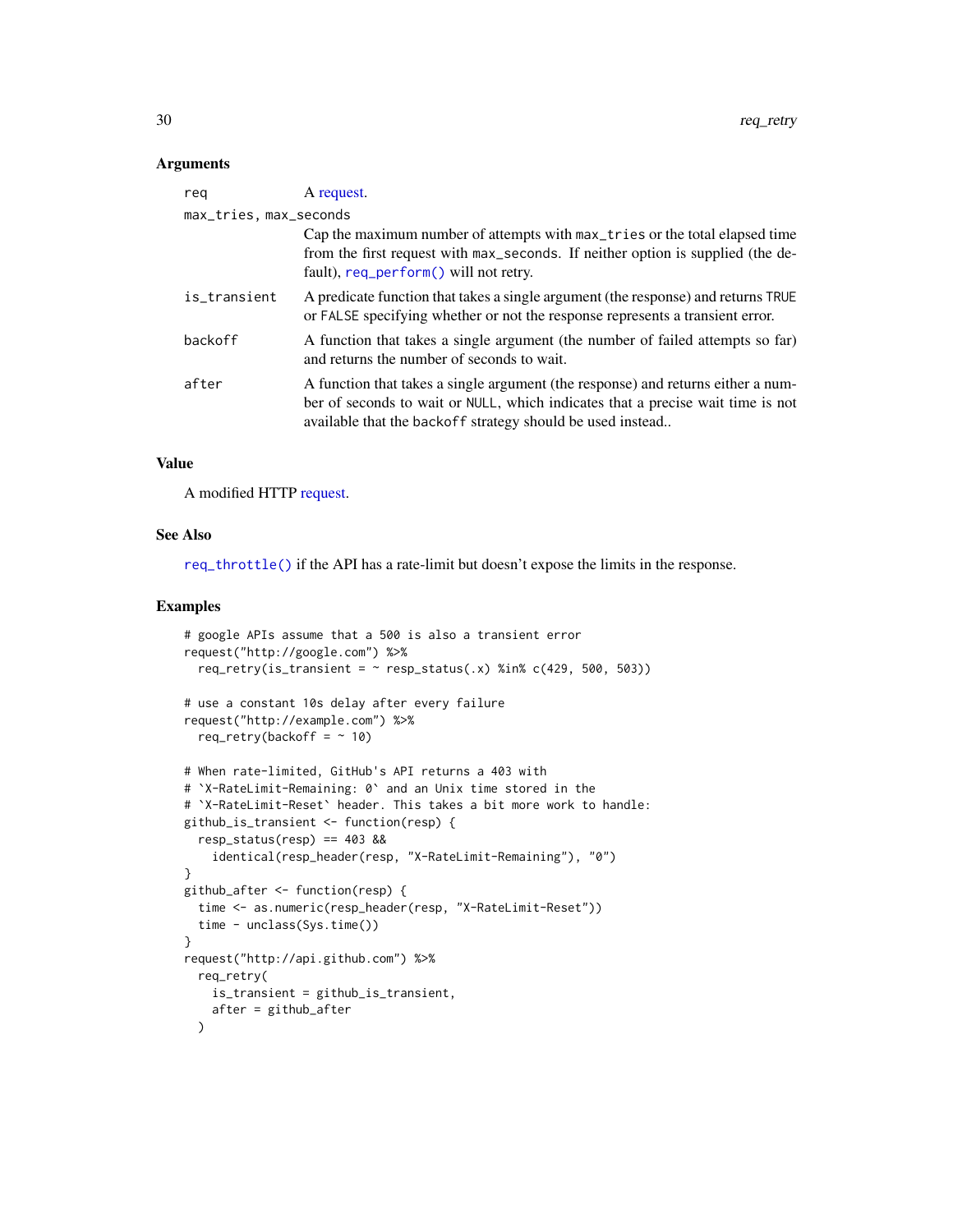<span id="page-30-0"></span>

After preparing a request, call req\_stream() to perform the request and handle the result with a streaming callback. This is useful for streaming HTTP APIs where potentially the stream never ends.

#### Usage

```
req_stream(req, callback, timeout_sec = Inf, buffer_kb = 64)
```
#### **Arguments**

| reg         | A request.                                                                                                                                                                                          |
|-------------|-----------------------------------------------------------------------------------------------------------------------------------------------------------------------------------------------------|
| callback    | A single argument callback function. It will be called repeatedly with a raw<br>vector whenever there is at least buffer_kb worth of data to process. It must<br>return TRUE to continue streaming. |
| timeout_sec | Number of seconds to processs stream for.                                                                                                                                                           |
| buffer_kb   | Buffer size, in kilobytes.                                                                                                                                                                          |

# Value

An HTTP [response.](#page-0-0)

#### Examples

```
show_bytes \leq function(x) {
 cat("Got", length(x), " bytes\n', sep = "")TRUE
}
resp <- request("http://httpbin.org/stream-bytes/100000") %>%
 req_stream(show_bytes, buffer_kb = 32)
```
req\_template *Set request method/path from a template*

#### Description

Many APIs document their methods with a lightweight template mechanism that looks like GET /user/{user} or POST /organisation/:org. This function makes it easy to copy and paste such snippets and retrieve template variables either from function arguments or the current environment.

req\_template() will append to the existing path so that you can set a base url in the initial [request\(\)](#page-10-1). This means that you'll generally want to avoid multiple req\_template() calls on the same request.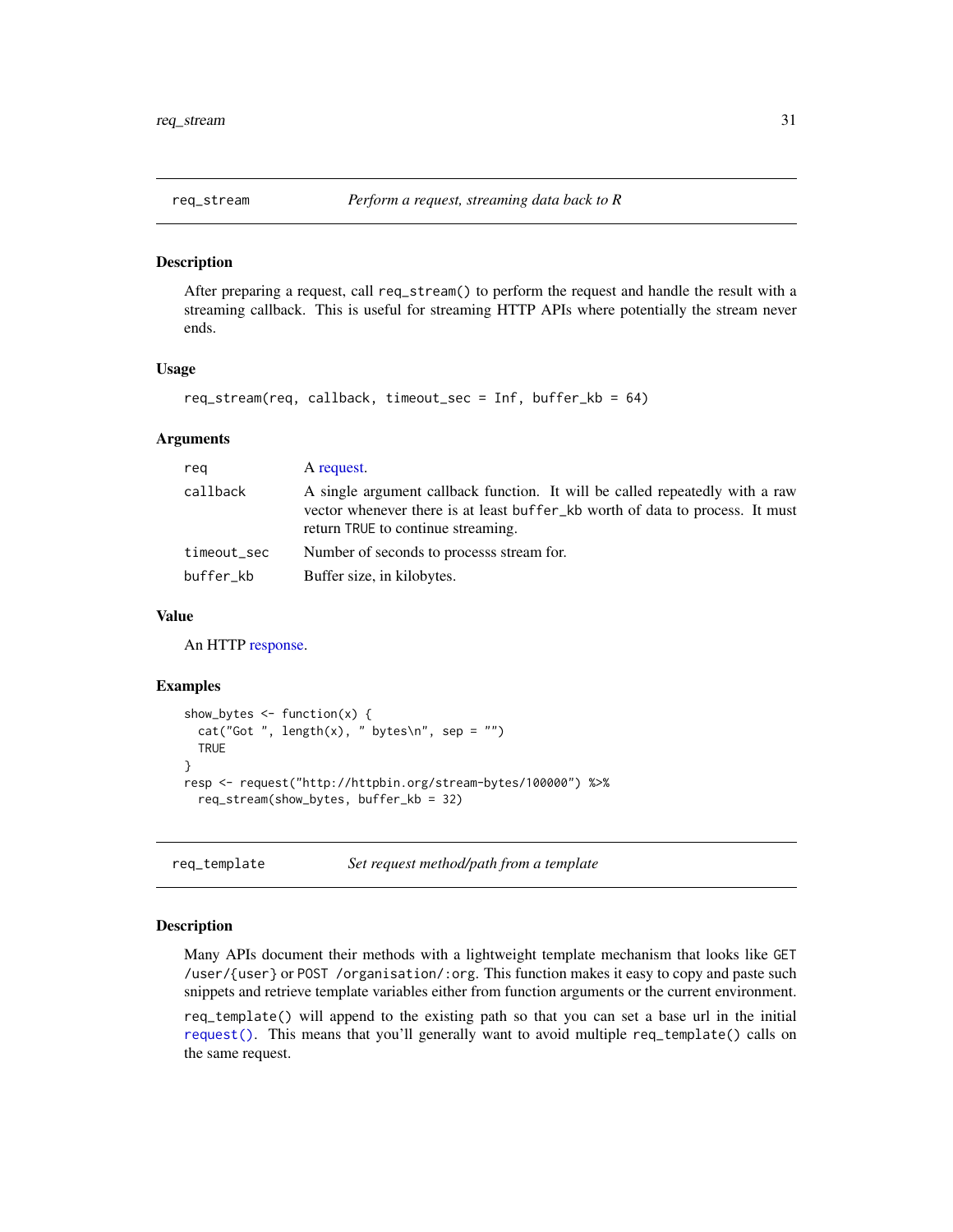# <span id="page-31-0"></span>Usage

```
req_template(req, template, ..., .env = parent.frame())
```
# Arguments

| reg       | A request.                                                                                                                           |
|-----------|--------------------------------------------------------------------------------------------------------------------------------------|
| template  | A template string which consists of a optional HTTP method and a path con-<br>taining variables labelled like either : foo or {foo}. |
| $\ddotsc$ | Template variables.                                                                                                                  |
| env.      | Environment in which to look for template variables not found in  Expert<br>use only.                                                |

# Value

A modified HTTP [request.](#page-10-1)

# Examples

```
httpbin <- request("http://httpbin.org")
```

```
# You can supply template parameters in `...`
httpbin %>% req_template("GET /bytes/{n}", n = 100)
```

```
# or you retrieve from the current environment
n < -200httpbin %>% req_template("GET /bytes/{n}")
```

```
# Existing path is preserved:
httpbin_cookies <- request("http://httpbin.org/cookies")
name <- "id"
value <- "a3fWa"
httpbin_cookies %>% req_template("GET /set/{name}/{value}")
```
<span id="page-31-1"></span>

| req_throttle | Throttle a request by automatically adding a delay |  |
|--------------|----------------------------------------------------|--|
|              |                                                    |  |

### Description

Use req\_throttle() to ensure that repeated calls to [req\\_perform\(\)](#page-26-1) never exceed a specified rate.

# Usage

```
req_throttle(req, rate, realm = NULL)
```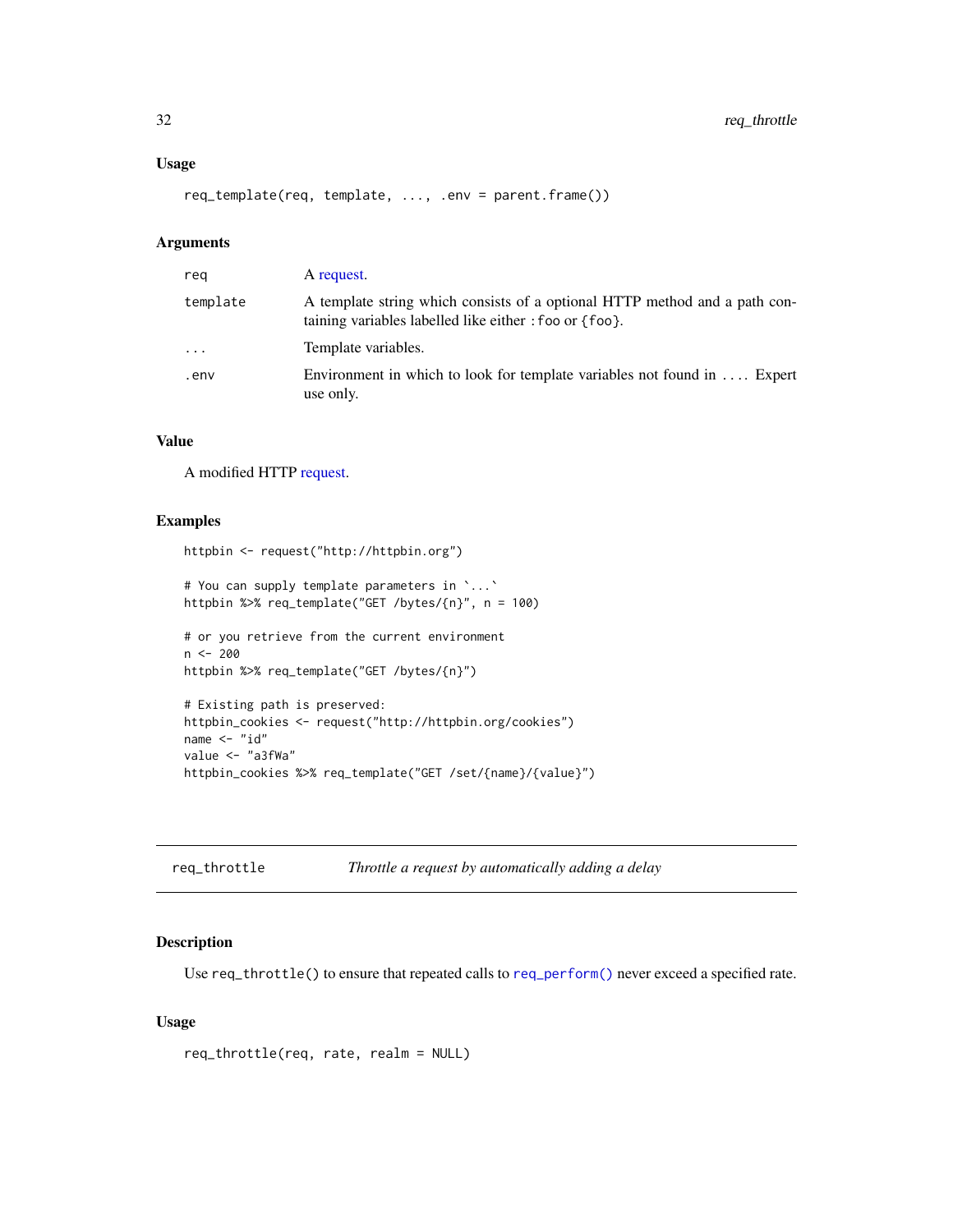# <span id="page-32-0"></span>req\_timeout 33

#### Arguments

| reg   | A request.                                                                                                                                                                               |
|-------|------------------------------------------------------------------------------------------------------------------------------------------------------------------------------------------|
| rate  | Maximum rate, i.e. maximum number of requests per second. Usually easiest<br>expressed as a fraction, number_of_requests / number_of_seconds, e.g. 15<br>requests per minute is 15 / 60. |
| realm | An unique identifier that for throttle pool. If not supplied, defaults to the host-<br>name of the request.                                                                              |

# Value

A modified HTTP [request.](#page-10-1)

# See Also

[req\\_retry\(\)](#page-28-1) for another way of handling rate-limited APIs.

# Examples

```
# Ensure server will never recieve more than 10 requests a minute
request("https://example.com") %>%
  req\_throttle(rate = 10 / 60)
```
req\_timeout *Set time limit for a request*

# Description

An error will be thrown if the request does not complete in the time limit.

# Usage

```
req_timeout(req, seconds)
```
# Arguments

| reg     | A request.                        |
|---------|-----------------------------------|
| seconds | Maximum number of seconds to wait |

# Value

A modified HTTP [request.](#page-10-1)

```
# Give up after at most 10 seconds
request("http://example.com") %>% req_timeout(10)
```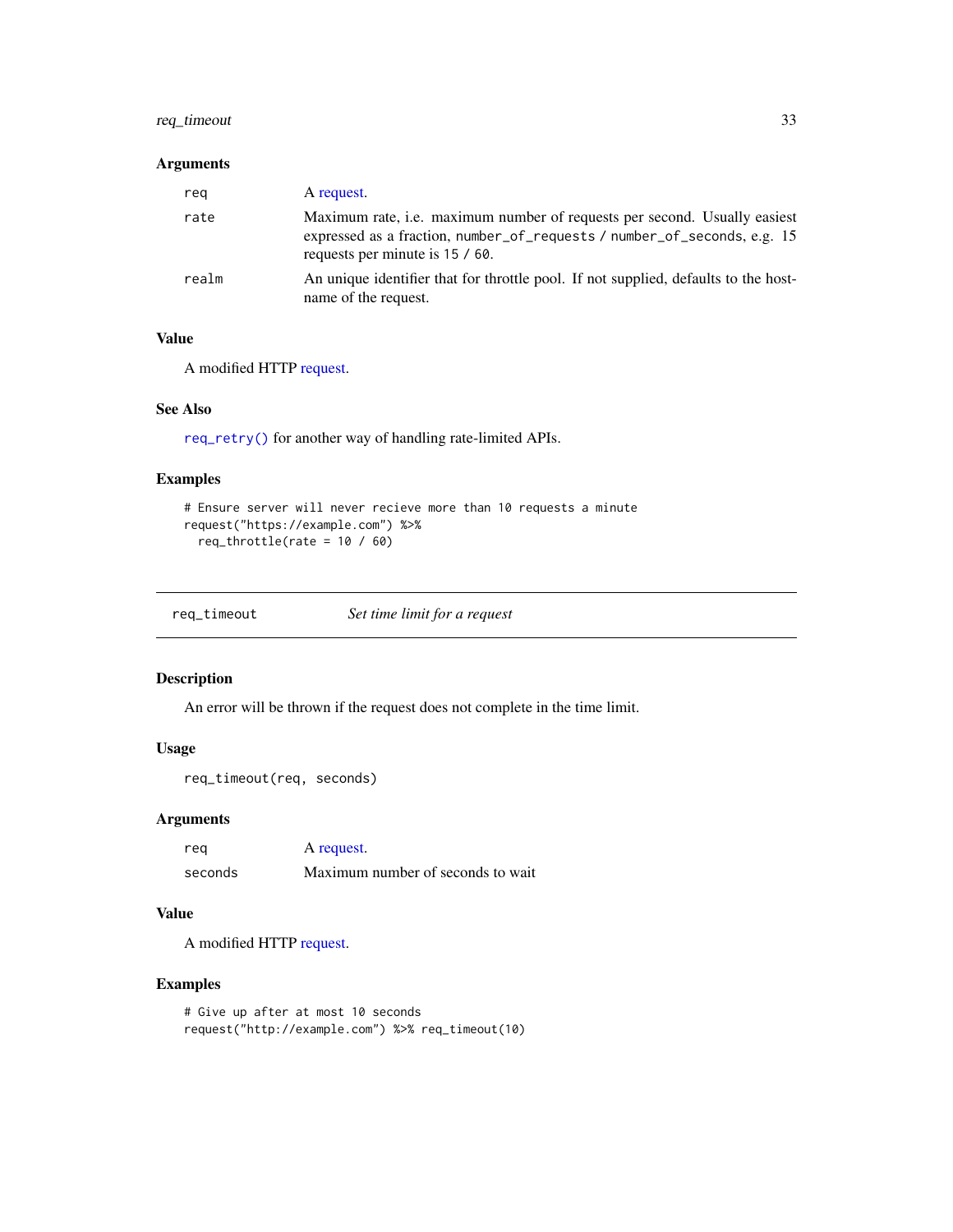- <span id="page-33-0"></span>• req\_url() replaces the entire url
- req\_url\_query() modifies the components of the query
- req\_url\_path() modifies the path
- req\_url\_path\_append() adds to the path

# Usage

```
req_url(req, url)
```

```
req_url_query(.req, ...)
```

```
req_url_path(req, ...)
```
req\_url\_path\_append(req, ...)

#### Arguments

| reg      | A request.                                                                                                                                                            |
|----------|-----------------------------------------------------------------------------------------------------------------------------------------------------------------------|
| url      | New URL; completely replaces existing.                                                                                                                                |
| .req     | A request.                                                                                                                                                            |
| $\cdots$ | For req_url_query(): Name-value pairs that provide query parameters. Each<br>value must be either length-1 atomic vector or NULL (which is automatically<br>dropped). |
|          | For req_url_path() and req_url_path_append(): A sequence of path com-<br>ponents that will be combined with /.                                                        |

#### Value

A modified HTTP [request.](#page-10-1)

```
req <- request("http://example.com")
# Change url components
req %>%
  req_url_path_append("a") %>%
  req_url_path_append("b") %>%
  req_url_path_append("search.html") %>%
  req\_url\_query(q = "the cool ice")
```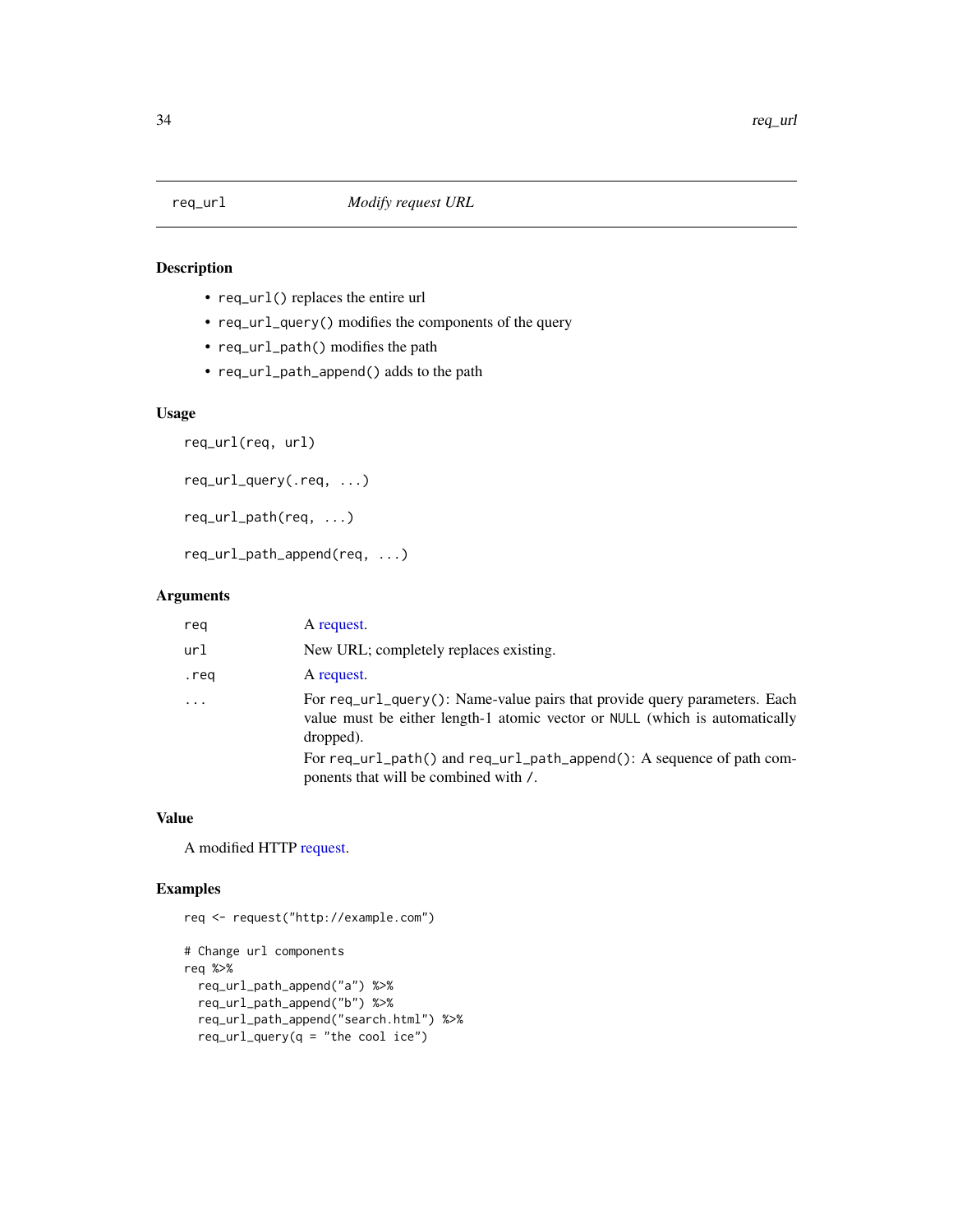<span id="page-34-0"></span>req\_user\_agent 35

```
# Change complete url
req %>%
  req_url("http://google.com")
```
req\_user\_agent *Set user-agent for a request*

# Description

This overrides the default user-agent set by httr2 which includes the version numbers of httr2, the curl package, and libcurl.

#### Usage

```
req_user_agent(req, string = NULL)
```
# Arguments

| reg    | A request.                                                              |
|--------|-------------------------------------------------------------------------|
| string | String to be sent in the User-Agent header. If NULL, will user default. |

# Value

A modified HTTP [request.](#page-10-1)

```
# Default user-agent:
request("http://example.com") %>% req_dry_run()
request("http://example.com") %>% req_user_agent("MyString") %>% req_dry_run()
# If you're wrapping in an API in a package, it's polite to set the
# user agent to identify your package.
request("http://example.com") %>%
  req_user_agent("MyPackage (http://mypackage.com)") %>%
  req_dry_run()
```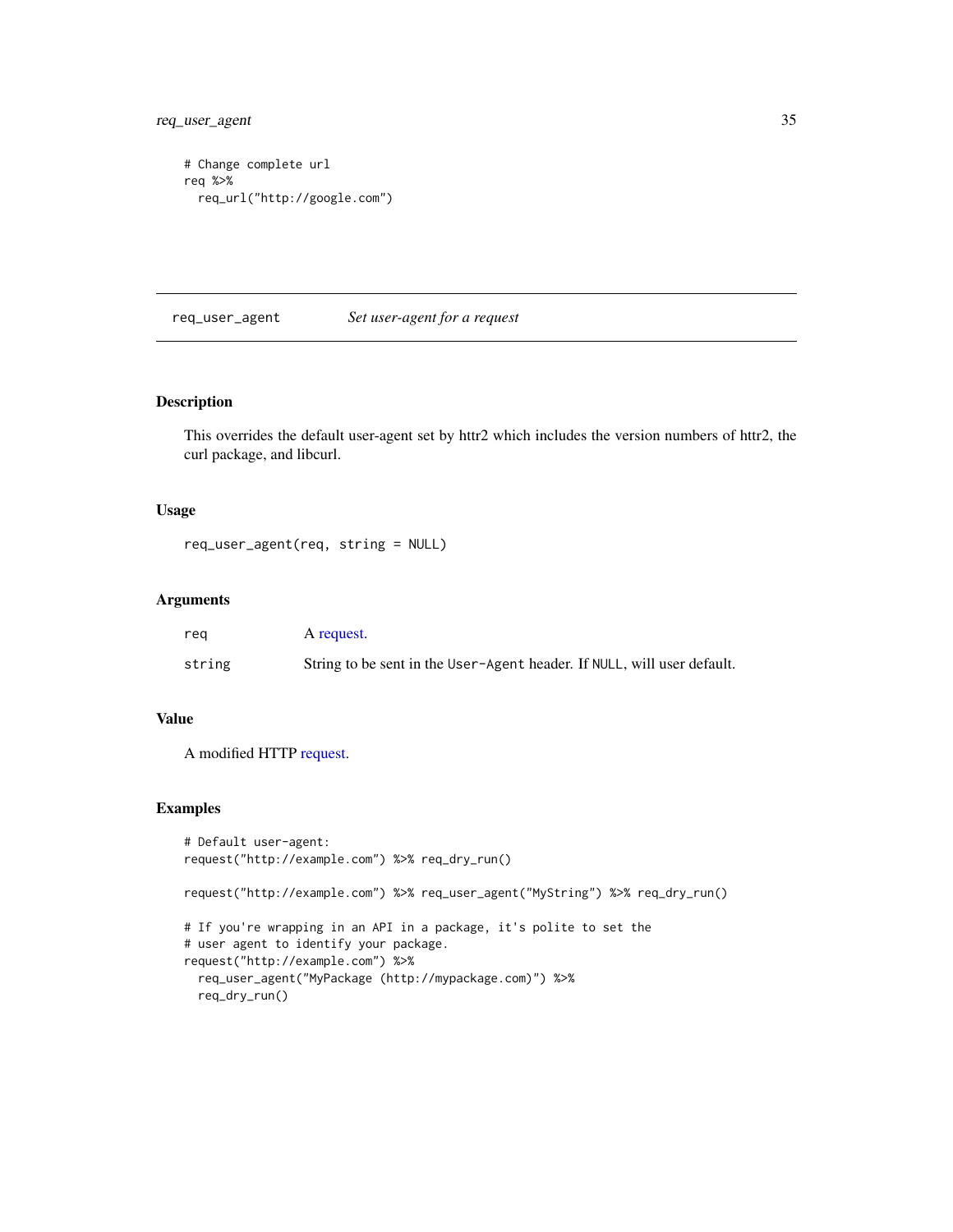req\_verbose() uses the following prefixes to distinguish between different components of the HTTP requests and responses:

- \* informative curl messages
- <- request headers
- << request body
- -> response headers
- > response body

# Usage

```
req_verbose(
  req,
 header_req = TRUE,
  header_resp = TRUE,
  body_req = FALSE,
  body_resp = FALSE,
  info = FALSE,
  redact_headers = TRUE
\mathcal{L}
```
# Arguments

| reg                 | A request.                                                                                                                                                                                              |  |
|---------------------|---------------------------------------------------------------------------------------------------------------------------------------------------------------------------------------------------------|--|
|                     | header_req, header_resp                                                                                                                                                                                 |  |
|                     | Show request/response headers?                                                                                                                                                                          |  |
| body_req, body_resp |                                                                                                                                                                                                         |  |
|                     | Should request/response bodies? When the response body is compressed, this<br>will show the number of bytes received in each "chunk".                                                                   |  |
| info                | Show informational text from curl? This is mainly useful for debugging https<br>and auth problems, so is disabled by default.                                                                           |  |
|                     | redact_headers Redact confidential data in the headers? Currently redacts the contents of the<br>Authorization header to prevent you from accidentally leaking credentials when<br>debugging/reprexing. |  |

# Value

A modified HTTP [request.](#page-10-1)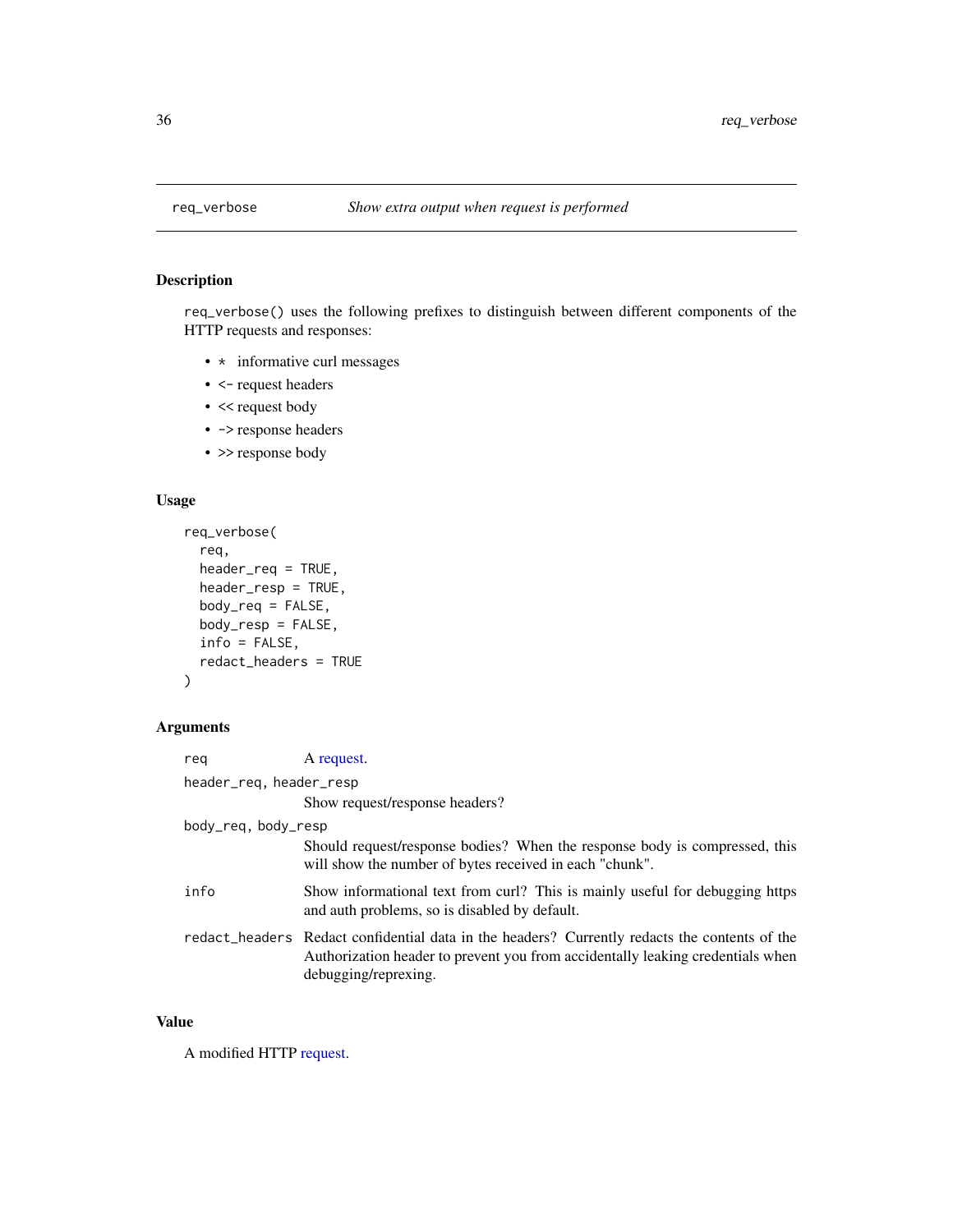<span id="page-36-0"></span>resp\_body\_raw 37

# See Also

[req\\_perform\(\)](#page-26-1) which exposes a limited subset of these options through the verbosity argument and [with\\_verbosity\(\)](#page-46-1) which allows you to control the verbosity of requests deeper within the call stack.

## Examples

```
# Use 'req_verbose()' to see the headers that are sent back and forth when
# making a request
resp <- request("https://httr2.r-lib.org") %>%
 req_verbose() %>%
 req_perform()
# Or use one of the convenient shortcuts:
resp <- request("https://httr2.r-lib.org") %>%
 req_perform(verbosity = 1)
```
resp\_body\_raw *Extract body from response*

#### <span id="page-36-1"></span>Description

- resp\_body\_raw() returns the raw bytes.
- resp\_body\_string() returns a UTF-8 string.
- resp\_body\_json() returns parsed JSON.
- resp\_body\_html() returns parsed HTML.
- resp\_body\_xml() returns parsed XML.

resp\_body\_json() and resp\_body\_xml() check that the content-type header is correct; if the server returns an incorrect type you can suppress the check with check\_type = FALSE.

#### Usage

```
resp_body_raw(resp)
resp_body_string(resp, encoding = NULL)
resp_body_json(resp, check_type = TRUE, simplifyVector = FALSE, ...)
resp_body_html(resp, check_type = TRUE, ...)
resp_body_xml(resp, check_type = TRUE, ...)
```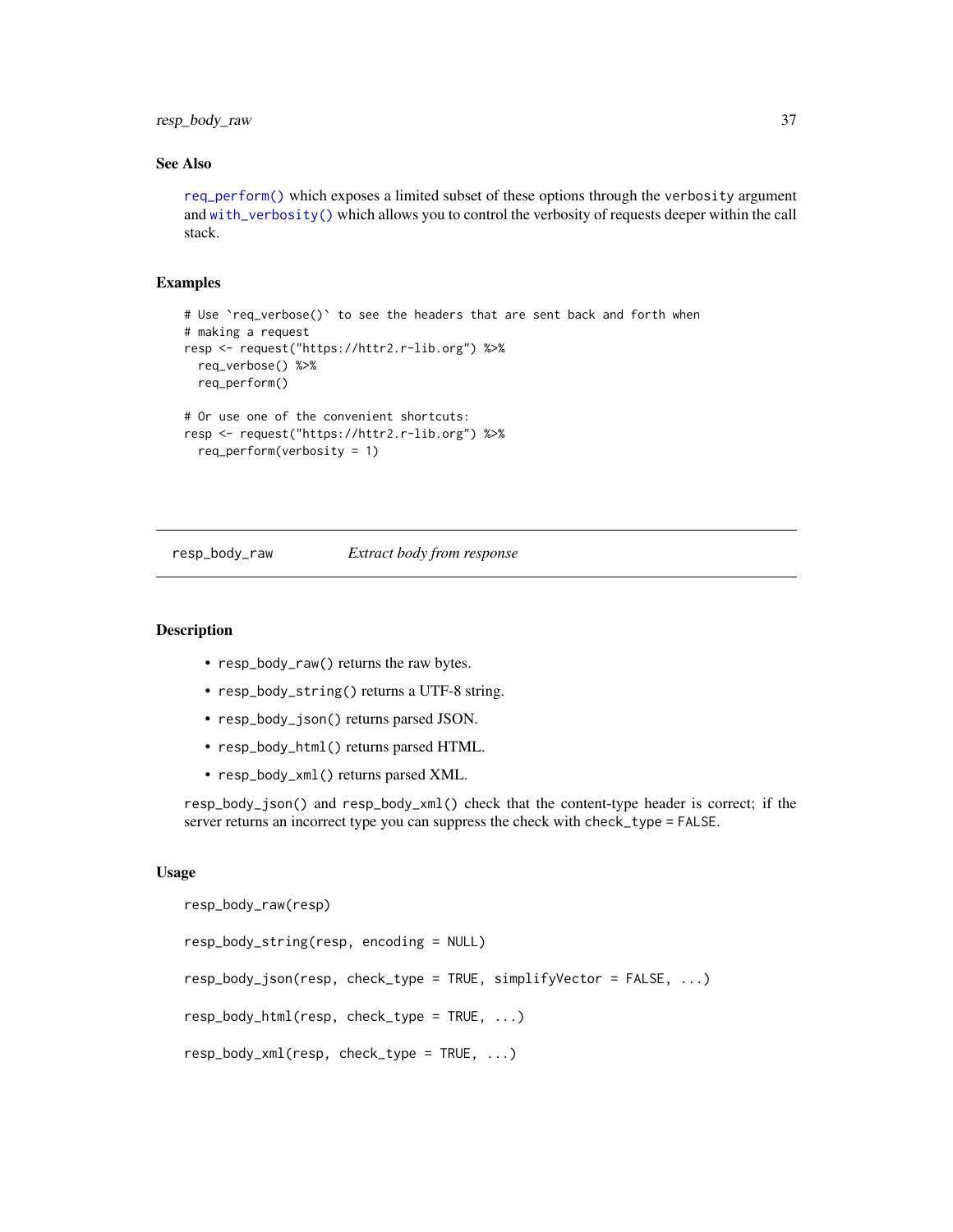#### <span id="page-37-0"></span>**Arguments**

| A response object.                                                                                                                                                                                                                |
|-----------------------------------------------------------------------------------------------------------------------------------------------------------------------------------------------------------------------------------|
| Character encoding of the body text. If not specified, will use the encoding<br>specified by the content-type, falling back to UTF-8 with a warning if it cannot<br>be found. The resulting string is always re-encoded to UTF-8. |
| Check that response has expected content type? Set to FALSE to suppress the<br>automated check                                                                                                                                    |
| simplify Vector Should JSON arrays containing only primitives (i.e. booleans, numbers, and<br>strings) be caused to atomic vectors?                                                                                               |
| Other arguments passed on to jsonlite::fromJSON() and xml2::read_xml()<br>respectively.                                                                                                                                           |
|                                                                                                                                                                                                                                   |

# Value

- resp\_body\_raw() returns a raw vector.
- resp\_body\_string() returns a string.
- resp\_body\_json() returns NULL, an atomic vector, or list.
- resp\_body\_html() and resp\_body\_xml() return an xml2::xml\_document

#### Examples

```
resp <- request("https://httr2.r-lib.org") %>% req_perform()
resp
resp %>% resp_body_raw()
resp %>% resp_body_string()
if (requireNamespace("xml2", quietly = TRUE)) {
 resp %>% resp_body_html()
}
```
resp\_content\_type *Extract response content type and encoding*

# Description

resp\_content\_type() returns the just the type and subtype of the from the Content-Type header. If Content-Type is not provided; it returns NA. Used by [resp\\_body\\_json\(\)](#page-36-1), [resp\\_body\\_html\(\)](#page-36-1), and [resp\\_body\\_xml\(\)](#page-36-1).

resp\_encoding() returns the likely character encoding of text types, as parsed from the charset parameter of the Content-Type header. If that header is not found, not valid, or no charset parameter is found, returns UTF-8. Used by [resp\\_body\\_string\(\)](#page-36-1).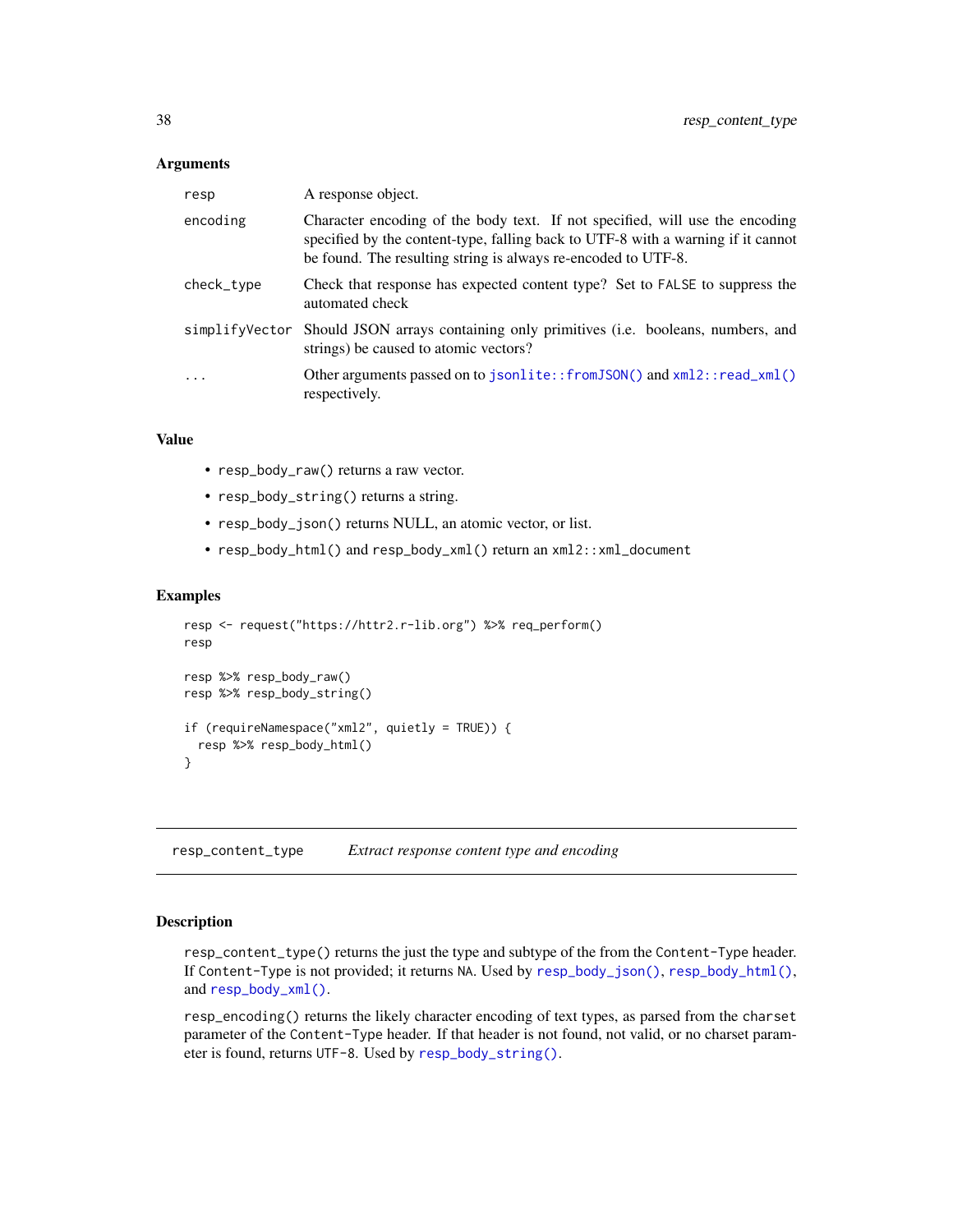<span id="page-38-0"></span>resp\_date 39

# Usage

resp\_content\_type(resp)

resp\_encoding(resp)

#### Arguments

resp An HTTP response object, as created by [req\\_perform\(\)](#page-26-1).

# Value

A string. If no content type is specified resp\_content\_type() will return a character NA; if no encoding is specified, resp\_encoding() will return "UTF-8".

# Examples

```
resp <- response(header = "Content-type: text/html; charset=utf-8")
resp %>% resp_content_type()
resp %>% resp_encoding()
# No Content-Type header
resp <- response()
resp %>% resp_content_type()
resp %>% resp_encoding()
```
resp\_date *Extract request date from response*

### Description

All responses contain a request date in the Date header; if not provided by the server will be automatically added by httr2.

# Usage

```
resp_date(resp)
```
#### Arguments

resp An HTTP response object, as created by [req\\_perform\(\)](#page-26-1).

#### Value

A POSIXct date-time.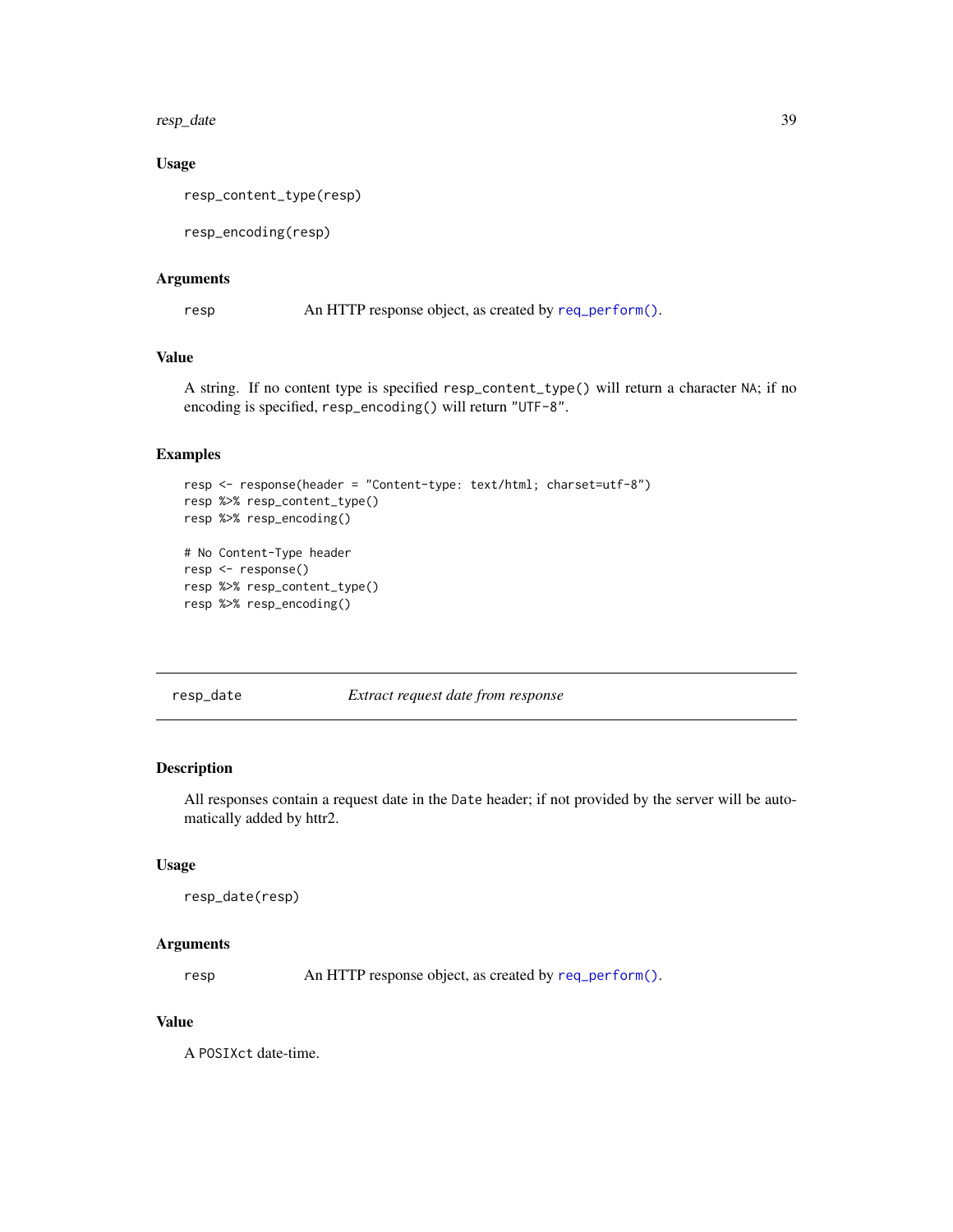# Examples

```
resp <- response(headers = "Date: Wed, 01 Jan 2020 09:23:15 UTC")
resp %>% resp_date()
# If server doesn't add header (unusual), you get the time the request
# was created:
resp <- response()
resp %>% resp_date()
```
# resp\_headers *Extract headers from a response*

# Description

- resp\_headers() retrieves a list of all headers.
- resp\_header() retrieves a single header.
- resp\_header\_exists() checks if a header is present.

# Usage

resp\_headers(resp, filter = NULL)

resp\_header(resp, header)

resp\_header\_exists(resp, header)

#### Arguments

| resp   | An HTTP response object, as created by req perform().                                            |
|--------|--------------------------------------------------------------------------------------------------|
| filter | A regular expression used to filter the header names. NULL, the default, returns<br>all headers. |
| header | Header name (case insensitive)                                                                   |

# Value

- resp\_headers() returns a list.
- resp\_header() returns a string if the header exists and NULL otherwise.
- resp\_header\_exists() returns TRUE or FALSE.

<span id="page-39-0"></span>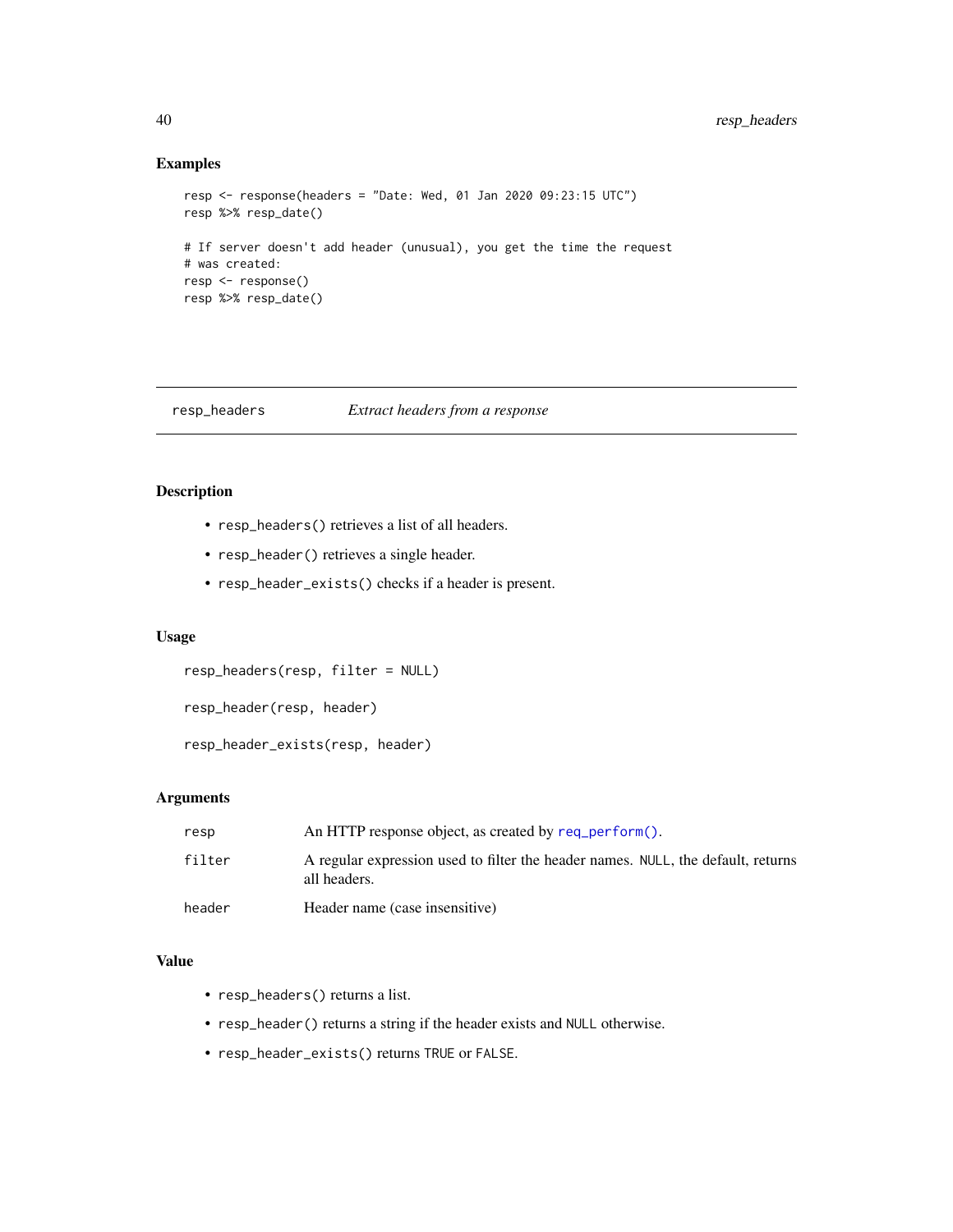# <span id="page-40-0"></span>resp\_link\_url 41

#### Examples

```
resp <- request("https://httr2.r-lib.org") %>% req_perform()
resp %>% resp_headers()
resp %>% resp_headers("x-")
resp %>% resp_header_exists("server")
resp %>% resp_header("server")
# Headers are case insensitive
resp %>% resp_header("SERVER")
# Returns NULL if header doesn't exist
resp %>% resp_header("this-header-doesnt-exist")
```
resp\_link\_url *Parse link URL from a response*

# Description

Parses URLs out of the the Link header as defined by [rfc8288.](https://datatracker.ietf.org/doc/html/rfc8288)

# Usage

```
resp_link_url(resp, rel)
```
# Arguments

| resp | An HTTP response object, as created by req_perform().       |
|------|-------------------------------------------------------------|
| rel  | The "link relation type" value for which to retrieve a URL. |

# Value

Either a string providing a URL, if the specified rel exists, or NULL if not.

```
# Simulate response from GitHub code search
resp <- response(headers = paste0("Link: ",
  '<https://api.github.com/search/code?q=addClass+user%3Amozilla&page=2>; rel="next",',
  '<https://api.github.com/search/code?q=addClass+user%3Amozilla&page=34>; rel="last"'
))
resp_link_url(resp, "next")
resp_link_url(resp, "last")
resp_link_url(resp, "prev")
```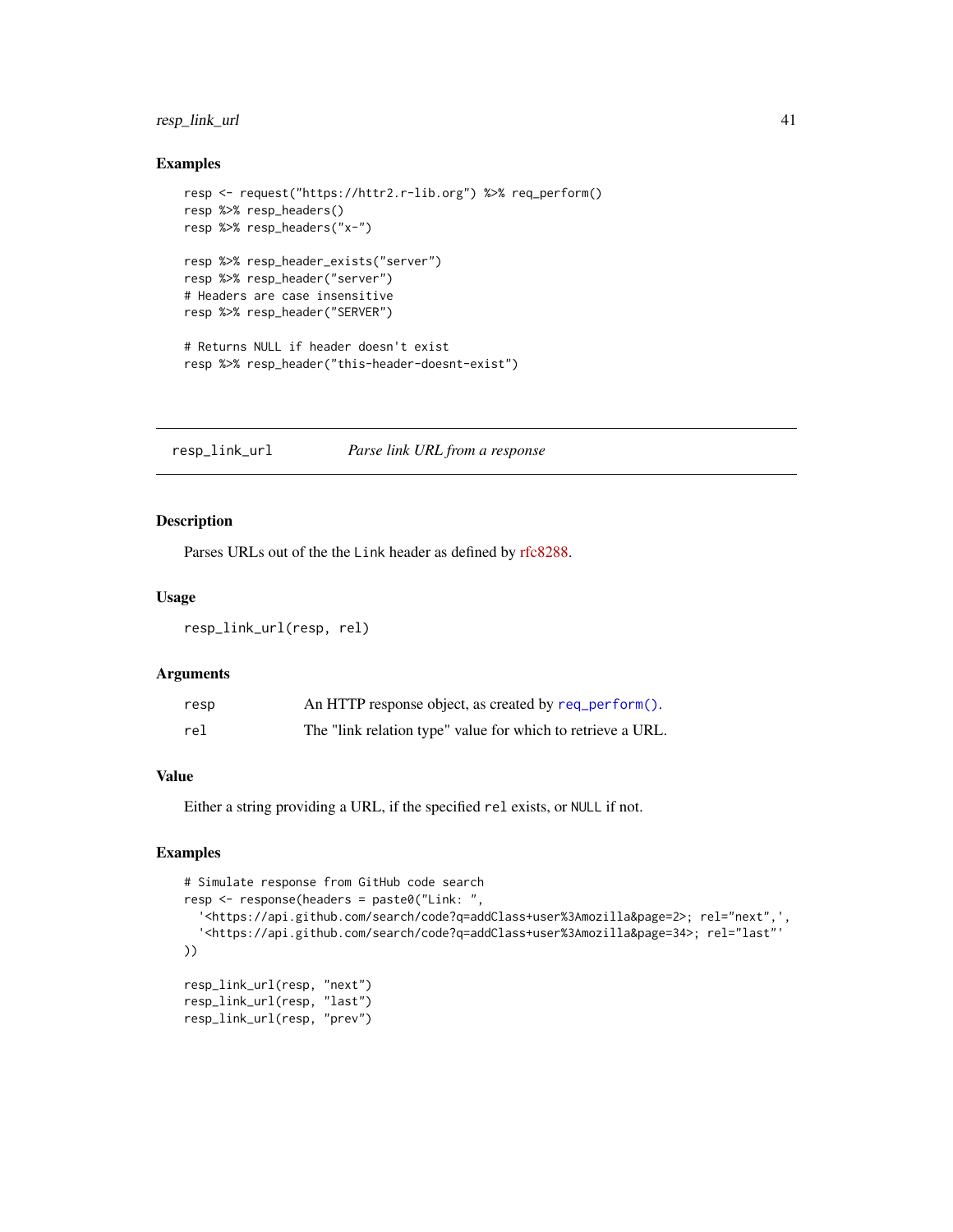<span id="page-41-0"></span>

This function reconstructs the HTTP message that httr2 received from the server. It's unlikely to be exactly byte-for-byte identical (because most servers compress at least the body, and HTTP/2 can also compress the headers), but it conveys the same information.

#### Usage

resp\_raw(resp)

#### Arguments

resp An HTTP [response](#page-0-0)

# Value

resp (invisibly).

# Examples

```
resp <- request("https://httpbin.org/json") %>% req_perform()
resp %>% resp_raw()
```
resp\_retry\_after *Extract wait time from a response*

#### Description

Computes how many seconds you should wait before retrying a request by inspecting the Retry-After header. It parses both forms (absolute and relative) and returns the number of seconds to wait. If the heading is not found, it will return NA.

#### Usage

resp\_retry\_after(resp)

# Arguments

resp An HTTP response object, as created by [req\\_perform\(\)](#page-26-1).

# Value

Scalar double giving the number of seconds to wait before retrying a request.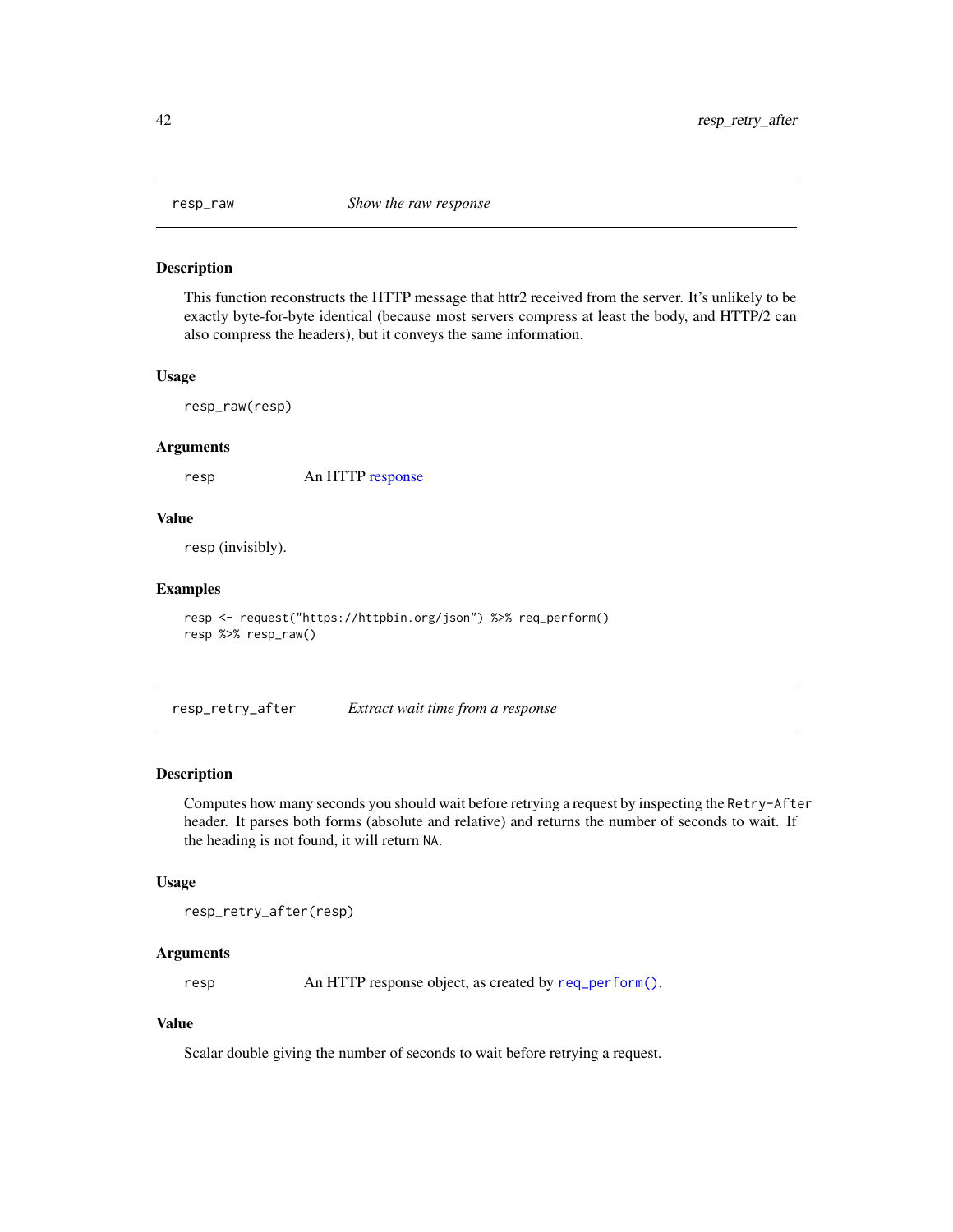# <span id="page-42-0"></span>resp\_status 43

#### Examples

```
resp <- response(headers = "Retry-After: 30")
resp %>% resp_retry_after()
resp <- response(headers = "Retry-After: Mon, 20 Sep 2025 21:44:05 UTC")
resp %>% resp_retry_after()
```
resp\_status *Extract HTTP status from response*

#### Description

- resp\_status() retrieves the numeric HTTP status code
- resp\_status\_desc() retrieves the brief textual description.
- resp\_is\_error() returns TRUE if the status code represents an error (i.e. a 4xx or 5xx status).
- resp\_check\_status() turns HTTPs errors into R errors.

These functions are mostly for internal use because in most cases you will only ever see a 200 response:

- 1xx are handled internally by curl.
- 3xx redirects are automatically followed. You will only see them if you have deliberately suppressed redirects with req %>% req\_options(followlocation = FALSE).
- 4xx client and 5xx server errors are automatically turned into R errors. You can stop them from being turned into R errors with [req\\_error\(\)](#page-16-1), e.g. req %>% req\_error(is\_error =  $\sim$ FALSE).

#### Usage

```
resp_status(resp)
```

```
resp_status_desc(resp)
```

```
resp_is_error(resp)
```

```
resp_check_status(resp, info = NULL)
```
#### Arguments

| resp | An HTTP response object, as created by req_perform().                         |
|------|-------------------------------------------------------------------------------|
| info | A character vector of additional information to include in the error message. |
|      | Passed to $rlang::abort()$ .                                                  |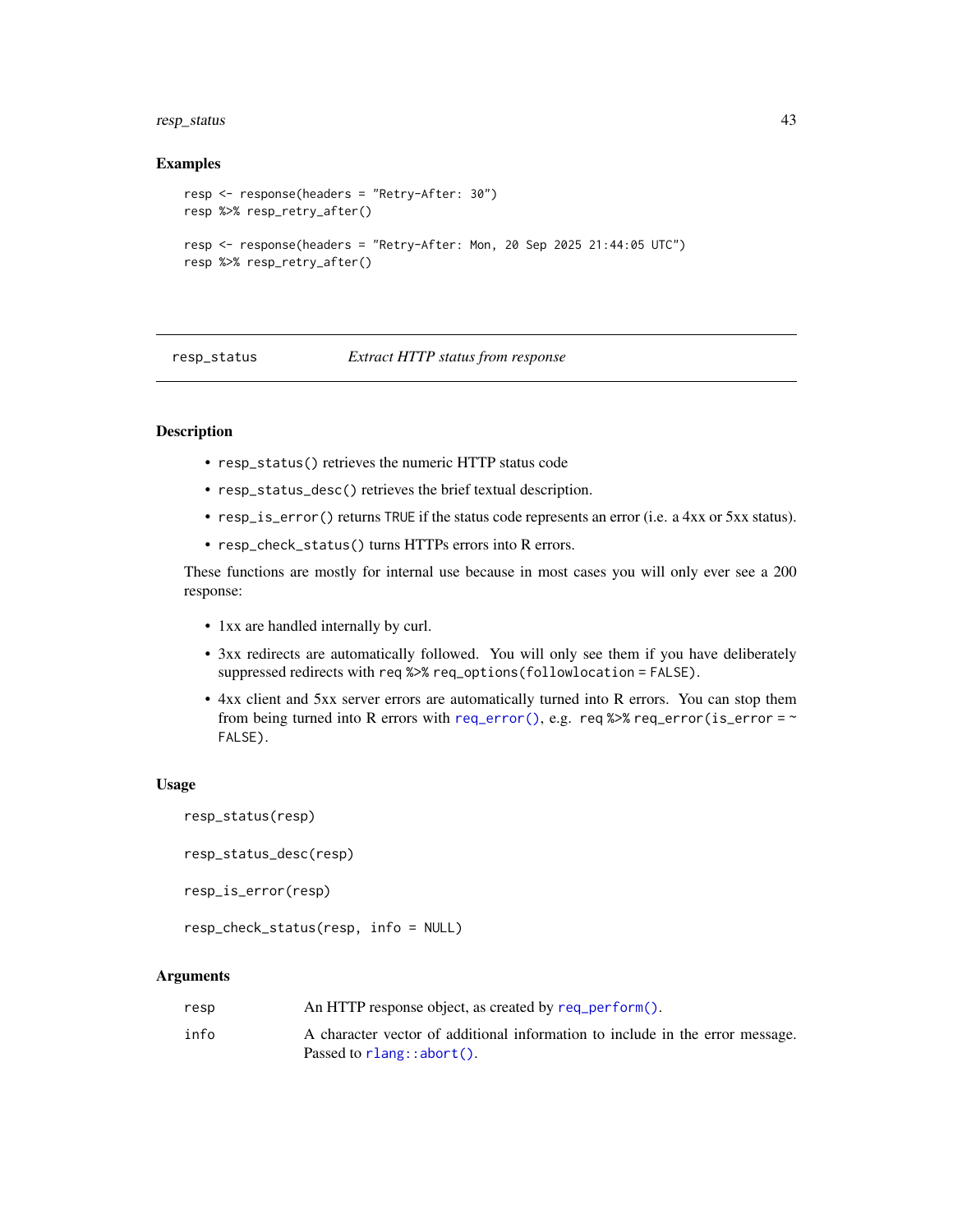# Value

- resp\_status() returns a scalar integer
- resp\_status\_desc() returns a string
- resp\_is\_error() returns TRUE or FALSE
- resp\_check\_status() invisibly returns the response if it's ok; otherwise it throws an error with class httr2\_http\_{status}.

# Examples

```
# An HTTP status code you're unlikely to see in the wild:
resp <- response(418)
resp %>% resp_is_error()
resp %>% resp_status()
resp %>% resp_status_desc()
```
secrets *Secret management*

#### Description

httr2 provides a handful of functions designed for working with confidential data. These are useful because testing packages that use httr2 often requires some confidential data that needs to be available for testing, but should not be available to package users.

- secret\_encrypt() and secret\_decrypt() work with individual strings
- secret\_write\_rds() and secret\_read\_rds() work with .rds files
- secret\_make\_key() generates a random string to use as a key.
- secret\_has\_key() returns TRUE if the key is available; you can use it in examples and vignettes that you want to evaluate on your CI, but not for CRAN/package users.

These all look for the key in an environment variable. When used inside of testthat, they will automatically [testthat::skip\(\)](#page-0-0) the test if the env var isn't found. (Outside of testthat, they'll error if the env var isn't found.)

#### Usage

```
secret_make_key()
secret_encrypt(x, key)
secret_decrypt(encrypted, key)
secret_write_rds(x, path, key)
secret_read_rds(path, key)
secret_has_key(key)
```
<span id="page-43-0"></span>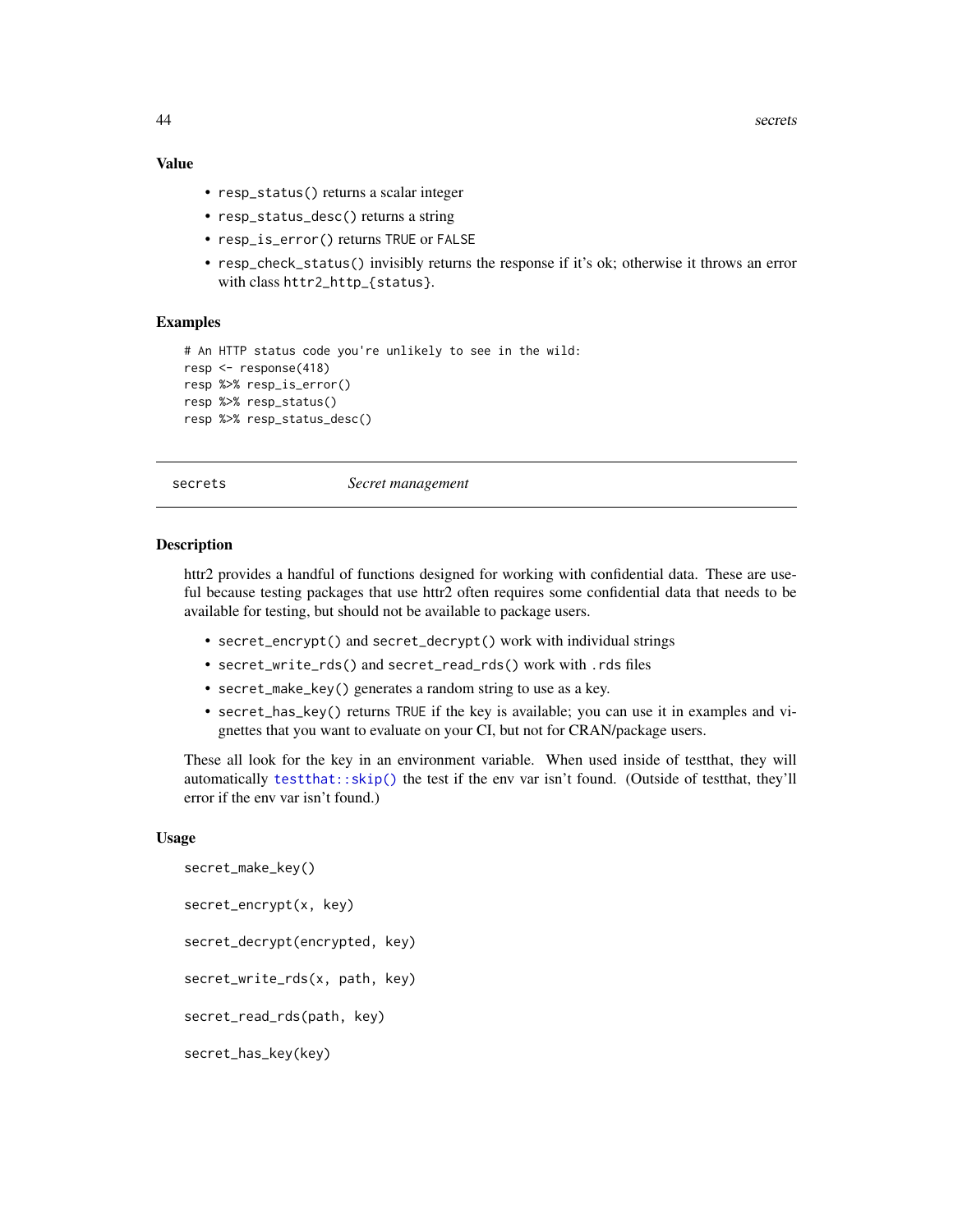#### secrets and the secrets of the secrets of the secrets of the secrets of the secrets of the secrets of the secrets of the secrets of the secrets of the secrets of the secrets of the secrets of the secrets of the secrets of

#### **Arguments**

| $\mathsf{x}$ | Object to encrypt. Must be a string for secret_encrypt().                                                                                                                                                                                                                                                        |
|--------------|------------------------------------------------------------------------------------------------------------------------------------------------------------------------------------------------------------------------------------------------------------------------------------------------------------------|
| kev          | Encryption key; this is the password that allows you to "lock" and "unlock" the<br>secret. The easiest way to specify this is as the name of an environment variable.<br>Alternatively, if you already have a base 64 url encoded string, you can wrap it in<br>I(), or you can pass the raw vector in directly. |
| encrypted    | String to decrypt                                                                                                                                                                                                                                                                                                |
| path         | Path to . rds file                                                                                                                                                                                                                                                                                               |

# Value

- secret\_decrypt() and secret\_encrypt() return strings.
- secret\_write\_rds() returns x invisibly; secret\_read\_rds() returns the saved object.
- secret\_make\_key() returns a string with class AsIs.
- secret\_has\_key() returns TRUE or FALSE.

#### Basic workflow

- 1. Use secret\_make\_key() to generate a password. Make this available as an env var (e.g. {MYPACKAGE}\_KEY) by adding a line to your .Renviron.
- 2. Encrypt strings with secret\_encrypt() and other data with secret\_write\_rds(), setting key = "{MYPACKAGE}\_KEY".
- 3. In your tests, decrypt the data with secret\_decrypt() or secret\_read\_rds() to match how you encrypt it.
- 4. If you push this code to your CI server, it will already "work" because all functions automatically skip tests when your {MYPACKAGE}\_KEY} env var isn't set. To make the tests actually run, you'll need to set the env var using whatever tool your CI system provides for setting env vars. Make sure to carefully inspect the test output to check that the skips have actually gone away.

```
key <- secret_make_key()
path <- tempfile()
secret_write_rds(mtcars, path, key = key)
secret_read_rds(path, key)
# While you can manage the key explicitly in a variable, it's much
# easier to store in an environment variable. In real life, you should
# NEVER use `Sys.setenv()` to create this env var because you will
# also store the secret in your `.Rhistory`. Instead add it to your
# .Renviron using `usethis::edit_r_environ()` or similar.
Sys.setenv("MY_KEY" = key)
x <- secret_encrypt("This is a secret", "MY_KEY")
x
secret_decrypt(x, "MY_KEY")
```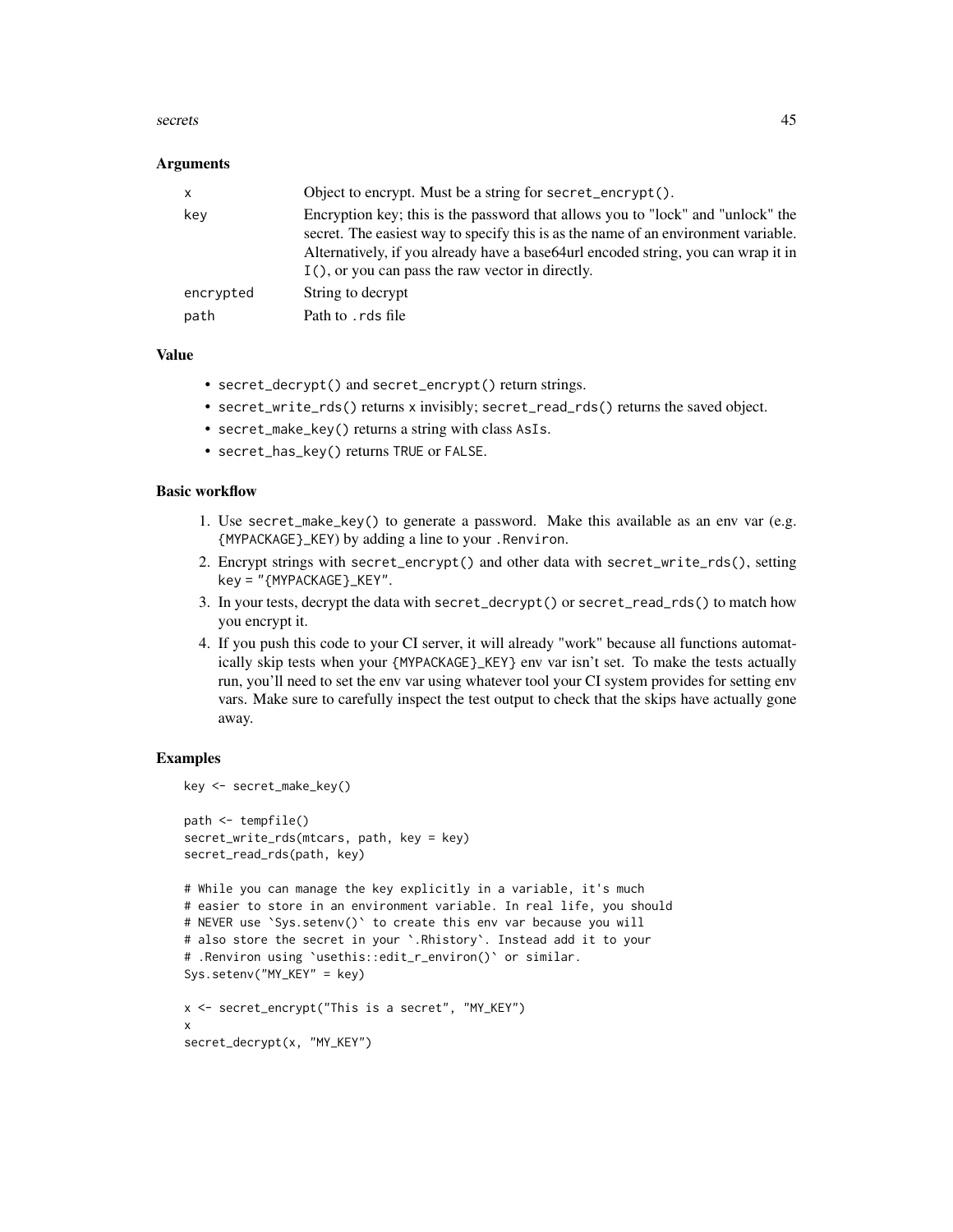<span id="page-45-0"></span>

url\_parse() parses a URL into its component pieces; url\_build() does the reverse, converting a list of pieces into a string URL. See [rfc3986](https://tools.ietf.org/html/rfc3986) for details of parsing algorithm.

#### Usage

```
url_parse(url)
```
url\_build(url)

#### Arguments

url For url\_parse() a string to parse into a URL; for url\_build() a URL to turn back into a string.

#### Value

- url\_build() returns a string.
- url\_parse() returns a URL: a S3 list with class httr2\_url and elements scheme, hostname, port, path, fragment, query, username, password.

#### Examples

```
url_parse("http://google.com/")
url_parse("http://google.com:80/")
url_parse("http://google.com:80/?a=1&b=2")
url_parse("http://username@google.com:80/path;test?a=1&b=2#40")
url <- url_parse("http://google.com/")
url$port <- 80
url$hostname <- "example.com"
url$query \le list(a = 1, b = 2, c = 3)
url_build(url)
```
<span id="page-45-1"></span>with\_mock *Temporarily mock requests*

#### Description

Mocking allows you to selectively and temporarily replace the response you would typically receive from a request with your own code. It's primarily used for testing.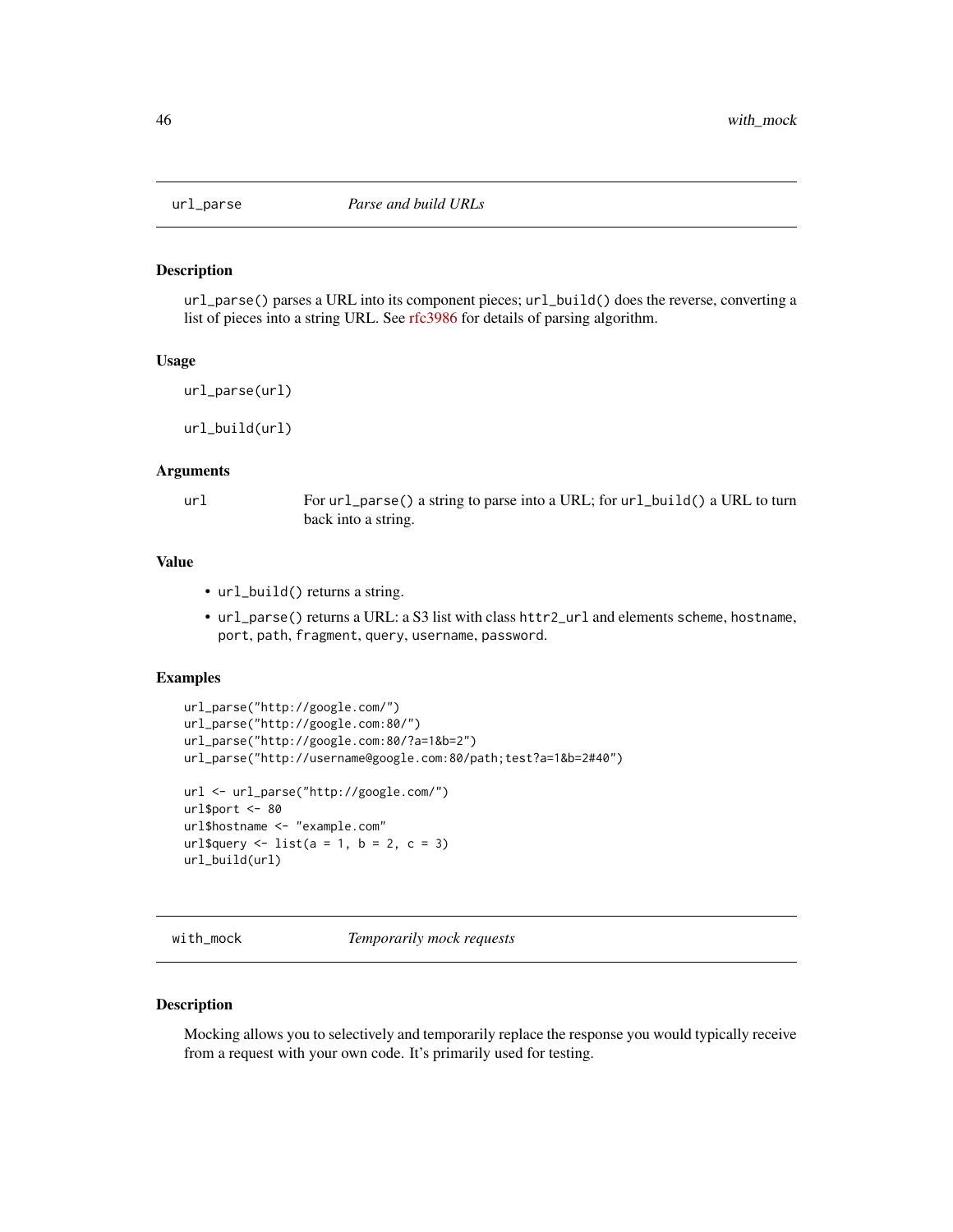# <span id="page-46-0"></span>with\_verbosity 47

# Usage

```
with_mock(mock, code)
```

```
local_mock(mock, env = caller_env())
```
# Arguments

| mock | A single argument function called with a request object. It should return either<br>NULL (if it doesn't want to handle the request) or a response (if it does). |
|------|-----------------------------------------------------------------------------------------------------------------------------------------------------------------|
| code | Code to execute in the temporary environment.                                                                                                                   |
| env  | Environment to use for scoping changes.                                                                                                                         |

# Value

with\_mock() returns the result of evaluating code.

# Examples

```
# This function should perform a response against google.com:
google <- function() {
  request("http://google.com") %>%
    req_perform()
}
# But I can use a mock to instead return my own made up response:
my_mock <- function(req) {
  response(status_code = 403)
}
with_mock(my_mock, google())
```
<span id="page-46-1"></span>with\_verbosity *Temporarily set verbosity for all requests*

# Description

with\_verbosity() is useful for debugging httr2 code buried deep inside another package because it allows you to see exactly what's been sent and requested.

# Usage

with\_verbosity(code, verbosity = 1)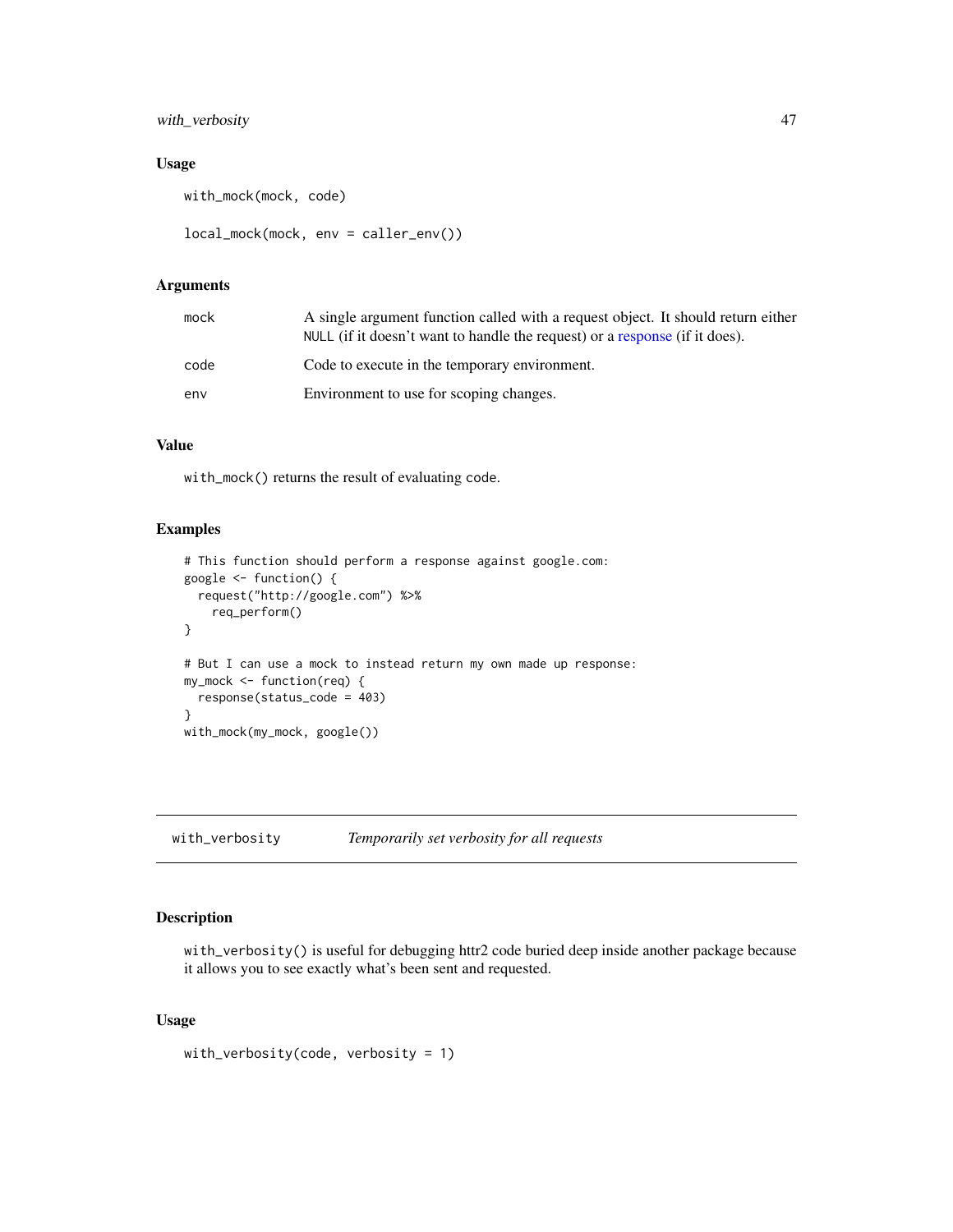# <span id="page-47-0"></span>Arguments

| code      | Code to execture                                                                                                    |
|-----------|---------------------------------------------------------------------------------------------------------------------|
| verbosity | How much information to print? This is a wrapper around req_verbose() that<br>uses an integer to control verbosity: |
|           | $\bullet$ 0: no output                                                                                              |
|           | • 1: show headers                                                                                                   |
|           | $\bullet$ 2: show headers and bodies                                                                                |
|           | • 3: show headers, bodies, and curl status messages.                                                                |
|           | Use with verbosity $()$ to control the verbosity of requests that you can't affect<br>directly.                     |
|           |                                                                                                                     |

# Value

The result of evaluating code.

```
fun <- function() {
  request("https://httr2.r-lib.org") %>% req_perform()
}
with_verbosity(fun())
```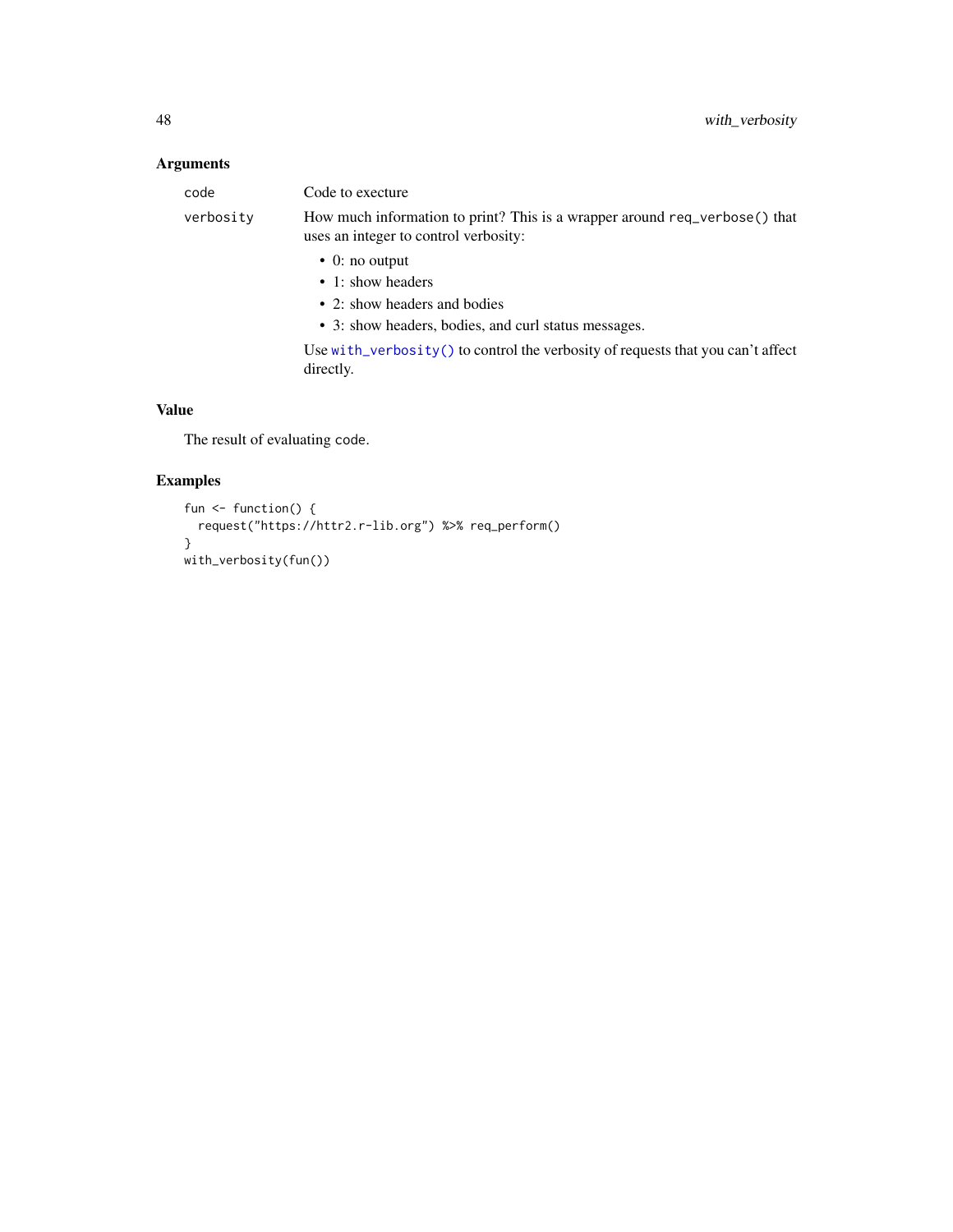# <span id="page-48-0"></span>**Index**

```
curl::curl_echo(), 16
curl::form_data(), 14
curl::form_file(), 14
curl::new_pool(), 6
curl_help (curl_translate), 3
curl_translate, 3
jose::jwt_claim(), 3
jose::jwt_encode_hmac(), 3
jose::jwt_encode_sig(), 3
jsonlite::fromJSON(), 38
jsonlite::toJSON(), 14
jwt_claim, 3
jwt_claim(), 4, 8, 22
jwt_encode_hmac (jwt_claim), 3
jwt_encode_sig (jwt_claim), 3
jwt_encode_sig(), 22
last_request (last_response), 5
last_response, 5
local_mock (with_mock), 46
multi_req_perform, 5
oauth_client, 7, 8
oauth_client(), 8, 10, 20, 22–26
oauth_client_req_auth, 8
oauth_client_req_auth(), 7
oauth_client_req_auth_body
        (oauth_client_req_auth), 8
oauth_client_req_auth_header
        (oauth_client_req_auth), 8
oauth_client_req_auth_jwt_sig
        (oauth_client_req_auth), 8
oauth_flow_auth_code(), 20, 26
oauth_flow_bearer_jwt(), 22
oauth_flow_client_credentials(), 23
oauth_flow_device(), 23, 26
oauth_flow_password(), 24
oauth_flow_refresh(), 26
```
oauth\_token, [9](#page-8-0) obfuscate, [10](#page-9-0) obfuscate(), *[7](#page-6-0)* obfuscated *(*obfuscate*)*, [10](#page-9-0) req\_auth\_basic, [12](#page-11-0) req\_auth\_bearer\_token, [13](#page-12-0) req\_auth\_bearer\_token(), *[20](#page-19-0)*, *[22](#page-21-0)[–24](#page-23-0)*, *[26](#page-25-0)* req\_body, [13](#page-12-0) req\_body\_file *(*req\_body*)*, [13](#page-12-0) req\_body\_form *(*req\_body*)*, [13](#page-12-0) req\_body\_form(), *[10](#page-9-0)* req\_body\_json, *[27](#page-26-0)* req\_body\_json *(*req\_body*)*, [13](#page-12-0) req\_body\_multipart *(*req\_body*)*, [13](#page-12-0) req\_body\_raw *(*req\_body*)*, [13](#page-12-0) req\_cache, [15](#page-14-0) req\_cache(), *[6](#page-5-0)* req\_dry\_run, [16](#page-15-0) req\_error, [17](#page-16-0) req\_error(), *[27](#page-26-0)*, *[43](#page-42-0)* req\_headers, [18](#page-17-0) req\_method, [19](#page-18-0) req\_method(), *[27](#page-26-0)* req\_oauth\_auth\_code, [20](#page-19-0) req\_oauth\_bearer\_jwt, [22](#page-21-0) req\_oauth\_client\_credentials, [23](#page-22-0) req\_oauth\_device, [23](#page-22-0) req\_oauth\_password, [24](#page-23-0) req\_oauth\_refresh, [25](#page-24-0) req\_perform, [27](#page-26-0) req\_perform(), *[5,](#page-4-0) [6](#page-5-0)*, *[11](#page-10-0)*, *[29,](#page-28-0) [30](#page-29-0)*, *[32](#page-31-0)*, *[37](#page-36-0)*, *[39](#page-38-0)[–43](#page-42-0)* req\_proxy, [28](#page-27-0) req\_retry, [29](#page-28-0) req\_retry(), *[6](#page-5-0)*, *[17](#page-16-0)*, *[28](#page-27-0)*, *[33](#page-32-0)* req\_stream, [31](#page-30-0) req\_template, [31](#page-30-0) req\_throttle, [32](#page-31-0) req\_throttle(), *[6](#page-5-0)*, *[30](#page-29-0)* req\_timeout, [33](#page-32-0)